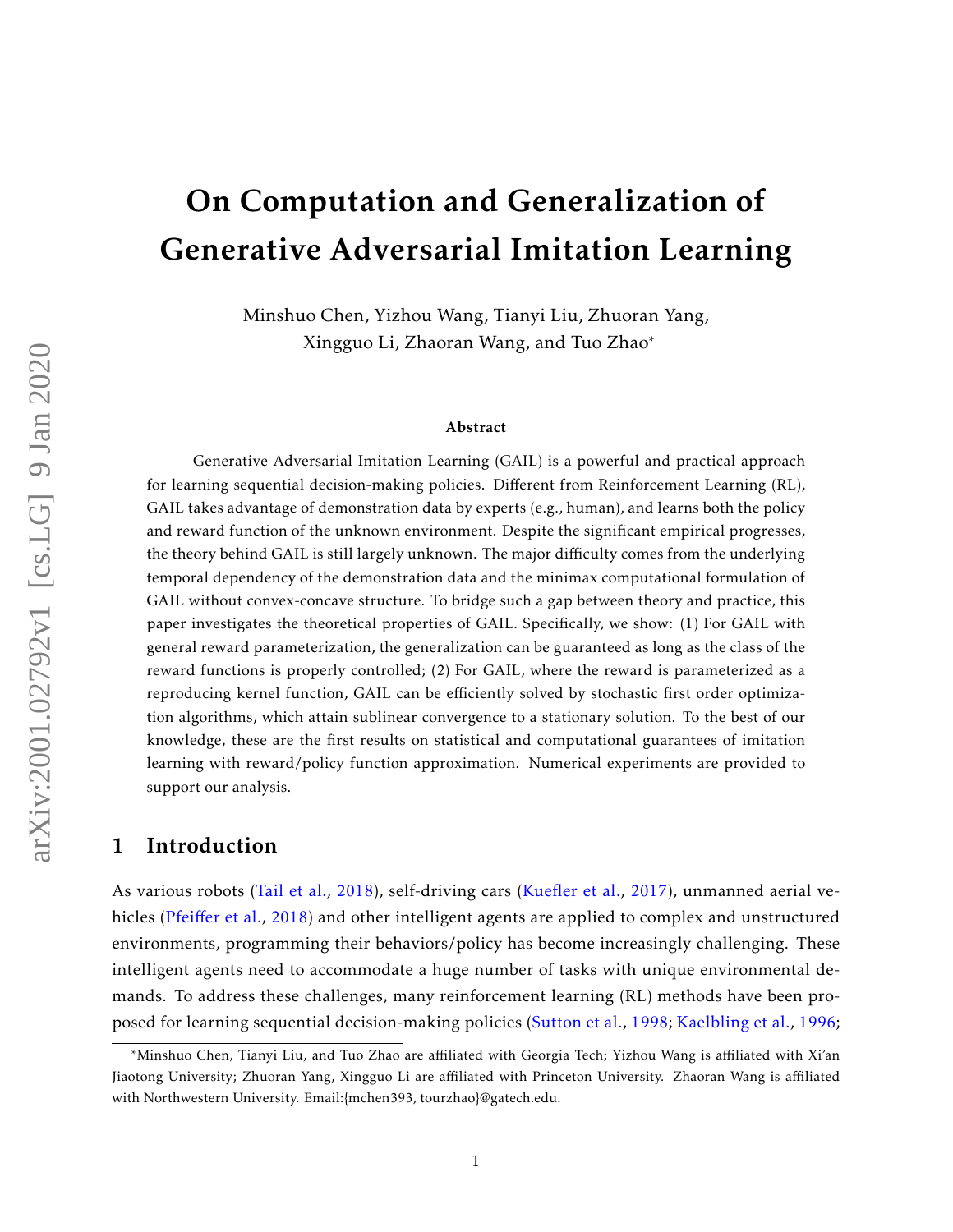[Mnih et al.,](#page-15-1) [2015\)](#page-15-1). These RL methods, however, heavily rely on human expert domain knowledge to design proper reward functions. For complex tasks, which are often difficult to describe formally, these RL methods become impractical.

The Imitation Learning (IL, [Argall et al.](#page-13-0) [\(2009\)](#page-13-0); [Abbeel and Ng](#page-13-1) [\(2004\)](#page-13-1)) approach is a powerful and practical alternative to RL. Rather than having a human expert handcrafting a reward function for learning the desired policy, the imitation learning approach only requires the human expert to demonstrate the desired policy, and then the intelligent agent (a.k.a. learner) learns to match the demonstration. Most of existing imitation learning methods fall in the following two categories:

• Behavioral Cloning (BC, [Pomerleau](#page-16-1) [\(1991\)](#page-16-1)). BC treats the IL problem as supervised learning. Specifically, it learns a policy by fitting a regression model over expert demonstrations, which directly maps states to actions. Unfortunately, BC has a fundamental drawback. Recall that in supervised learning, the distribution of the training data is decoupled from the learned model, whereas in imitation learning, the agent's policy affects what state is queried next. The mismatch between training and testing distributions, also known as covariate shift [\(Ross and Bagnell,](#page-16-2) [2010;](#page-16-2) [Ross et al.,](#page-16-3) [2011\)](#page-16-3), yields significant compounding errors. Therefore, BC often suffers from poor generalization.

• Inverse Reinforcement Learning (IRL, [Russell](#page-16-4) [\(1998\)](#page-16-4); [Ng et al.](#page-15-2) [\(2000\)](#page-15-2); [Finn et al.](#page-14-2) [\(2016\)](#page-14-2); [Levine](#page-15-3) [and Koltun](#page-15-3) [\(2012\)](#page-15-3)). IRL treats the IL problem as bi-level optimization. Specifically, it finds a reward function, under which the expert policy is uniquely optimal. Though IRL does not have the error compounding issue, its computation is very inefficient. Many existing IRL methods need to solve a sequence of computationally expensive reinforcement learning problems, due to their bi-level optimization nature. Therefore, they often fail to scale to large and high dimensional environments.

More recently, [Ho and Ermon](#page-14-3) [\(2016\)](#page-14-3) propose a Generative Adversarial Imitation Learning (GAIL) method, which obtains significant performance gains over existing IL methods in imitating complex expert policies in large and high-dimensional environments. GAIL generalizes IRL by formulating the IL problem as minimax optimization, which can be solved by alternating gradient-type algorithms in a more scalable and efficient manner.

Specifically, we consider an infinite horizon Markov Decision Process (MDP), where  $S$  denotes the state space, A denotes the action space, *P* denotes the Markov transition kernel, *r* <sup>∗</sup> denotes the reward function, and  $p_0$  denotes the distribution of the initial state. We assume that the Markov transition kernel *P* is fixed and there is an unknown expert policy  $\pi^* \colon \mathcal{S} \to \mathcal{P}(\mathcal{A})$ , where  $\mathcal{P}(\mathcal{A})$ denotes the set of distributions over the action space. As can be seen,  $\{s_t\}_{t=0}^{T-1}$  essentially forms a Markov chain with the transition kernel induced by  $\pi^*$  as  $P^{\pi^*}(s,s') = \sum_{a \in \mathcal{A}} \pi^*(a|s) \cdot P(s'|s,a)$ . Given *n* demonstration trajectories from  $\pi^*$  denoted by  $\{s_t^{(i)}\}$  $\binom{i}{t}$ ,  $a_t^{(i)}$  $(t)$ <sub>*t*</sub><sup>−1</sup><sub>*t*</sub> = 1<sup>*, ...,n*, *s*<sub>0</sub> ∼ *p*<sub>0</sub>*, a*<sub>*t*</sub> ∼</sup>  $\pi^*(\cdot|s_t)$ , and  $s_{t+1} \sim P(\cdot|s_t, a_t)$ , GAIL aims to learn  $\pi^*$  by solving the following minimax optimization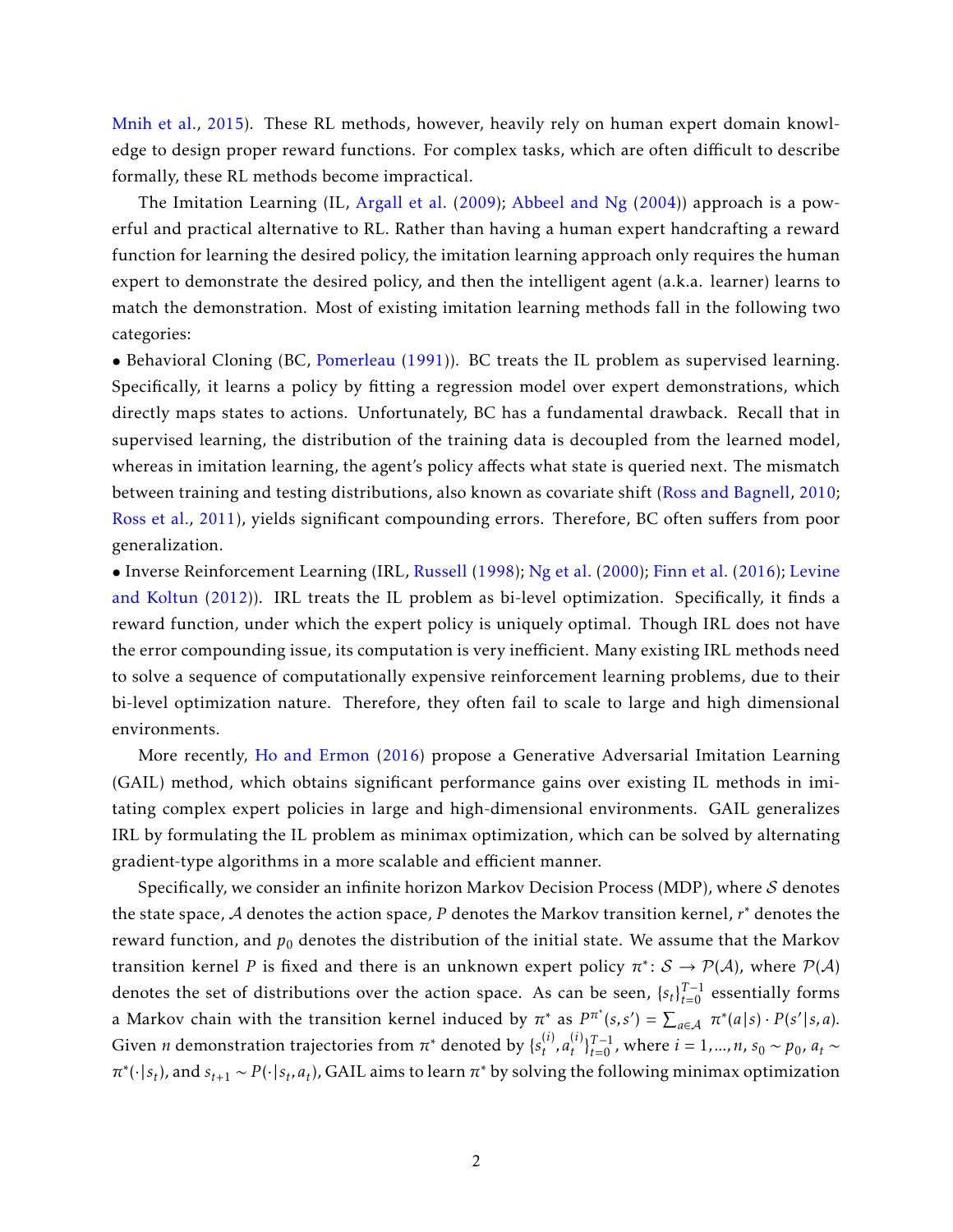problem,

<span id="page-2-0"></span>
$$
\min_{\pi} \max_{r \in \mathcal{R}} \mathbb{E}_{\pi}[r(s, a)] - \mathbb{E}_{\pi_n^*}[r(s, a)],\tag{1}
$$

where  $\mathbb{E}_{\pi}[r(s,a)] = \lim_{T\to\infty} \mathbb{E}[\frac{1}{T} \sum_{t=0}^{T-1} r(s_t,a_t)|\pi]$  denotes the average reward under the policy  $\pi$ *T* when the reward function is *r*, and  $\mathbb{E}_{\pi_n^*}[r(s,a)] = \frac{1}{nT} \sum_{i=1}^n \sum_{t=0}^{T-1} [r(s_t^{(i)})]$  $a_t^{(i)}$ ,  $a_t^{(i)}$ *t* )] denotes the empirical average reward over the demonstration trajectories. As shown in [\(1\)](#page-2-0), GAIL aims to find a policy, which attains an average reward similar to that of the expert policy with respect to any reward belonging to the function class  $\mathcal{R}$ .

For large and high-dimensional imitation learning problems, we often encounter infinitely many states. To ease computation, we need to consider function approximations. Specifically, suppose that for every  $s \in S$  and  $a \in A$ , there are feature vectors  $\psi_s \in \mathbb{R}^{d_S}$  and  $\psi_a \in \mathbb{R}^{d_A}$  associated with *a* and *s*, respectively. Then we can approximate the policy and reward as

$$
\pi(\cdot|s) = \widetilde{\pi}_{\omega}(\psi_s)
$$
 and  $r(s,a) = \widetilde{r}_{\theta}(\psi_s, \psi_a)$ ,

where  $\tilde{\pi}$  and  $\tilde{r}$  belong to certain function classes (e.g. reproducing kernel Hilbert space or deep neural networks, [Ormoneit and Sen](#page-15-4) [\(2002\)](#page-15-4); [LeCun et al.](#page-15-5) [\(2015\)](#page-15-5)) associated with parameters *ω* and *θ*, respectively. Accordingly, we can optimize [\(1\)](#page-2-0) with respect to the parameters *ω* and *θ* by scalable alternating gradient-type algorithms.

Although GAIL has achieved significant empirical progresses, its theoretical properties are still largely unknown. There are three major difficulties when analyzing GAIL: 1). There exists temporal dependency in the demonstration trajectories/data due to their sequential nature [\(Howard,](#page-14-4) [1960;](#page-14-4) [Puterman,](#page-16-5) [2014;](#page-16-5) [Abounadi et al.,](#page-13-2) [2001\)](#page-13-2); 2). GAIL is formulated as a minimax optimization problem. Most of existing learning theories, however, focus on empirical risk minimization problems, and therefore are not readily applicable [\(Vapnik,](#page-17-1) [2013;](#page-17-1) [Mohri et al.,](#page-15-6) [2018;](#page-15-6) [An](#page-13-3)[thony and Bartlett,](#page-13-3) [2009\)](#page-13-3); 3). The minimax optimization problem in [\(1\)](#page-2-0) does not have a convexconcave structure, and therefore existing theories in convex optimization literature cannot be applied for analyzing the alternating stochastic gradient-type algorithms [\(Willem,](#page-17-2) [1997;](#page-17-2) [Ben-Tal](#page-13-4) [and Nemirovski,](#page-13-4) [1998;](#page-13-4) [Murray and Overton,](#page-15-7) [1980;](#page-15-7) [Chambolle and Pock,](#page-14-5) [2011;](#page-14-5) [Chen et al.,](#page-14-6) [2014\)](#page-14-6). Some recent results suggest to use stage-wise stochastic gradient-type algorithms [\(Rafique et al.,](#page-16-6) [2018;](#page-16-6) [Dai et al.,](#page-14-7) [2017\)](#page-14-7). More specifically, at every iteration, they need to solve the inner maximization problem up to a high precision, and then apply stochastic gradient update to the outer minimization problem. Such algorithms, however, are rarely used by practitioners, as they are inefficient in practice (due to the computationally intensive inner maximization).

To bridge such a gap between practice and theory, we establish the generalization properties of GAIL and the convergence properties of the alternating mini-batch stochastic gradient algorithm for solving [\(1\)](#page-2-0). Specifically, our contributions can be summarized as follows:

• We formally define the generalization of GAIL under the "so-called" R-reward distance, and then show that the generalization of GAIL can be guaranteed under reward distance as long as the class of the reward functions is properly controlled;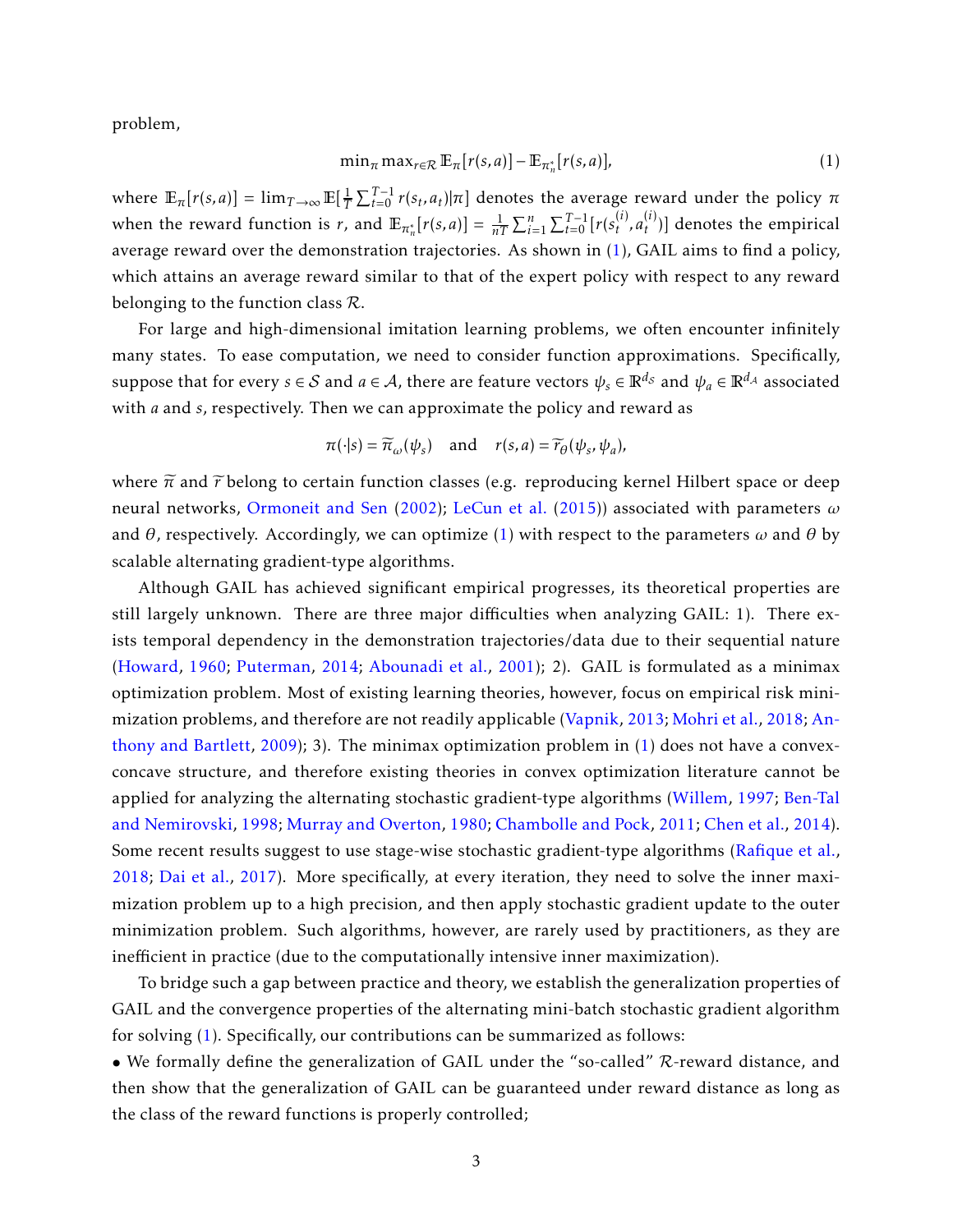• We provide sufficient conditions, under which an alternating mini-batch stochastic gradient algorithm can efficiently solve the minimax optimization in [\(1\)](#page-2-0), and attains sublinear convergence to a stationary solution.

To the best of our knowledge, these are the first results on statistical and computational theories of imitation learning with reward/policy function approximations.

Our work is related to [Syed et al.](#page-16-7) [\(2008\)](#page-16-7); [Cai et al.](#page-14-8) [\(2019\)](#page-14-8). [Syed et al.](#page-16-7) [\(2008\)](#page-16-7) study the generalization and computational properties of apprenticeship learning. Since they assume that the state space of the underlying Markov decision process is finite, they do not consider any reward/policy function approximations; [Cai et al.](#page-14-8) [\(2019\)](#page-14-8) study the computational properties of imitation learning under a simple control setting. Their assumption on linear policy and quadratic reward is very restrictive, and does not hold for many real applications.

Notation. Given a vector  $x = (x_1, ..., x_d)^\top \in \mathbb{R}^d$ , we define  $||x||_2^2 = \sum_{j=1}^d x_j^2$  $\int_j^2$ . Given a function  $f : \mathbb{R}^d \mapsto$ R, we denote its  $\ell_{\infty}$  norm as  $||f||_{\infty} = \max_{x} |f(x)|$ .

## <span id="page-3-1"></span>2 Generalization of GAIL

To analyze the generalization properties of GAIL, we first assume that we can access an infinite number of the expert's demonstration trajectories (underlying population), and that the reward function is chosen optimally within some large class of functions. This allows us to remove the maximum operation from [\(1\)](#page-2-0), which leads to an interpretation of how and in what sense the resulting policy is close to the true expert policy. Before we proceed, we first introduce some preliminaries.

**Definition 1** (Stationary Distribution). Note that any policy  $\pi$  induces a Markov chain on  $S \times A$ . The transition kernel is given by

$$
P_{\pi}(s',a'|s,a) = \pi(a'|s') \cdot P(s'|s,a), \quad \forall (s,a), (s',a') \in S \times A.
$$

When such a Markov chain is aperiodic and recurrent, we denote its stationary distribution as *ρπ*.

Note that a policy  $\pi$  is uniquely determined by its stationary distribution  $\rho_{\pi}$  in the sense that

$$
\pi(a|s) = \rho_{\pi}(s,a) / \sum_{a \in \mathcal{A}} \rho_{\pi}(s,a).
$$

Then we can write the expected average reward of  $r(s, a)$  under the policy  $\pi$  as

$$
\mathbb{E}_{\pi}[r(s,a)] = \lim_{T \to \infty} \mathbb{E}\Big[\frac{1}{T} \sum_{t=0}^{T-1} r(s_t, a_t) \Big| \pi\Big] = \mathbb{E}_{\rho_{\pi}}\Big[r(s,a)\Big] = \sum_{(s,a) \in \mathcal{S} \times \mathcal{A}} \rho_{\pi}(s,a) \cdot r(s,a).
$$

We further define the  $\mathcal R$ -distance between two policies  $\pi$  and  $\pi'$  as follows.

<span id="page-3-0"></span>**Definition 2.** Let R denote a class of symmetric reward functions from  $S \times A$  to R, i.e., if  $r \in R$ , then  $−r$  ∈  $R$ . Given two policy  $π'$  and  $π$ , the  $R$ -distance for GAIL is defined as

$$
d_{\mathcal{R}}(\pi, \pi') = \sup_{r \in \mathcal{R}} [\mathbb{E}_{\pi} r(s, a) - \mathbb{E}_{\pi'} r(s, a)].
$$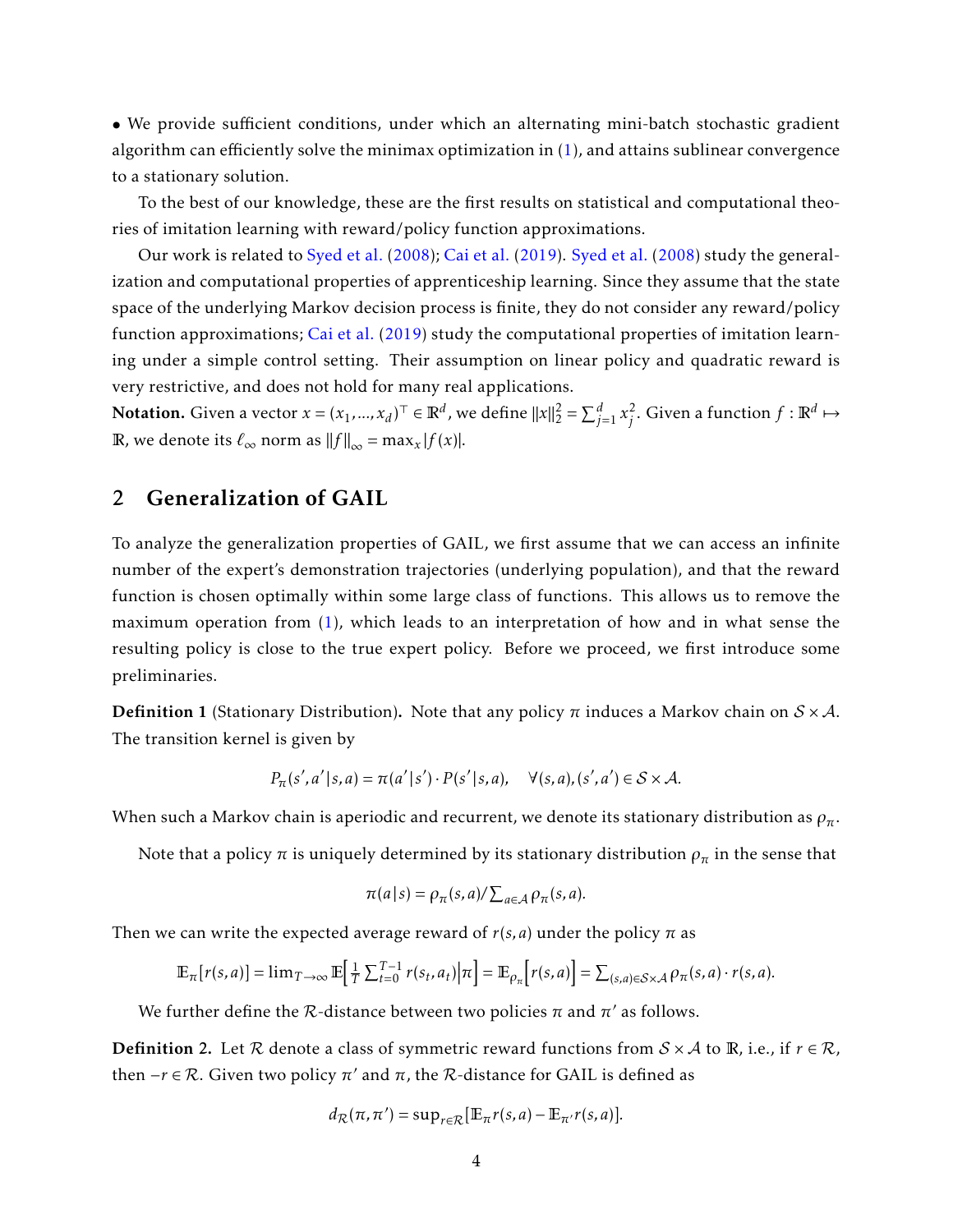The R-distance over policies for Markov decision processes is essentially an Integral Proba-bility Metric (IPM) over stationary distributions (Müller, [1997\)](#page-15-8). For different choices of  $\mathcal{R}$ , we have various  $\mathcal R$ -distances. For example, we can choose  $\mathcal R$  as the class of all 1-Lipschitz continuous functions, which yields that  $d_{\mathcal{R}}(\pi, \pi')$  is the Wasserstein distance between  $\rho_{\pi}$  and  $\rho_{\pi'}$  [\(Vallender,](#page-17-3) [1974\)](#page-17-3). For computational convenience, GAIL and its variants usually choose  $R$  as a class of functions from some reproducing kernel Hilbert space, or a class of neural network functions.

Definition 3. Given *n* demonstration trajectories from time 0 to *T* −1 obtained by an expert policy  $\pi^*$  denoted by  $(s_t^{(i)})$  $\binom{i}{t}$ ,  $a_t^{(i)}$  $(t)$ <sub> $t$ </sub>) $_{t=0}^{(i)}$ , where  $i = 1,...,n$ , a policy  $\widehat{\pi}$  learned by GAIL generalizes under the Rdistance  $d_{\mathcal{R}}(\cdot,\cdot)$  with generalization error  $\epsilon$ , if with high probability, we have

$$
|d_{\mathcal{R}}(\pi_n^*,\widehat{\pi})-d_{\mathcal{R}}(\pi^*,\widehat{\pi})|\leq \epsilon,
$$

where  $d_{\mathcal{R}}(\pi_n^*)$  $\pi$ <sup>\*</sup>,  $\widehat{\pi}$ ) is the empirical  $\mathcal{R}$ -distance between  $\pi$ <sup>\*</sup> and  $\widehat{\pi}$  defined as

$$
d_{\mathcal{R}}(\pi_n^*, \widehat{\pi}) = \sup_{r \in \mathcal{R}} [\mathbb{E}_{\pi_n^*} r(s, a) - \mathbb{E}_{\widehat{\pi}} r(s, a)] \text{ with } \mathbb{E}_{\pi_n^*} [r(s, a)] = \frac{1}{nT} \sum_{i=1}^n \sum_{t=0}^{T-1} [r(s_t^{(i)}, a_t^{(i)})].
$$

The generalization of GAIL implies that the  $R$ -distance between the expert policy  $\pi^*$  and the learned policy  $\hat{\pi}$  is close to the empirical  $\mathcal{R}$ -distance between them. Our analysis aims to prove the former distance to be small, whereas the latter one is what we attempts to minimize in practice.

We then introduce the assumptions on the underlying Markov decision process and expert policy.

<span id="page-4-0"></span>Assumption 1. Under the expert policy  $\pi^*$ ,  $(s_t, a_t)_{t=0}^{T-1}$  forms a stationary and exponentially  $\beta$ mixing Markov chain, i.e.,

$$
\beta(k) = \sup\nolimits_n \mathbb{E}_{B \in \sigma_0^n} \sup\nolimits_{A \in \sigma_{n+k}^\infty} |\mathbb{P}(A|B) - \mathbb{P}(A)| \le \beta_0 \exp(-\beta_1 k^\alpha),
$$

where  $\beta_0, \beta_1, \alpha$  are positive constants, and  $\sigma_i^j$  $\int_{i}^{j}$  is the  $\sigma$ -algebra generated by  $(s_t, a_t)_{t}^{j}$  $t_{i}$  for  $i \leq j$ .

Moreover, for every  $s \in S$  and  $a \in A$ , there are feature vectors  $\psi_s \in \mathbb{R}^{d_S}$  and  $\psi_a \in \mathbb{R}^{d_A}$  associated with *a* and *s*, respectively, and  $\psi_s$  and  $\psi_a$  are uniformly bounded, where

$$
\|\psi_s\|_2 \le 1
$$
 and  $\|\psi_a\|_2 \le 1$ ,  $\forall s \in S$  and  $\forall a \in A$ .

Assumption [1](#page-4-0) requires the underlying MDP to be ergodic [\(Levin and Peres,](#page-15-9) [2017\)](#page-15-9), which is a commonly studied assumption in exiting reinforcement learning literature on maximizing the expected average reward [\(Strehl and Littman,](#page-16-8) [2005;](#page-16-8) [Li et al.,](#page-15-10) [2011;](#page-15-10) [Brafman and Tennenholtz,](#page-13-5) [2002;](#page-13-5) [Kearns and Singh,](#page-14-9) [2002\)](#page-14-9). The feature vectors associated with *a* and *s* allow us to apply function approximations to parameterize the reward and policy functions. Accordingly, we write the reward function as  $r(s, a) = \widetilde{r}(\psi_s, \psi_a)$ , which is assumed to be bounded.

<span id="page-4-1"></span>Assumption 2. The reward function class is uniformly bounded, i.e.,  $||r||_{\infty} \leq B_r$  for any  $r \in \mathcal{R}$ .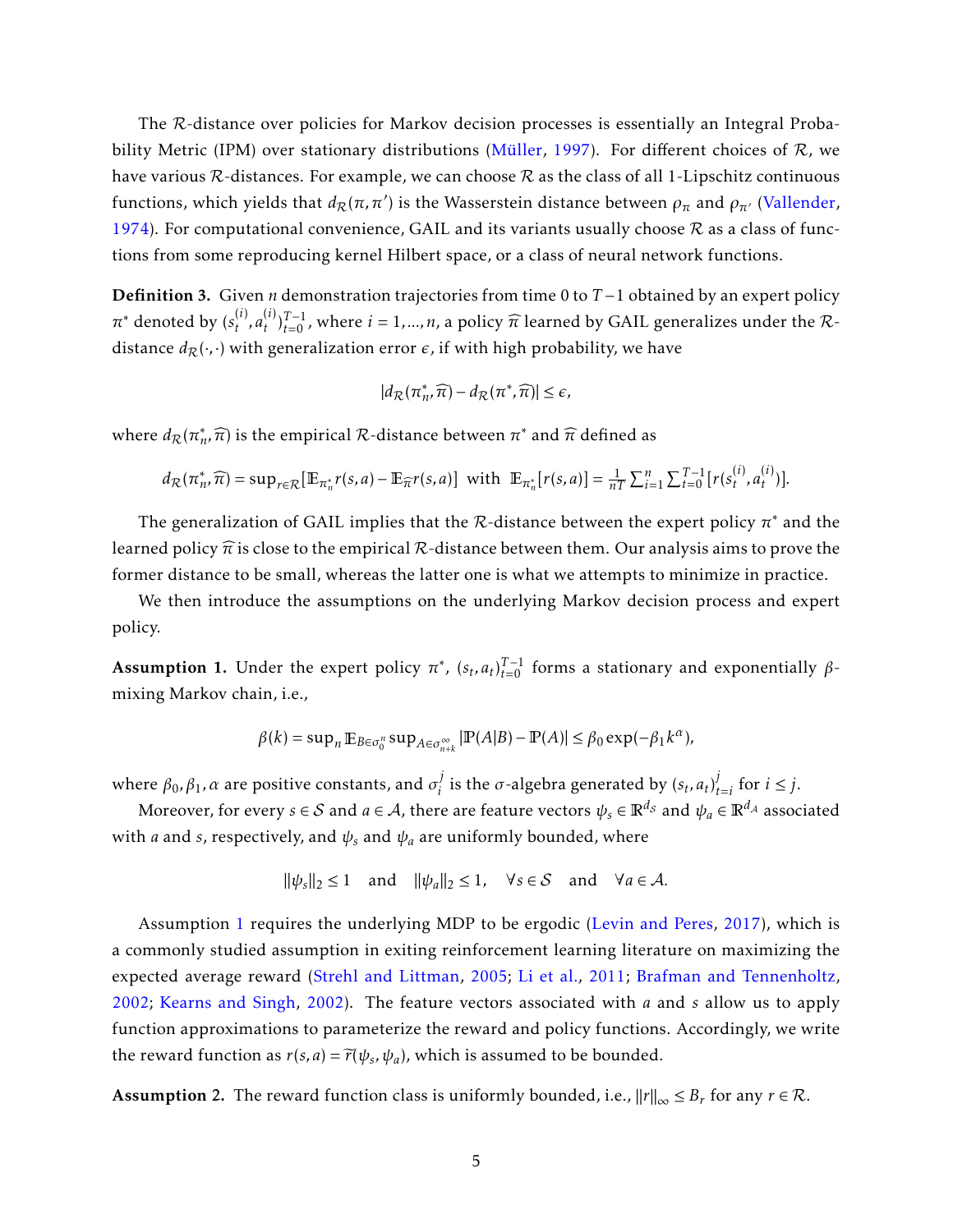Now we proceed with our main result on generalization properties of GAIL. We use  $\mathcal{N}(\mathcal{R}, \epsilon, \|\cdot\|_{\infty})$ to denote the covering number of the function class R under the  $\ell_{\infty}$  distance  $\|\cdot\|_{\infty}$ .

<span id="page-5-0"></span>Theorem 1 (Main Result). Suppose Assumptions [1](#page-4-0)[-2](#page-4-1) hold, and the policy learned by GAIL satisfies

$$
d_{\mathcal{R}}(\pi_n^*,\widehat{\pi}) - \inf_{\pi} d_{\mathcal{R}}(\pi_n^*,\pi) < \epsilon,
$$

where the infimum is taken over all possible learned policies. Then with probability at least  $1 - \delta$ over the joint distribution of  $\{(\mathcal{a}_t^{(i)})\}$  $\binom{i}{t}$ ,  $s_t^{(i)}$  $_{t}^{(i)}$ <sub>*t*=0</sub> } $_{i=1}^{n}$ , we have

$$
d_{\mathcal{R}}(\pi^*, \widehat{\pi}) - \inf_{\pi} d_{\mathcal{R}}(\pi^*, \pi) \leq O\left(\frac{B_r}{\sqrt{nT/\zeta}} \sqrt{\log \mathcal{N}\left(\mathcal{R}, \sqrt{\frac{\zeta}{nT}}, ||\cdot||_{\infty}}\right)} + B_r \sqrt{\frac{\log(1/\delta)}{nT/\zeta}}\right) + \epsilon,
$$

where  $\zeta = (\beta_1^{-1} \log \frac{\beta_0 T}{\delta})^{\frac{1}{\alpha}}$ .

Theorem [1](#page-5-0) implies that the policy  $\hat{\pi}$  learned by GAIL generalizes as long as the complexity of the function class  $R$  is well controlled. To the best of our knowledge, this is the first result on the generalization of imitation learning with function approximations. As the proof of Theorem [1](#page-5-0) is involved, we only present a sketch due to space limit. More details are provided in Appendix [A.1.](#page-18-0)

Proof Sketch. Our analysis relies on characterizing the concentration property of the empirical average reward under the expert policy. For notational simplicity, we define

$$
\phi = \mathbb{E}_{\pi^*} r(s, a) - \frac{1}{nT} \sum_{i=1}^n \sum_{t=0}^{T-1} r(s_t^{(i)}, a_t^{(i)}).
$$

The key challenge comes from the fact that  $(s_t^{(i)})$  $a_t^{(i)}$ ,  $a_t^{(i)}$ *t* )'s are dependent. To handle such a depen-dency, we adopt the independent block technique from [Yu](#page-17-4) [\(1994\)](#page-17-4). Specifically, we partition every trajectory into disjoint blocks (where the block size is of the order  $O((\log(T) + \log(1/\delta))^{1/\alpha})$ , and construct two separable trajectories: One contains all blocks with odd indices (denoted by  $\mathcal{B}_{\text{odd}}$ ), and the other contains all those with even indices (denoted by  $B_{\text{even}}$ ). We define

$$
\phi_1 = \mathbb{E}_{\pi^*} r(s, a) - \frac{2}{nT} \sum_{i=1}^n \sum_{(s_t^{(i)}, a_t^{(i)}) \in \mathcal{B}_{\text{odd}}} r(s_t^{(i)}, a_t^{(i)}),
$$

and analogously for  $\phi_2$  with  $(s^{(i)}_t)$  $\binom{i}{t}$ ,  $a_t^{(i)}$  $t^{(1)}$ )  $\in \mathcal{B}_{\text{even}}$ . Then we have

$$
\mathbb{P}(\sup_{r \in \mathcal{R}} \phi \ge \varepsilon) \le \mathbb{P}(\sup_{r \in \mathcal{R}} \frac{\phi_1}{2} + \sup_{r \in \mathcal{R}} \frac{\phi_2}{2} \ge \varepsilon) \le \mathbb{P}(\sup_{r \in \mathcal{R}} \phi_1 \ge \varepsilon) + \mathbb{P}(\sup_{r \in \mathcal{R}} \phi_2 \ge \varepsilon).
$$

We consider a block-wise independent counterpart of  $\phi_1$  denoted by  $\widetilde{\phi}_1$ , where each block is sampled independently from the same Markov chain as  $\phi_1$ , i.e.,  $\widetilde{\phi}_1$  has independent blocks of samples from the same exponentially  $\beta$ -mixing Markov chain . Accordingly, we denote  $\widetilde{\phi}_1$  as

$$
\widetilde{\phi}_1 = \mathbb{E}_{\pi^*} r(s, a) - \frac{2}{nT} \sum_{i=1}^n \sum_{(s_t^{(i)}, a_t^{(i)}) \in \widetilde{\mathcal{B}}_{\text{odd}}} r(s_t^{(i)}, a_t^{(i)}),
$$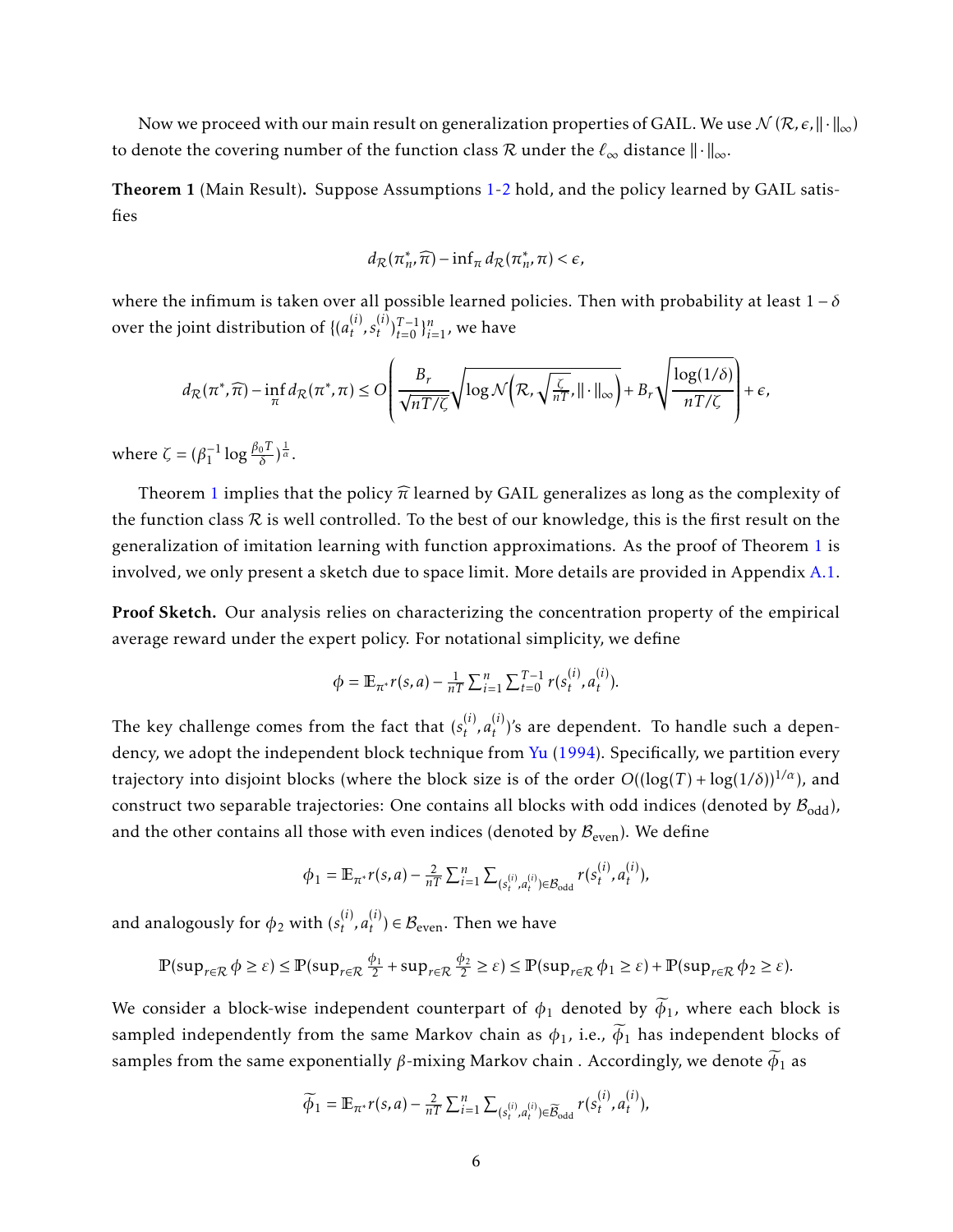where  $\widetilde{\mathcal{B}}_{odd}$  denotes i.i.d. blocks of samples. Now we bound the difference between  $\phi_1$  and  $\widetilde{\phi}_1$  by

$$
\mathbb{P}(\sup_{r \in \mathcal{R}} \phi_1 - \mathbb{E}[\sup_{r \in \mathcal{R}} \widetilde{\phi}_1] \ge \varepsilon - \mathbb{E}[\sup_{r \in \mathcal{R}} \widetilde{\phi}_1]) \le \mathbb{P}(\sup_{r \in \mathcal{R}} \widetilde{\phi}_1 - \mathbb{E}[\sup_{r \in \mathcal{R}} \widetilde{\phi}_1] \ge \varepsilon - \mathbb{E}[\sup_{r \in \mathcal{R}} \widetilde{\phi}_1])
$$
  
+  $C\beta T/(\log(T) + \log(1/\delta))^{1/\alpha}$ ,

where *C* is a constant, and  $\beta$  is the mixing coefficient, and  $\mathbb{P}(\sup_{r\in\mathcal{R}}\widetilde{\phi}_1 - \mathbb{E}[\sup_{r\in\mathcal{R}}\widetilde{\phi}_1] \geq \varepsilon$ E[sup<sub>r∈R</sub>  $\widetilde{\phi}_1$ ]) can be bounded using the empirical process technique for independent random variables. The details of the above inequality can be found in Corollary [3](#page-18-1) in Appendix [A.1,](#page-18-0) where the proof technique is adapted from Lemma 1 in [Mohri and Rostamizadeh](#page-15-11) [\(2009\)](#page-15-11). Let  $\widetilde{\phi}_2$  be defined analogously as  $\widetilde{\phi}_1$ . With a similar argument further applied to  $\phi_2$  and  $\widetilde{\phi}_2$ , we obtain

$$
\mathbb{P}(\sup_{r \in \mathcal{R}} \phi \ge \varepsilon) \le 2\mathbb{P}(\sup_{r \in \mathcal{R}} \widetilde{\phi}_1 - \mathbb{E}[\sup_{r \in \mathcal{R}} \widetilde{\phi}_1] \ge \varepsilon - \mathbb{E}[\sup_{r \in \mathcal{R}} \widetilde{\phi}_1]) + 2C\beta T/(\log(T) + \log(1/\delta))^{1/\alpha}.
$$

The rest of our analysis follows the PAC-learning framework using Rademacher complexity and is omitted [\(Mohri et al.,](#page-15-6) [2018\)](#page-15-6). We complete the proof sketch.  $\Box$ 

Example 1: Reproducing Kernel Reward Function. One popular option to parameterize the reward by functions is the reproducing kernel Hilbert space (RKHS, [Kim and Park](#page-14-10) [\(2018\)](#page-14-10); [Li et al.](#page-15-12) [\(2018\)](#page-15-12)). There have been several implementations of RKHS, and we consider the feature mapping approach. Specifically, we consider  $g:\mathbb{R}^{d_S}\times\mathbb{R}^{d_\mathcal{A}}\to\mathbb{R}^q$ , and the reward can be written as

$$
r(s, a) = \widetilde{r}_{\theta}(\psi_s, \psi_a) = \theta^{\top} g(\psi_s, \psi_a),
$$

where  $\theta \in \mathbb{R}^q$ . We require *g* to be Lipschitz continuous with respect to  $(\psi_a, \psi_s)$ .

<span id="page-6-0"></span>**Assumption 3.** The feature mapping *g* satisfies  $g(0,0) = 0$ , and there exists a constant  $\rho_g$  such that for any  $\psi_a$ ,  $\psi'_a$ *a*,  $ψ$ <sub>s</sub> and  $ψ$ <sup>'</sup>s *s* , we have

$$
\|g(\psi_s, \psi_a) - g(\psi'_s, \psi'_a)\|_2^2 \le \rho_g \sqrt{\|\psi_s - \psi'_s\|_2^2 + \|\psi_a - \psi'_a\|_2^2}.
$$

Assumption [3](#page-6-0) is mild and satisfied by popular feature mappings, e.g., random Fourier feature mapping $^{\rm l}$  (Rahimi and Recht, 2008; Bach, 20[1](#page-6-1)7). The next corollary presents the generalization bound of GAIL using feature mapping.

<span id="page-6-2"></span>Corollary 1. Suppose  $\|\theta\|_2 \leq B_\theta$ . For large enough *n* and *T*, with probability at least 1−*δ* over the joint distribution of {( $a_t^{(i)}$ )  $\binom{i}{t}$ ,  $s_t^{(i)}$  $f_t^{(i)}\big)_{t=0}^{T-1}\}_{i=1}^{n}$ , we have

$$
d_{\mathcal{R}}(\pi^*, \widehat{\pi}) - \inf_{\pi} d_{\mathcal{R}}(\pi^*, \pi) \leq O\left(\frac{\rho_g B_\theta}{\sqrt{nT/\zeta}} \sqrt{q \log \left(\rho_g B_\theta \sqrt{nT/\zeta}\right)} + \rho_g B_\theta \sqrt{\frac{\log(1/\delta)}{nT/\zeta}}\right) + \epsilon.
$$

<span id="page-6-1"></span><sup>&</sup>lt;sup>1</sup>More precisely, Assumption [3](#page-6-0) actually holds with overwhelming probability over the distribution of the random mapping.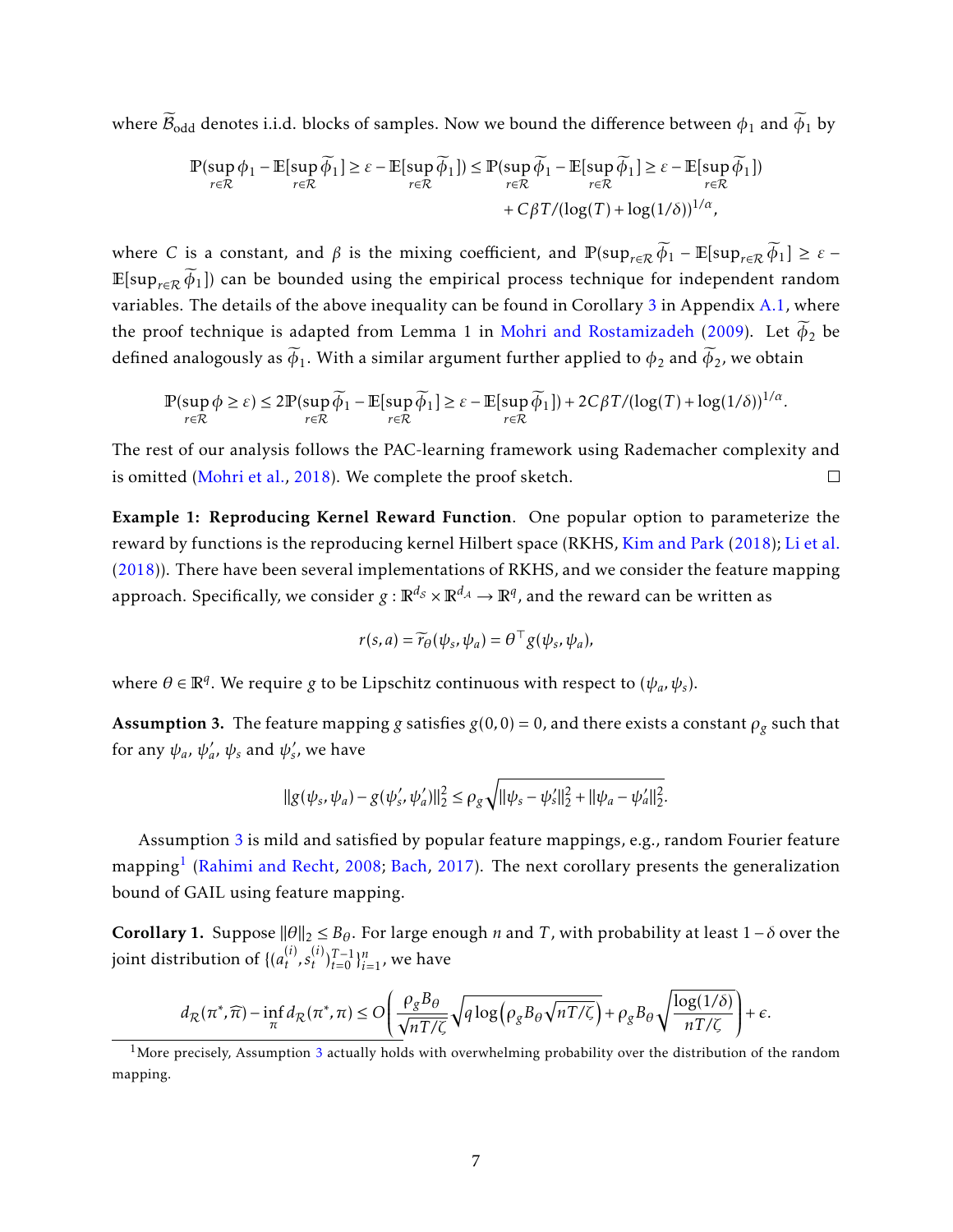Corollary [1](#page-6-2) indicates that with respect to a class of properly normalized reproducing kernel reward functions, GAIL generalizes in terms of the R-distance.

Example 2: Neural Network Reward Function. Another popular option to parameterize the reward function is to use neural networks. Specifically, let  $\sigma(v)$  =  $[\max\{v_1, 0\}, ..., \max\{v_d, 0\}]^\top$  denote the ReLU activation for  $v \in \mathbb{R}^d$ . We consider a *D-*layer feedforward neural network with ReLU activation as follows,

$$
r(s,a) = \widetilde{r}_{\mathcal{W}}(\psi_s, \psi_a) = W_D^\top \sigma\big(W_{D-1} \sigma(... \sigma\big(W_1[\psi_a^\top, \psi_s^\top]^\top)\big)\big),
$$

 $\text{where } \mathcal{W} = \{W_k \mid W_k \in \mathbb{R}^{d_{k-1} \times d_k}, \ k = 1, ..., D-1, \ W_D \in \mathbb{R}^{d_{D-1}}\} \text{ and } d_0 = d_{\mathcal{A}} + d_{\mathcal{S}}.$  The next corollary presents the generalization bound of GAIL using neural networks.

<span id="page-7-0"></span>**Corollary 2.** Suppose  $||W_i||_2 \le 1$ , where  $i = 1, ..., D$ . For large enough *n* and *T*, with probability at least 1 –  $\delta$  over the joint distribution of {( $a_t^{(i)}$ )  $\binom{i}{t}$ ,  $s_t^{(i)}$  ${}^{(i)}_{t}$ <sub> ${}^{(i)}_{t=0}$ </sub> ${}^{n}_{i=1}$ , we have

$$
d_{\mathcal{R}}(\pi^*,\widehat{\pi}) - \inf_{\pi} d_{\mathcal{R}}(\pi^*,\pi) \leq O\Bigg(\frac{1}{\sqrt{nT/\zeta}}\sqrt{d^2D\log\Big(D\sqrt{dnT/\zeta}\Big)} + \sqrt{\frac{\log(1/\delta)}{nT/\zeta}}\Bigg) + \epsilon.
$$

Corollary [2](#page-7-0) indicates that with respect to a class of properly normalized neural network reward functions, GAIL generalizes in terms of the R-distance.

Remark 1 (The Tradeoff between Generalization and Representation of GAIL). As can be seen from Definition [2,](#page-3-0) the R-distances are essentially differentiating two policies. For the Wassersteintype distance, i.e., *R* contains all 1-Lipschitz continuous functions, if  $d_{\cal R}(\pi,\pi')$  is small, it is safe to conclude that two policies  $\pi$  and  $\pi'$  are nearly the same almost everywhere. However, when we choose  $R$  to be the reproducing kernel Hilbert space or the class of neural networks with relatively small complexity,  $d_{\mathcal{R}}(\pi, \pi')$  can be small even if  $\pi$  and  $\pi'$  are not very close. Therefore, we need to choose a sufficiently diverse class of reward functions to ensure that we recover the expert policy.

As Theorem [1](#page-5-0) suggests, however, that we need to control the complexity of the function class  $\mathcal R$  to guarantee the generalization. This implies that when parameterizing the reward function, we need to carefully choose the function class to attain the optimal tradeoff between generalization and representation of GAIL.

## <span id="page-7-1"></span>3 Computation of GAIL

To investigate the computational properties of GAIL, we parameterize the reward by functions belonging to some reproducing kernel Hilbert space. The implementation is based on feature mapping, as mentioned in the previous section. The policy can be parameterized by functions belonging to some reproducing kernel Hilbert space or some class of deep neural networks with parameter *ω*. Specifically, we denote  $\pi(a|s) = \widetilde{\pi}_\omega(\psi_s)$ , where  $\widetilde{\pi}_\omega(\psi_s)$  is the parametrized policy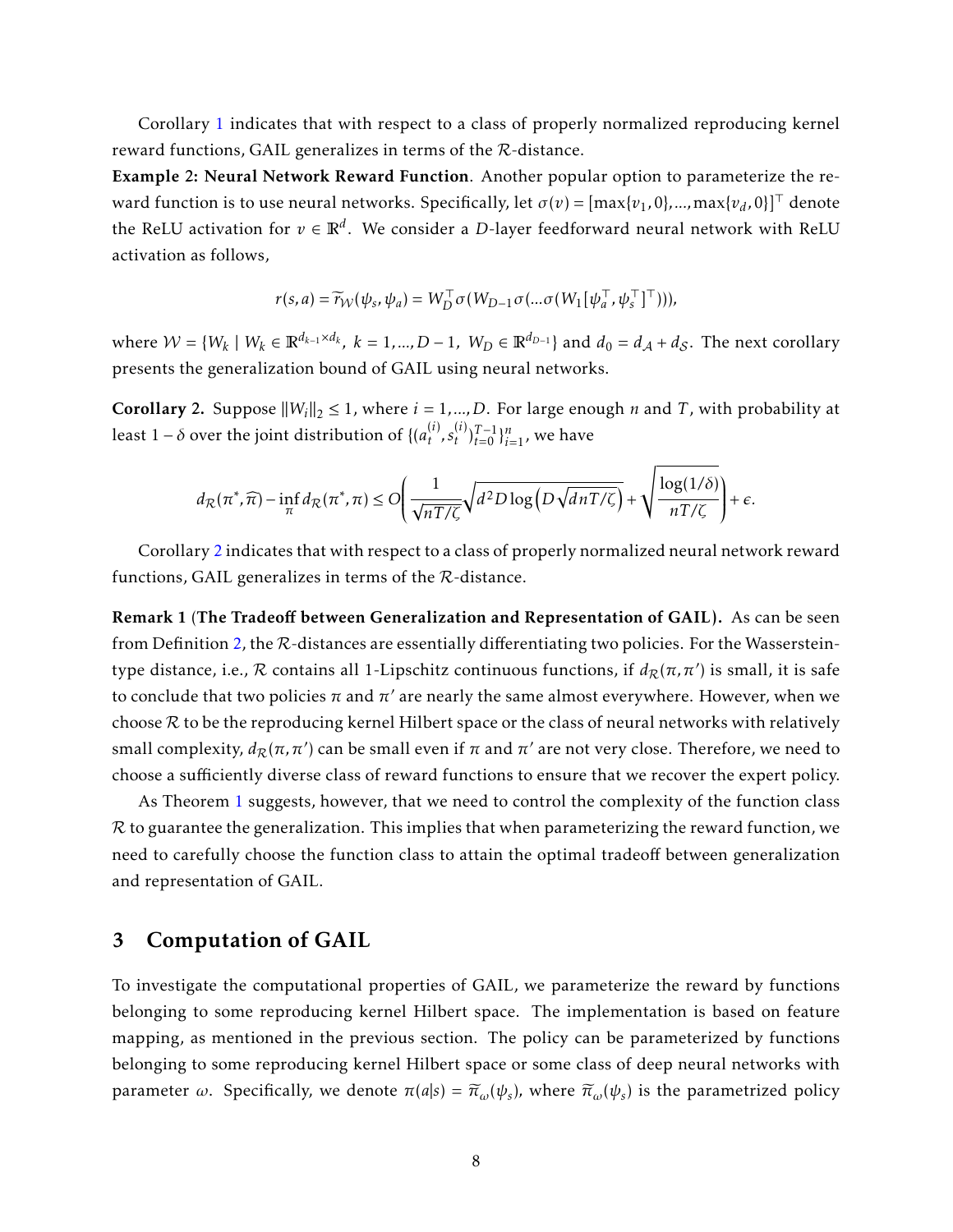mapping from  $\mathbb{R}^{d_S}$  to a simplex in  $\mathbb{R}^d_\mathcal{A}$  with  $|\mathcal{A}| = d.$  For computational convenience, we consider solving a slightly modified minimax optimization problem:

<span id="page-8-0"></span>
$$
\min_{\omega} \max_{\|\theta\|_2 \leq \kappa} \mathbb{E}_{\widetilde{\pi}_{\omega}}[\widetilde{r}_{\theta}(s,a)] - \mathbb{E}_{\pi^*}[\widetilde{r}_{\theta}(s,a)] - \lambda H(\widetilde{\pi}_{\omega}) - \frac{\mu}{2} \|\theta\|_2^2, \tag{2}
$$

where  $\widetilde{r}_{\theta}(s, a) = \theta^{\top} g(\psi_s, \psi_a)$ ,  $H(\widetilde{\pi}_{\omega})$  is some regularizer for the policy (e.g., causal entropy reg-ularizer, [Ho and Ermon](#page-14-3) [\(2016\)](#page-14-3)), and  $\lambda > 0$  and  $\mu > 0$  are tuning parameters. Compared with  $(1)$ , the additional regularizers in  $(2)$  can improve the optimization landscape, and help mitigate computational instability in practice.

#### 3.1 Alternating Minibatch Stochastic Gradient Algorithm

We first apply the alternating mini-batch stochastic gradient algorithm to [\(2\)](#page-8-0). Specifically, we denote the objective function in [\(2\)](#page-8-0) as  $F(\omega, \theta)$  for notational simplicity. At the  $(t + 1)$ -th iteration, we take

<span id="page-8-4"></span><span id="page-8-3"></span>
$$
\theta^{(t+1)} = \Pi_{\kappa} \left( \theta^{(t)} + \frac{\eta_{\theta}}{q_{\theta}} \sum_{j \in \mathcal{M}_{\theta}^{(t)}} \nabla_{\theta} f_j(\omega^{(t)}, \theta^{(t)}) \right) \text{ and } (3)
$$

$$
\omega^{(t+1)} = \omega^{(t)} - \frac{\eta_{\omega}}{q_{\omega}} \sum_{j \in \mathcal{M}_{\omega}^{(t)}} \nabla_{\omega} \widetilde{f_j}(\omega^{(t)}, \theta^{(t+1)}), \tag{4}
$$

where  $\eta_{\theta}$  and  $\eta_{\omega}$  are learning rates, the projection  $\Pi_{\kappa}(v) = \mathbb{1}(\|v\|_2 \leq \kappa) \cdot v + \mathbb{1}(\|v\|_2 > \kappa) \cdot \kappa \cdot v / \|v\|_2$ ,  $\nabla f_j$ 's and  $\nabla \overline{f_j}$ 's are independent stochastic approximations of  $\nabla F$  [\(Sutton et al.,](#page-16-10) [2000\)](#page-16-10), and  $\mathcal{M}_{\theta}^{(t)}$ *θ* ,  $\mathcal{M}^{(t)}_\omega$  are mini-batches with sizes  $q_\theta$  and  $q_\omega$ , respectively. Before we proceed with the convergence analysis, we impose the follow assumptions on the problem.

<span id="page-8-1"></span>**Assumption 4.** There are two positive constants  $M_\omega$  and  $M_\theta$  such that for any  $\omega$  and  $\|\theta\|_2 \leq \kappa$ ,

Unbiased: 
$$
\mathbb{E}\nabla f_j(\omega,\theta) = \mathbb{E}\nabla \widetilde{f}_j(\omega,\theta) = \nabla F(\omega,\theta),
$$
  
Bounded:  $\mathbb{E}||\nabla_{\omega}\widetilde{f}_j(\omega,\theta) - \nabla_{\omega}F(\omega,\theta)||_2^2 \leq M_{\omega}$  and  $\mathbb{E}||\nabla_{\theta}f_j(\omega,\theta) - \nabla_{\theta}F(\omega,\theta)||_2^2 \leq M_{\theta}$ .

Assumption [4](#page-8-1) requires the stochastic gradient to be unbiased with a bounded variance, which is a common assumption in existing optimization literature [\(Nemirovski et al.,](#page-15-13) [2009;](#page-15-13) [Ghadimi and](#page-14-11) [Lan,](#page-14-11) [2013;](#page-14-11) [Duchi et al.,](#page-14-12) [2011;](#page-14-12) [Bottou,](#page-13-7) [2010\)](#page-13-7).

<span id="page-8-2"></span>**Assumption 5.** (i) For any  $\omega$ , there exists some constant  $\chi > 0$  and  $\nu \in (0, 1)$  such that

$$
\| (P_{\widetilde{\pi}_{\omega}})^t \rho_0 - \rho_{\widetilde{\pi}_{\omega}} \|_{\mathrm{TV}} \leq \chi v^t,
$$

where  $P_{\widetilde{\pi}_{\omega}}(s',a'|s,a) = \widetilde{\pi}_{\omega}(a'|s')P(s'|s,a)$  is the transition kernel induced by  $\widetilde{\pi}_{\omega}$ ,  $\rho_0$  is the initial distribution of ( $s_0$ ,  $a_0$ ), and  $\rho_{\widetilde{\pi}_\omega}$  is the stationary distribution induced by  $\widetilde{\pi}_\omega$ .

(ii) There exist constants  $S_{\widetilde{\pi}}$ ,  $B_{\omega}$ ,  $L_{\rho}$ ,  $L_{Q}$  > 0 such that for any  $\omega$ ,  $\omega'$ , we have

$$
\begin{aligned}\n||\nabla_{\omega} \log(\widetilde{\pi}_{\omega}(a|s)) - \nabla_{\omega} \log(\widetilde{\pi}_{\omega'}(a|s))||_2 \leq S_{\widetilde{\pi}} \left\| \omega - \omega' \right\|_2, & & ||\nabla_{\omega} \log \widetilde{\pi}_{\omega}(a|s)||_2 \leq B_{\omega}, \\
||\rho_{\widetilde{\pi}_{\omega}} - \rho_{\widetilde{\pi}_{\omega}'}||_{TV} \leq L_{\rho} ||\omega - \omega'||_2, & & ||Q^{\widetilde{\pi}_{\omega}} - Q^{\widetilde{\pi}_{\omega'}}||_{\infty} \leq L_{Q} \left\| \omega - \omega' \right\|_2,\n\end{aligned}
$$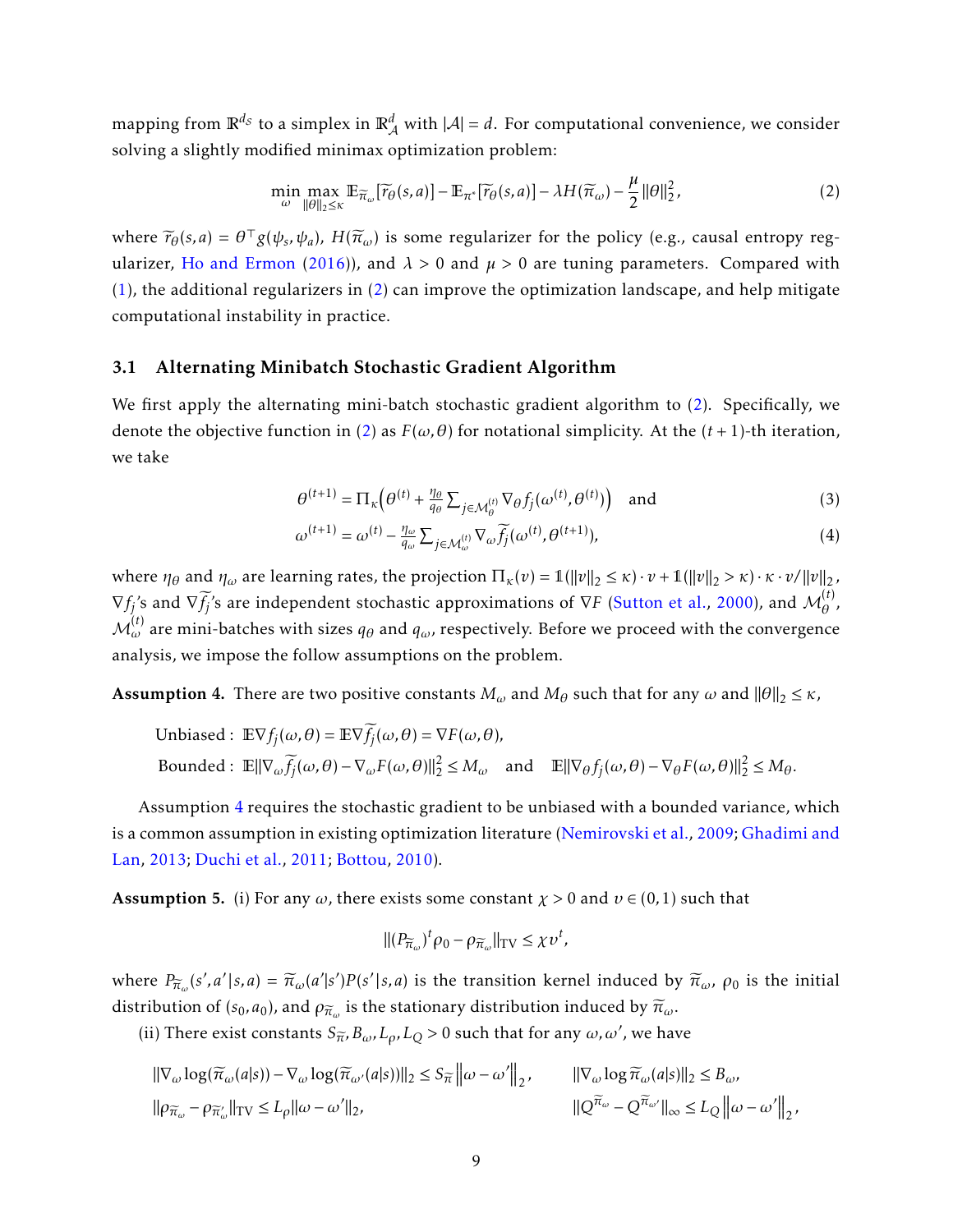where  $Q^{\overline{n}_{\omega}}(s, a) = \sum_{t=0}^{\infty} \mathbb{E} \left[ \overline{r}(s_t, a_t) - \mathbb{E}_{\overline{n}_{\omega}}[\overline{r}] \, | \, s_0 = s, a_0 = a, \overline{n}_{\omega} \right]$  is the action-value function. (iii) There exist constants  $B_H$  and  $S_H > 0$  such that for any  $\omega, \omega'$ , we have

$$
H(\widetilde{\pi}_{\omega}) \leq B_H \quad \text{and} \quad \|\nabla_{\omega} H(\widetilde{\pi}_{\omega}) - \nabla_{\omega} H(\widetilde{\pi}_{\omega'})\|_2 \leq S_H \left\|\omega - \omega'\right\|_2.
$$

Note that (i) of Assumption [5](#page-8-2) requires the Markov Chain to be geometrically mixing. (ii) and (iii) state some commonly used regularity conditions for policies [\(Sutton et al.,](#page-16-10) [2000;](#page-16-10) [Pirotta et al.,](#page-16-11) [2015\)](#page-16-11).

We then define *L*-stationary points of *F*. Specifically, we say that  $(\omega^*, \theta^*)$  is a stationary point of *F*, if and only if, for any fixed  $\alpha > 0$ ,

$$
\nabla_{\omega} F(\omega^*, \theta^*) = 0 \text{ and } \theta^* - \Pi_{\kappa}(\theta^* + \alpha \nabla_{\theta} F(\omega^*, \theta^*)) = 0.
$$

The *L*-stationarity is a generalization of the stationary point for unconstrained optimization, and is a necessary condition for optimality. Accordingly, we take  $\alpha = 1$  and measure the sub-stationarity of the algorithm at the iteration *N* by

$$
J_N = \min_{1 \le t \le N} \mathbb{E} ||\theta^{(t)} - \Pi_{\kappa}(\theta^{(t)} + \nabla_{\theta} F(\omega^{(t)}, \theta^{(t)}))||_2^2 + \mathbb{E} ||\nabla_{\omega} F(\omega^{(t)}, \theta^{(t+1)})||_2^2.
$$

We then state the global convergence of the alternating mini-batch stochastic gradient algorithm.

<span id="page-9-0"></span>Theorem 2. Suppose Assumptions [1-](#page-4-0)[5](#page-8-2) hold. We choose step sizes *ηθ, η<sup>ω</sup>* satisfying

$$
\eta_{\omega} \le \min\left\{\frac{L_{\omega}}{S_{\omega}(8L_{\omega}+2)}, \frac{1}{2L_{\omega}}\right\}, \ \ \eta_{\theta} \le \min\left\{\frac{1}{150\mu}, \frac{7L_{\omega}+1}{150S_{\omega}^2}, \frac{1}{100(2\mu+S_{\omega})}\right\},\
$$

and meanwhile  $\eta_{\omega}/\eta_{\theta} \le \mu/(30L_{\omega}+5)$ , where  $L_{\omega} = 2\sqrt{2}(S_{\widetilde{\pi}} + 2B_{\omega}L_{\rho})\kappa \rho_{g}\chi/(1-\nu) + B_{\omega}L_{Q}$ , and  $S_{\omega} =$  $2\sqrt{2q}\kappa \rho_g \chi B_\omega/(1-\nu)$ . Given any  $\epsilon > 0$ , we choose batch sizes  $q_\theta = \widetilde{O}(1/\epsilon)$  and  $q_\omega = \widetilde{O}(1/\epsilon)$ . Then we need at most

<span id="page-9-1"></span>
$$
N = \eta (C_0 + 4\sqrt{2}\rho_g \kappa + \mu \kappa^2 + 2\lambda B_H) \epsilon^{-1}
$$

iterations such that  $J_N \leq \epsilon$ , where  $C_0$  depends on the initialization, and  $\eta$  depends on  $\eta_\omega$  and  $\eta_\theta$ .

Here  $\widetilde{O}$  hides linear or quardic dependence on some constants in Assumptions [1](#page-4-0)[-5.](#page-8-2) Theorem [2](#page-9-0) shows that though the minimax optimization problem in [\(2\)](#page-8-0) does not have a convex-concave structure, the alternating mini-batch stochastic gradient algorithm still guarantees to converge to a stationary point. We are not aware of any similar results for GAIL in existing literature. Proof Sketch. We prove the convergence by showing

$$
\sum_{i=1}^{N} \mathbb{E} \left\| \theta^{(t)} - \Pi_{\kappa} (\theta^{(t)} + \nabla_{\theta} F(\omega^{(t)}, \theta^{(t)})) \right\|_{2}^{2} + \mathbb{E} \left\| \nabla_{\omega} F(\omega^{(t)}, \theta^{(t+1)}) \right\|_{2}^{2} \le C + N \epsilon / 2, \tag{5}
$$

where *C* is a constant and *N* $\varepsilon$ /2 is the accumulation of noise in stochastic approximations of  $\nabla$ *F*. Then we straightforwardly have  $N J_N \leq C + N \epsilon/2$ . Dividing both sizes by *N*, we can derive the desired result. The main difficulty of showing [\(5\)](#page-9-1) comes from the fact that the outer minimization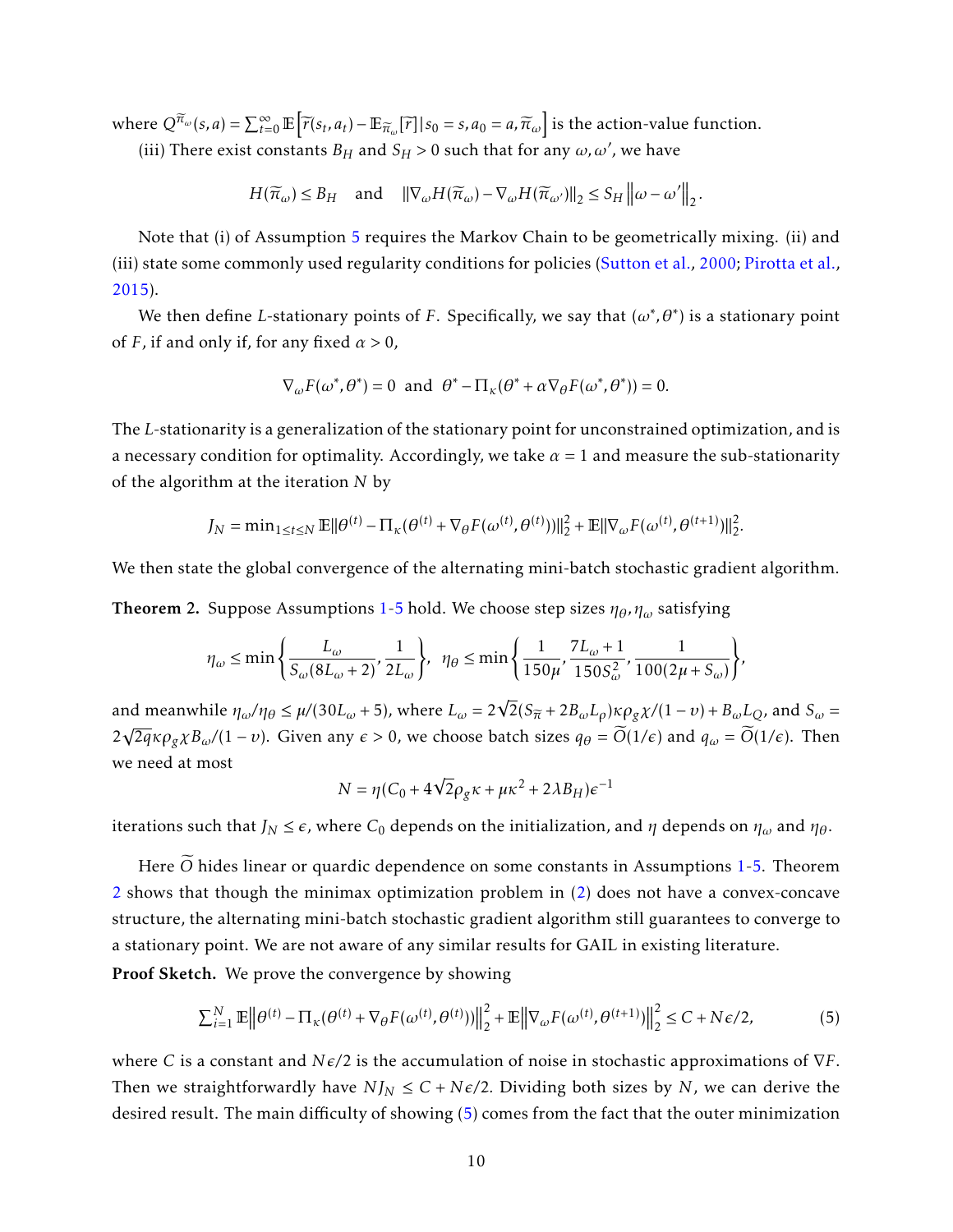problem is nonconvex and we cannot solve the inner maximization problem exactly. To overcome this difficulty, we construct a monotonically decreasing potential function:

$$
\begin{split} \mathcal{E}^{(t)} &= \ \mathbb{E} F(\omega^{(t)}, \theta^{(t)}) + s \big( (1 + 2 \eta_\omega L_\omega)/2 \cdot \mathbb{E} \big\| \omega^{(t)} - \omega^{(t-1)} \big\|_2^2 \\ &\qquad + (\eta_\omega/2 \eta_\theta - \mu \eta_\omega/4 + 3 \eta_\omega \eta_\theta \mu^2/2) \cdot \mathbb{E} \big\| \theta^{(t+1)} - \theta^{(t)} \big\|_2^2 + \mu \eta_\omega/8 \cdot \mathbb{E} \big\| \theta^{(t)} - \theta^{(t-1)} \big\|_2^2 \big), \end{split}
$$

for a constant *s* to be chosen later. Denote *ξ* (*t*)  $\theta_{\theta}^{(t)}$  and  $\xi_{\omega}^{(t)}$  as the i.i.d. noise of the stochastic gradients. The following lemma characterizes the decrement of the potential function at each iteration.

<span id="page-10-0"></span>**Lemma 1.** With the step sizes  $\eta_{\theta}$  and  $\eta_{\omega}$  chosen as in Theorem [2,](#page-9-0) we have

$$
\mathcal{E}^{(t+1)} - \mathcal{E}^{(t)} \le -k_1 \mathbb{E} ||\omega^{(t+1)} - \omega^{(t)}||_2^2 - k_2 \mathbb{E} ||\omega^{(t)} - \omega^{(t-1)}||_2^2 - k_3 \mathbb{E} ||\theta^{(t+2)} - \theta^{(t+1)}||_2^2
$$

$$
-k_4 \mathbb{E} ||\theta^{(t+1)} - \theta^{(t)}||_2^2 - k_5 \mathbb{E} ||\theta^{(t)} - \theta^{(t-1)}||_2^2 + \nu (\mathbb{E} ||\xi_{\omega}^{(t)}||_2^2 + \mathbb{E} ||\xi_{\theta}^{(t)}||_2^2),
$$

where *ν* is a constant depending on *F*,  $\eta_{\theta}$ , and  $\eta_{\omega}$ . Moreover, we have constants  $k_1, k_2, k_3, k_4, k_5 > 0$ for  $s = 8/(\eta_{\omega}^2(58L_{\omega}+9))$ .

Let 
$$
k = 1/\min\{k_1, k_4\}
$$
 and  $\phi = \max\{1, 1/\eta_\theta^2, 1/\eta_\omega^2\}$ . We obtain  
\n
$$
\sum_{t=1}^N \mathbb{E} \left\| \theta^{(t)} - \Pi_\kappa(\theta^{(t)} + \nabla_\theta F(\omega^{(t)}, \theta^{(t)})) \right\|_2^2 + \mathbb{E} \left\| \nabla_\omega F(\omega^{(t)}, \theta^{(t+1)}) \right\|_2^2
$$
\n
$$
\stackrel{\text{(i)}}{\leq} \phi \sum_{t=1}^N \mathbb{E} \left[ \| \theta^{(t+1)} - \theta^{(t)} \|^2_2 + \| \omega^{(t+1)} - \omega^{(t)} \|^2_2 \right] \stackrel{\text{(ii)}}{\leq} k \phi(\mathcal{E}^{(1)} - \mathcal{E}^{(N)}) + k \phi N \nu \mathbb{E} \left[ \| \xi_\omega^{(t)} \|^2_2 + \| \xi_\theta^{(t)} \|^2_2 \right],
$$

where (i) follows from plugging in the update [\(3\)](#page-8-3) as well as the contraction property of projection, and (ii) follows from Lemma [1.](#page-10-0) Choosing  $q_{\theta} = 4k\phi v M_{\theta}/\epsilon$  and  $q_{\omega} = 4k\phi v M_{\omega}/\epsilon$ , we obtain

$$
\sum_{t=1}^N \mathbb{E} \left\| \theta^{(t)} - \Pi_{\kappa}(\theta^{(t)} + \nabla_{\theta} F(\omega^{(t)}, \theta^{(t)})) \right\|_2^2 + \mathbb{E} \left\| \nabla_{\omega} F(\omega^{(t)}, \theta^{(t+1)}) \right\|_2^2 \leq k \phi(\mathcal{E}^{(1)} - \mathcal{E}^{(N)}) + \frac{N\epsilon}{2}.
$$

We have  $\mathcal{E}^{(N)} \geq \mathbb{E} F(\omega^{(N)}, \theta^{(N)})$  by the construction of  $\mathcal{E}^{(N)}.$  It is easy to verify that  $F$  is lower bounded (Lemma [10](#page-33-0) in Appendix [B\)](#page-24-0). Eventually, we complete the proof by substituting the lower bound and choosing  $N = k\phi(2\mathcal{E}^{(1)} + 4\sqrt{2}\rho_g\kappa + \mu\kappa^2 + 2\lambda B_H)\epsilon^{-1}$ .  $\Box$ 

#### 3.2 Greedy Stochastic Gradient Algorithm

We further apply the greedy stochastic gradient algorithm to  $(2)$ . Specifically, at the  $(t + 1)$ -th iteration, we compute

$$
\omega^{(t+1)} = \omega^{(t)} - \eta_{\omega} \nabla_{\omega} \widetilde{f}_t(\omega^{(t)}, \widehat{\theta}(\omega^{(t)})),
$$

where  $\nabla_\omega \widetilde{f}$  is a stochastic approximation of  $\nabla_\omega F$ , and  $\widehat{\theta}(\omega^{(t)})$  is an unbiased estimator of the maximizer of the inner problem of  $(2)$ :

$$
\mathbb{E}\widehat{\theta}(\omega^{(t)}) = \theta^*(\omega^{(t)}) = \underset{\theta}{\operatorname{argmax}} \left[ \mathbb{E}_{\widetilde{\pi}_{\omega}}\widetilde{r}_{\theta}(s,a) - \mathbb{E}_{\pi^*}\widetilde{r}_{\theta}(s,a) \right] - \frac{\mu}{2} ||\theta||_2^2.
$$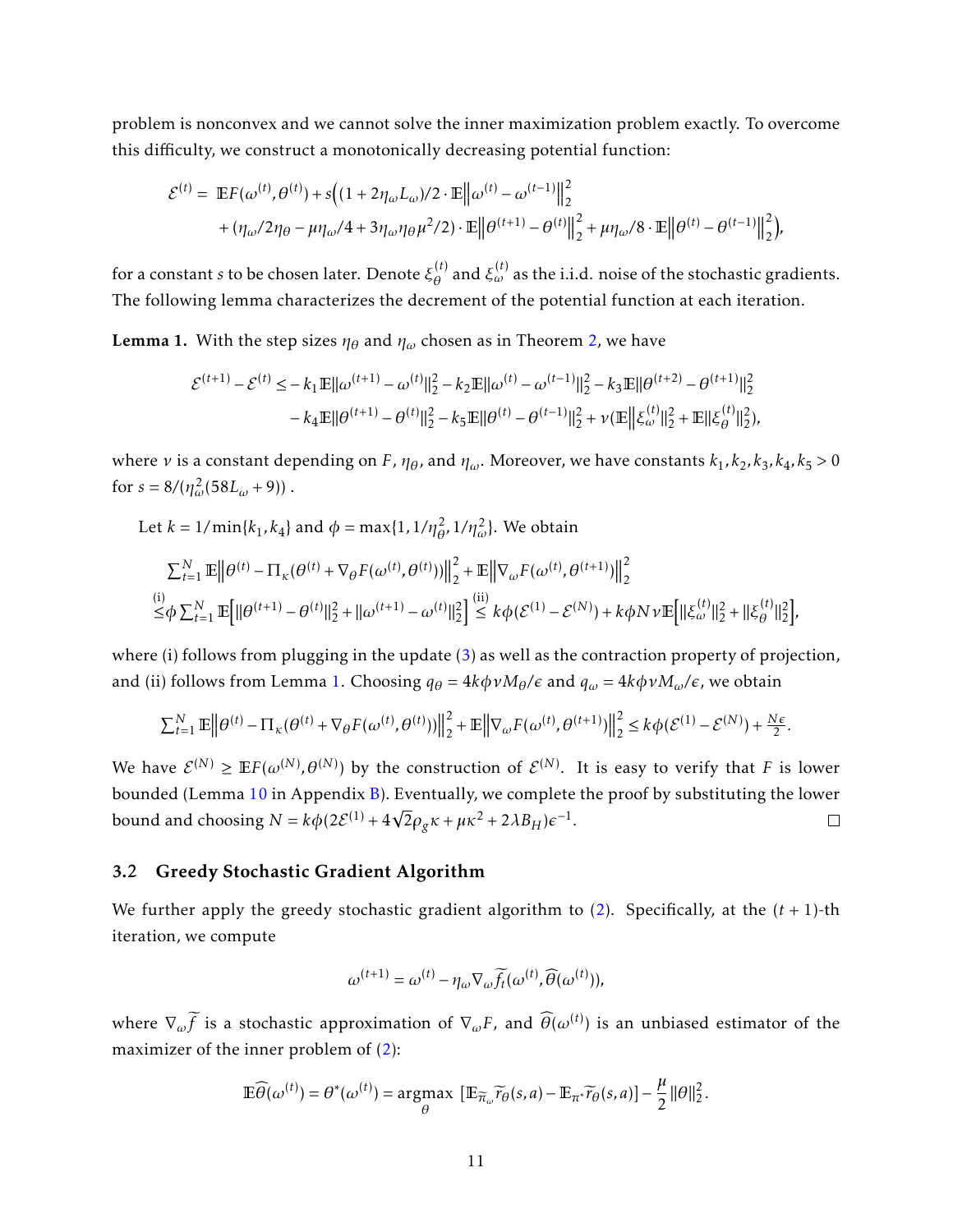We then define the stationary point of this algorithm. Specifically, we call *ω*<sup>∗</sup> an stationary point if  $\nabla_{\omega} F(\omega^*, \theta^*(\omega^*)) = 0$ . We measure the sub-stationarity of the algotithm at the iteration *N* by

$$
I_N = \min_{1 \leq t \leq N} \mathbb{E} \left\| \nabla_{\omega} F(\omega^{(t)}, \theta^*(\omega^{(t)})) \right\|_2^2.
$$

Before we proceed with the convergence analysis, we impose the following assumption on the problem.

Assumption 6. There is some constant  $M_G > 0$  s.t. for any  $\omega$ ,  $\widehat{\theta}(\omega)$  and  $t \in \mathbb{N}$ , the following two conditions hold.

Unbiased: 
$$
\mathbb{E}\nabla_{\omega}\widetilde{f}_t(\omega,\widehat{\theta}(\omega)) = \nabla_{\omega}F(\omega,\widehat{\theta}(\omega)).
$$
  
Gradient bounded:  $\mathbb{E} \left\|\nabla_{\omega}\widetilde{f}_t(\omega,\widehat{\theta}(\omega))\right\|_2^2 \leq M_G.$ 

Assumption 6 requires the stochastic gradients to be unbiased with bounded second moment. We then state the global convergence of the above mentioned optimization method.

**Theorem 3.** Suppose Assumptions [1,](#page-4-0) [3,](#page-6-0) [5,](#page-8-2) [7](#page-38-0) hold. Given any  $\epsilon > 0$ , we take  $\eta_{\omega} = \frac{\epsilon}{(L + S_0^2)^2}$  $\frac{\epsilon}{(L_\omega+S_\omega^2/\mu)M_G}$ , then we need at most

$$
N = \widetilde{O}\left(\frac{(\rho_g^2/\mu + \lambda B_H)(L_\omega + S_\omega^2/\mu)M_G}{\epsilon^2}\right)
$$

iterations to have  $I_N < \epsilon$ .

## 4 Experiment

To verify our theory in Section [3,](#page-7-1) we conduct experiments in three reinforcement learning tasks: Acrobot, MountainCar, and Hopper. For each task, we first train an expert policy using the proximal policy optimization (PPO) algorithm in [\(Schulman et al.,](#page-16-12) [2017\)](#page-16-12) for 500 iterations, and then use the expert policy to generate the demonstration data. The demonstration data for every task contains 500 trajectories, each of which is a series of state action pairs throughout one episode in the environment. When training GAIL, we randomly select a mini-batch of trajectories, which contain at least 8192 state action pairs. We use PPO to update the policy parameters. This avoids the instability of the policy gradient algorithm, and improves the reproducibility of our experiments.

We use the same neural network architecture for all the environments. For policy, we use a fully connected neural network with two hidden layers of 128 neurons in each layer and tanh activation. For reward, we use a fully connected ReLU neural network with two hidden layers of 1024 and 512 neurons, respectively. To implement the kernel reward, we fix the first two layers of the neural network after random initialization and only update the third layer, i.e., the first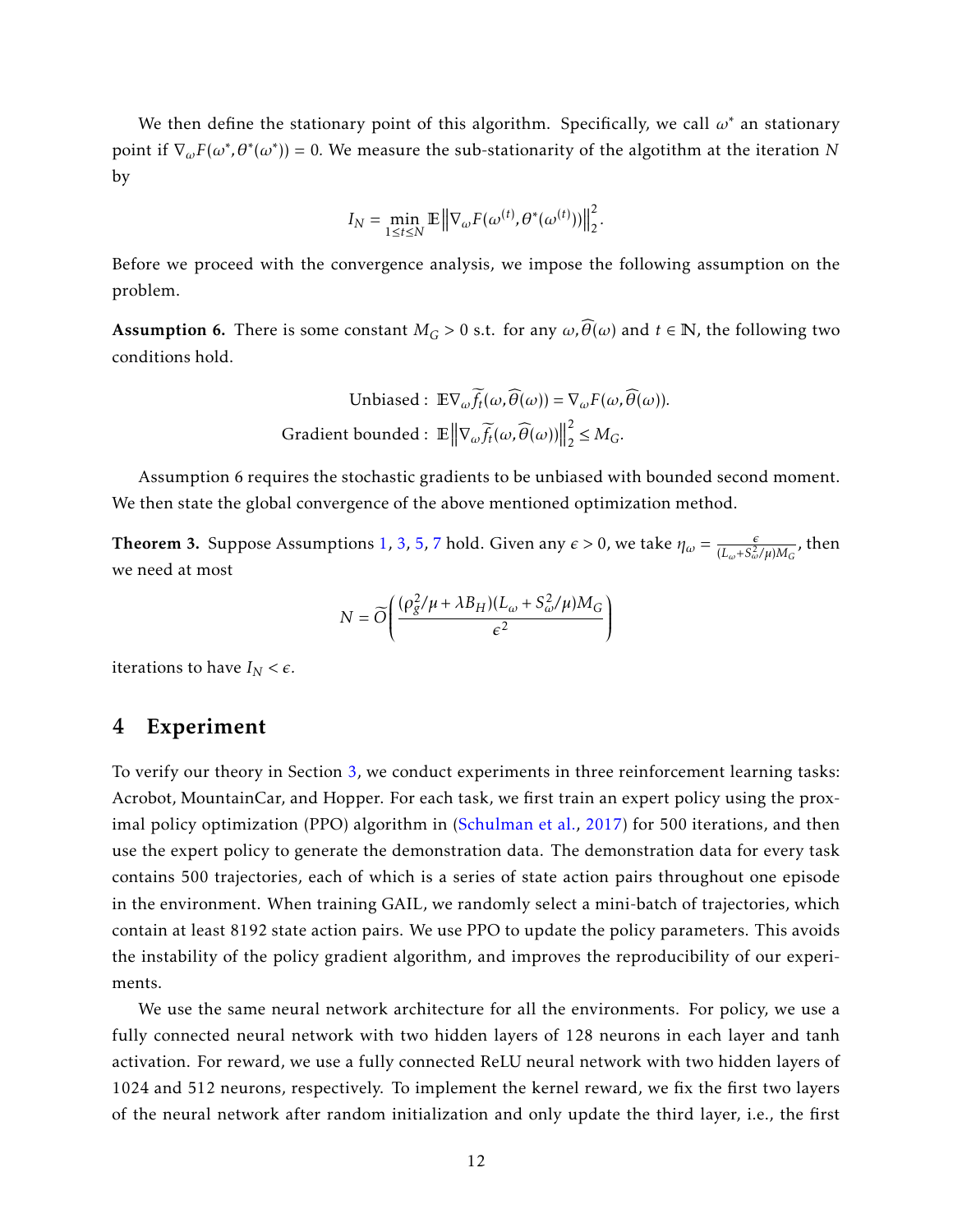

<span id="page-12-0"></span>Figure 1: Performance of GAIL on three different tasks. The plotted curves are averaged over 5 independent runs with the vertical axis being the average reward and horizontal axis being the number of iterations.

two layers mimic the random feature mapping. We choose  $\kappa = 1$  and  $\mu = 0.3$ . When updating the neural network reward, we use weight normalization in each layer [\(Salimans and Kingma,](#page-16-13) [2016\)](#page-16-13).

When updating the kernel reward at each iteration, we choose to take the stochastic gradient ascent step for either once (i.e., alternating update in Section [3\)](#page-7-1) or 10 times. When updating the neural network reward at each iteration, we choose to take the stochastic gradient ascent step for only once. We tune step size parameters for updating the policy and reward, and summarize the numerical results of the step sizes attaining the maximal average episode reward in Figure [1.](#page-12-0)

As can be seen, using multiple stochastic gradient ascent steps for updating the reward at each iteration yields similar performance as that of one step. We present the convergence analysis of using multiple stochastic gradient ascent steps for updating the reward in Appendix [C.](#page-37-0) Moreover, we observe that parameterizing the reward by neural networks slightly outperform that of the kernel reward. However, its training process tends to be unstable and takes longer time to converge.

## 5 Discussions

Our proposed theories of GAIL are closely related to Generative Adversarial Networks [\(Good](#page-14-13)[fellow et al.,](#page-14-13) [2014;](#page-14-13) [Arjovsky et al.,](#page-13-8) [2017\)](#page-13-8): (1) The generalization of GANs is defined based on the integral probabilistic metric (IPM) between the synthetic distribution obtained by the generator network and the distribution of the real data [\(Arora et al.,](#page-13-9) [2017\)](#page-13-9). As the real data in GANs are considered as independent realizations of the underlying distribution, the generalization of GANs can be analyzed using commonly used empirical process techniques for i.i.d. random variables. GAIL, however, involves dependent demonstration data from experts, and therefore the analysis is more involved. (2) Our computational theory of GAIL can be applied to MMD-GAN and its variants, where the IPM is induced by some reproducing kernel Hilbert space [\(Li et al.,](#page-15-14) [2017;](#page-15-14) [Binkowski et al.](#page-13-10), [2018;](#page-13-10) [Arbel et al.,](#page-13-11) [2018\)](#page-13-11). The alternating mini-batch stochastic gradient algorithm attains a similar sublinear rate of convergence to a stationary solution.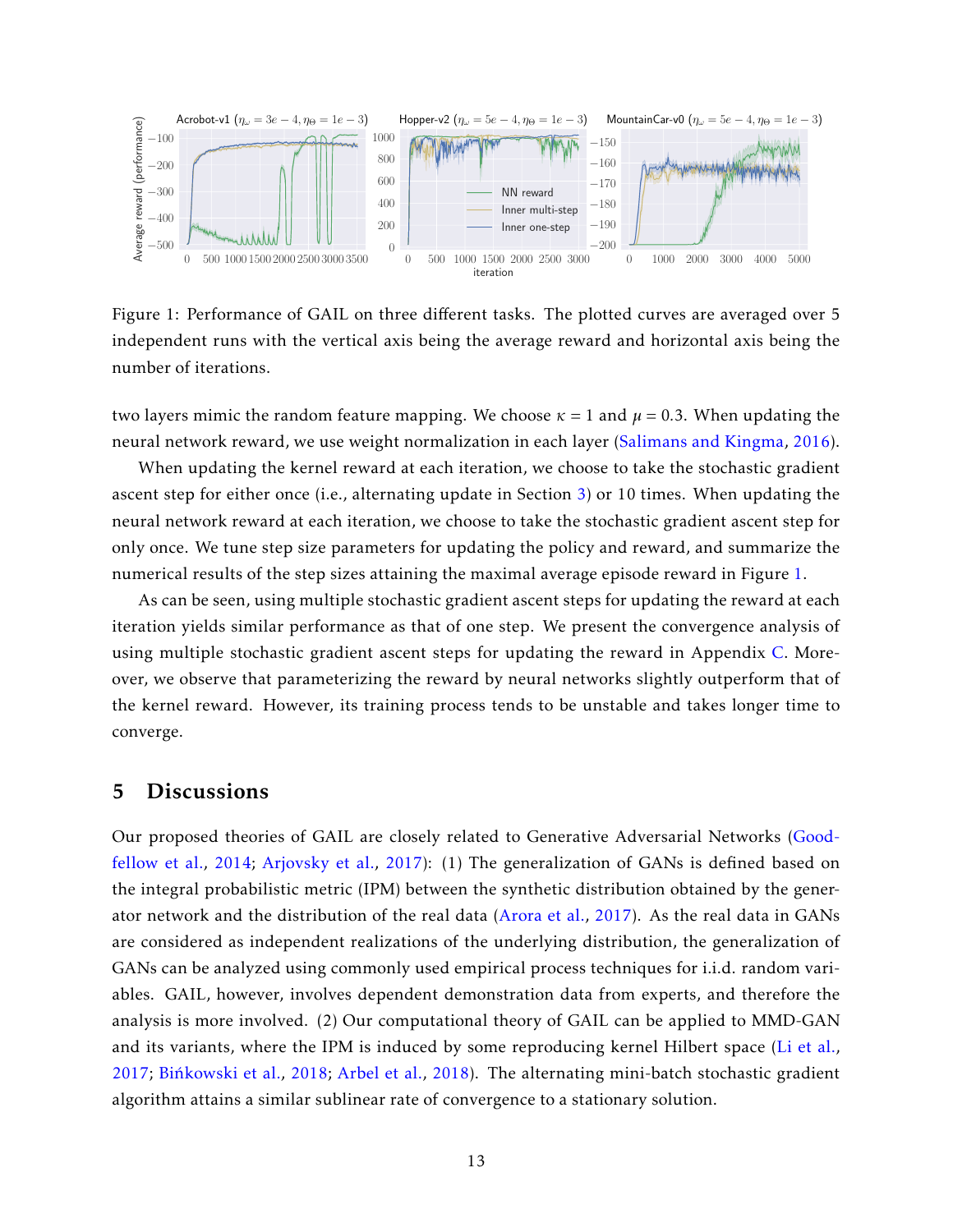Moreover, our computational theory of GAIL only considers the policy gradient update when learning the policy [\(Sutton et al.,](#page-16-10) [2000\)](#page-16-10). Extending to other types of updates such as natural policy gradient [\(Kakade,](#page-14-14) [2002\)](#page-14-14), proximal policy gradient [\(Schulman et al.,](#page-16-12) [2017\)](#page-16-12) and trust region policy optimization [\(Schulman et al.,](#page-16-14) [2015\)](#page-16-14) is a challenging, but important future direction.

## References

- <span id="page-13-1"></span>ABBEEL, P. and NG, A. Y. (2004). Apprenticeship learning via inverse reinforcement learning. In *Proceedings of the twenty-first international conference on Machine learning*. ACM.
- <span id="page-13-2"></span>Abounadi, J., Bertsekas, D. and Borkar, V. S. (2001). Learning algorithms for markov decision processes with average cost. *SIAM Journal on Control and Optimization*, 40 681–698.
- <span id="page-13-3"></span>Anthony, M. and Bartlett, P. L. (2009). *Neural Network Learning: Theoretical Foundations*. Cambridge University Press.
- <span id="page-13-11"></span>ARBEL, M., SUTHERLAND, D., BIŃKOWSKI, M. and GRETTON, A. (2018). On gradient regularizers for mmd gans. In *Advances in Neural Information Processing Systems*.
- <span id="page-13-0"></span>Argall, B. D., Chernova, S., Veloso, M. and Browning, B. (2009). A survey of robot learning from demonstration. *Robotics and autonomous systems*, 57 469–483.
- <span id="page-13-8"></span>Arjovsky, M., CHINTALA, S. and Bortou, L. (2017). Wasserstein generative adversarial networks. In *International Conference on Machine Learning*.
- <span id="page-13-9"></span>Arora, S., Ge, R., Liang, Y., Ma, T. and Zhang, Y. (2017). Generalization and equilibrium in generative adversarial nets (gans). In *Proceedings of the 34th International Conference on Machine Learning-Volume 70*. JMLR. org.
- <span id="page-13-6"></span>Bach, F. (2017). On the equivalence between kernel quadrature rules and random feature expansions. *The Journal of Machine Learning Research*, 18 714–751.
- <span id="page-13-4"></span>Ben-Tal, A. and Nemirovski, A. (1998). Robust convex optimization. *Mathematics of operations research*, 23 769–805.
- <span id="page-13-10"></span>BIŃKOWSKI, M., SUTHERLAND, D. J., ARBEL, M. and GRETTON, A. (2018). Demystifying mmd gans. *arXiv preprint arXiv:1801.01401*.
- <span id="page-13-7"></span>Borrou, L. (2010). Large-scale machine learning with stochastic gradient descent. In *Proceedings of COMPSTAT'2010*. Springer, 177–186.
- <span id="page-13-5"></span>BRAFMAN, R. I. and TENNENHOLTZ, M. (2002). R-max-a general polynomial time algorithm for near-optimal reinforcement learning. *Journal of Machine Learning Research*, 3 213–231.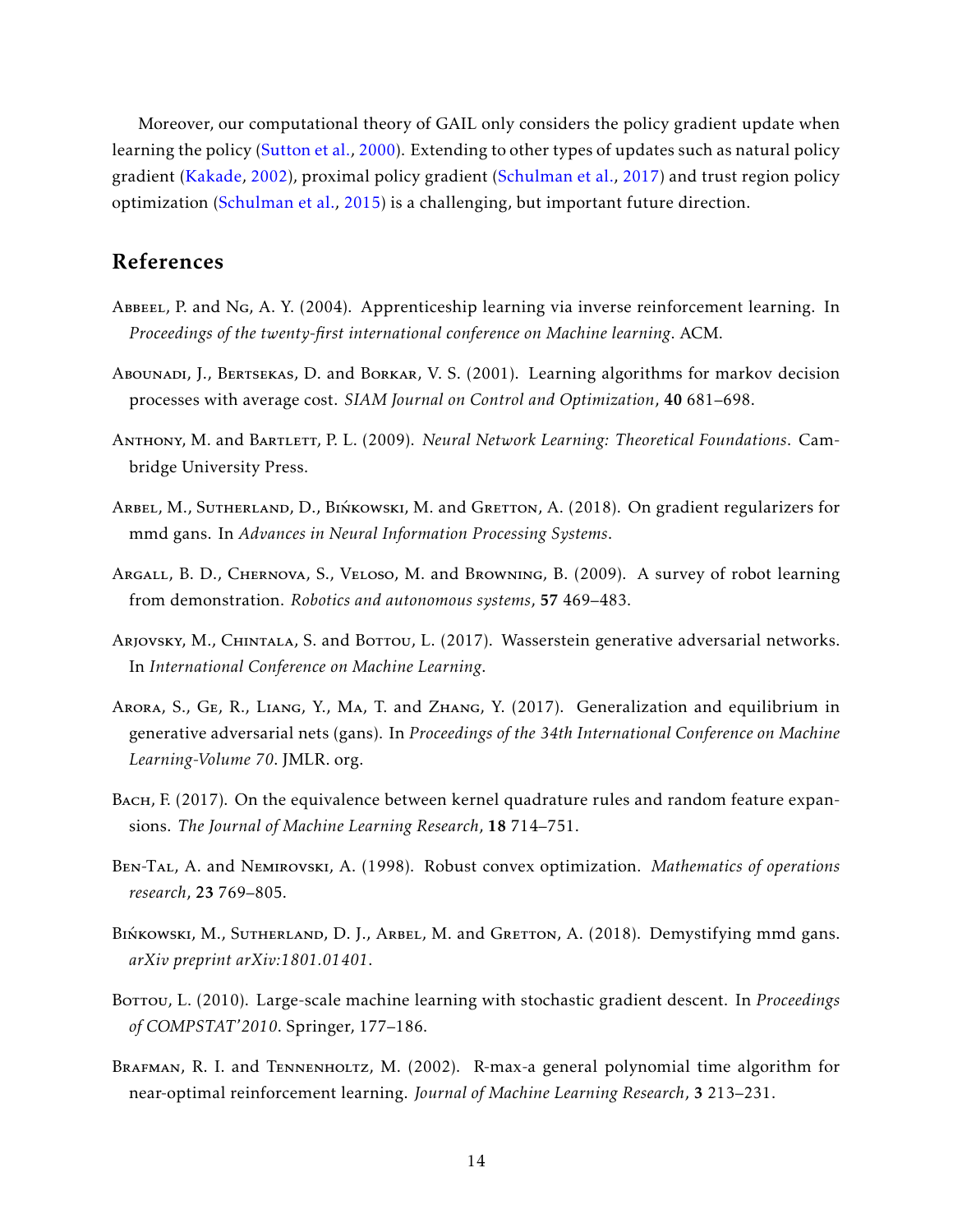- <span id="page-14-8"></span>Cai, Q., Hong, M., Chen, Y. and Wang, Z. (2019). On the global convergence of imitation learning: A case for linear quadratic regulator. *arXiv preprint arXiv:1901.03674*.
- <span id="page-14-5"></span>CHAMBOLLE, A. and Pock, T. (2011). A first-order primal-dual algorithm for convex problems with applications to imaging. *Journal of mathematical imaging and vision*, 40 120–145.
- <span id="page-14-6"></span>Chen, Y., Lan, G. and Ouyang, Y. (2014). Optimal primal-dual methods for a class of saddle point problems. *SIAM Journal on Optimization*, 24 1779–1814.
- <span id="page-14-7"></span>DAI, B., SHAW, A., Li, L., XIAO, L., HE, N., Liu, Z., CHEN, J. and Song, L. (2017). Sbeed: Convergent reinforcement learning with nonlinear function approximation. *arXiv preprint arXiv:1712.10285*.
- <span id="page-14-12"></span>Duchi, J., Hazan, E. and Singer, Y. (2011). Adaptive subgradient methods for online learning and stochastic optimization. *Journal of Machine Learning Research*, 12 2121–2159.
- <span id="page-14-2"></span>Finn, C., Levine, S. and Abbeel, P. (2016). Guided cost learning: Deep inverse optimal control via policy optimization. In *International Conference on Machine Learning*.
- <span id="page-14-11"></span>Ghadimi, S. and Lan, G. (2013). Stochastic first-and zeroth-order methods for nonconvex stochastic programming. *SIAM Journal on Optimization*, 23 2341–2368.
- <span id="page-14-13"></span>Goodfellow, I., Pouget-Abadie, J., Mirza, M., Xu, B., Warde-Farley, D., Ozair, S., Courville, A. and Bengio, Y. (2014). Generative adversarial nets. In *Advances in neural information processing systems*.
- <span id="page-14-3"></span>Ho, J. and Ermon, S. (2016). Generative adversarial imitation learning. In *Advances in Neural Information Processing Systems*.
- <span id="page-14-4"></span>Howard, R. A. (1960). Dynamic programming and markov processes.
- <span id="page-14-1"></span>Kaelbling, L. P., Littman, M. L. and Moore, A. W. (1996). Reinforcement learning: A survey. *Journal of artificial intelligence research*, 4 237–285.
- <span id="page-14-14"></span>Kakade, S. M. (2002). A natural policy gradient. In *Advances in neural information processing systems*.
- <span id="page-14-9"></span>Kearns, M. and Singh, S. (2002). Near-optimal reinforcement learning in polynomial time. *Machine learning*, 49 209–232.
- <span id="page-14-10"></span>Kim, K.-E. and Park, H. S. (2018). Imitation learning via kernel mean embedding. In *Thirty-Second AAAI Conference on Artificial Intelligence*.
- <span id="page-14-0"></span>Kuefler, A., Morton, J., Wheeler, T. and Kochenderfer, M. (2017). Imitating driver behavior with generative adversarial networks. In *2017 IEEE Intelligent Vehicles Symposium (IV)*. IEEE.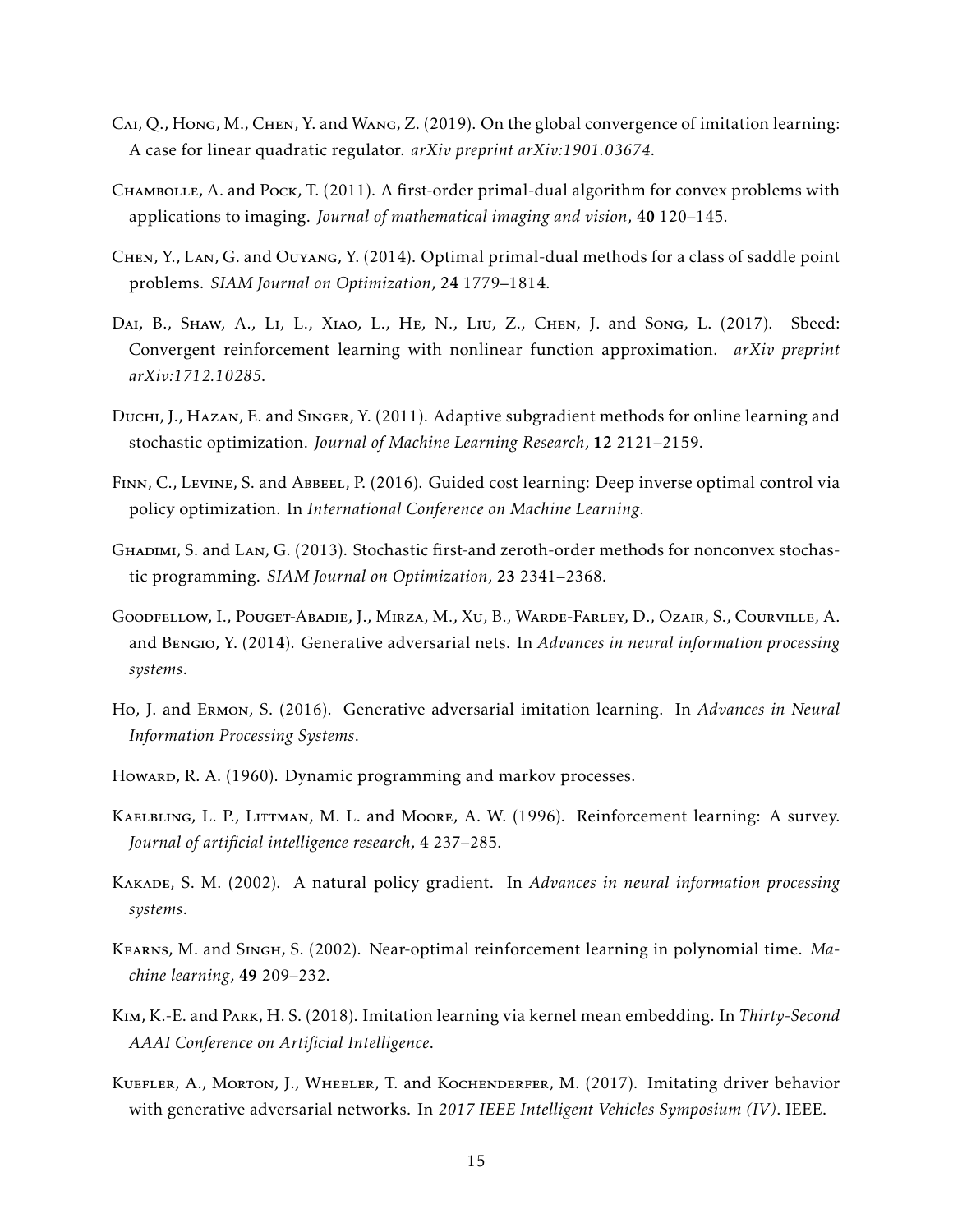- <span id="page-15-5"></span>LeCun, Y., Bengio, Y. and Hinton, G. (2015). Deep learning. *nature*, 521 436.
- <span id="page-15-9"></span>Levin, D. A. and Peres, Y. (2017). *Markov chains and mixing times*, vol. 107. American Mathematical Soc.
- <span id="page-15-3"></span>Levine, S. and Koltun, V. (2012). Continuous inverse optimal control with locally optimal examples. *arXiv preprint arXiv:1206.4617*.
- <span id="page-15-14"></span>LI, C.-L., CHANG, W.-C., CHENG, Y., YANG, Y. and Póczos, B. (2017). Mmd gan: Towards deeper understanding of moment matching network. In *Advances in Neural Information Processing Systems*.
- <span id="page-15-10"></span>LI, L., LITTMAN, M. L., WALSH, T. J. and STREHL, A. L. (2011). Knows what it knows: a framework for self-aware learning. *Machine learning*, 82 399–443.
- <span id="page-15-12"></span>Li, S., Xiao, S., Zhu, S., Du, N., Xie, Y. and Song, L. (2018). Learning temporal point processes via reinforcement learning. In *Advances in Neural Information Processing Systems*.
- <span id="page-15-1"></span>Mnih, V., Kavukcuoglu, K., Silver, D., Rusu, A. A., Veness, J., Bellemare, M. G., Graves, A., Riedmiller, M., Fidjeland, A. K., Ostrovski, G. et al. (2015). Human-level control through deep reinforcement learning. *Nature*, 518 529.
- <span id="page-15-11"></span>Mohri, M. and Rostamizadeh, A. (2009). Rademacher complexity bounds for non-iid processes. In *Advances in Neural Information Processing Systems*.
- <span id="page-15-6"></span>Mohri, M., Rostamizadeh, A. and Talwalkar, A. (2018). *Foundations of machine learning*. MIT press.
- <span id="page-15-8"></span>MüLLER, A. (1997). Integral probability metrics and their generating classes of functions. *Advances in Applied Probability*, 29 429–443.
- <span id="page-15-7"></span>Murray, W. and Overton, M. L. (1980). A projected lagrangian algorithm for nonlinear minimax optimization. *SIAM Journal on Scientific and Statistical Computing*, 1 345–370.
- <span id="page-15-13"></span>Nemirovski, A., Juditsky, A., Lan, G. and Shapiro, A. (2009). Robust stochastic approximation approach to stochastic programming. *SIAM Journal on optimization*, 19 1574–1609.
- <span id="page-15-2"></span>Ng, A. Y., Russell, S. J. et al. (2000). Algorithms for inverse reinforcement learning. In *Icml*, vol. 1.
- <span id="page-15-4"></span>Ormoneit, D. and Sen, S. ´ (2002). Kernel-based reinforcement learning. *Machine learning*, <sup>49</sup> 161–178.
- <span id="page-15-0"></span>PFEIFFER, M., SHUKLA, S., TURCHETTA, M., CADENA, C., KRAUSE, A., SIEGWART, R. and NIETO, J. (2018). Reinforced imitation: Sample efficient deep reinforcement learning for mapless navigation by leveraging prior demonstrations. *IEEE Robotics and Automation Letters*, 3 4423–4430.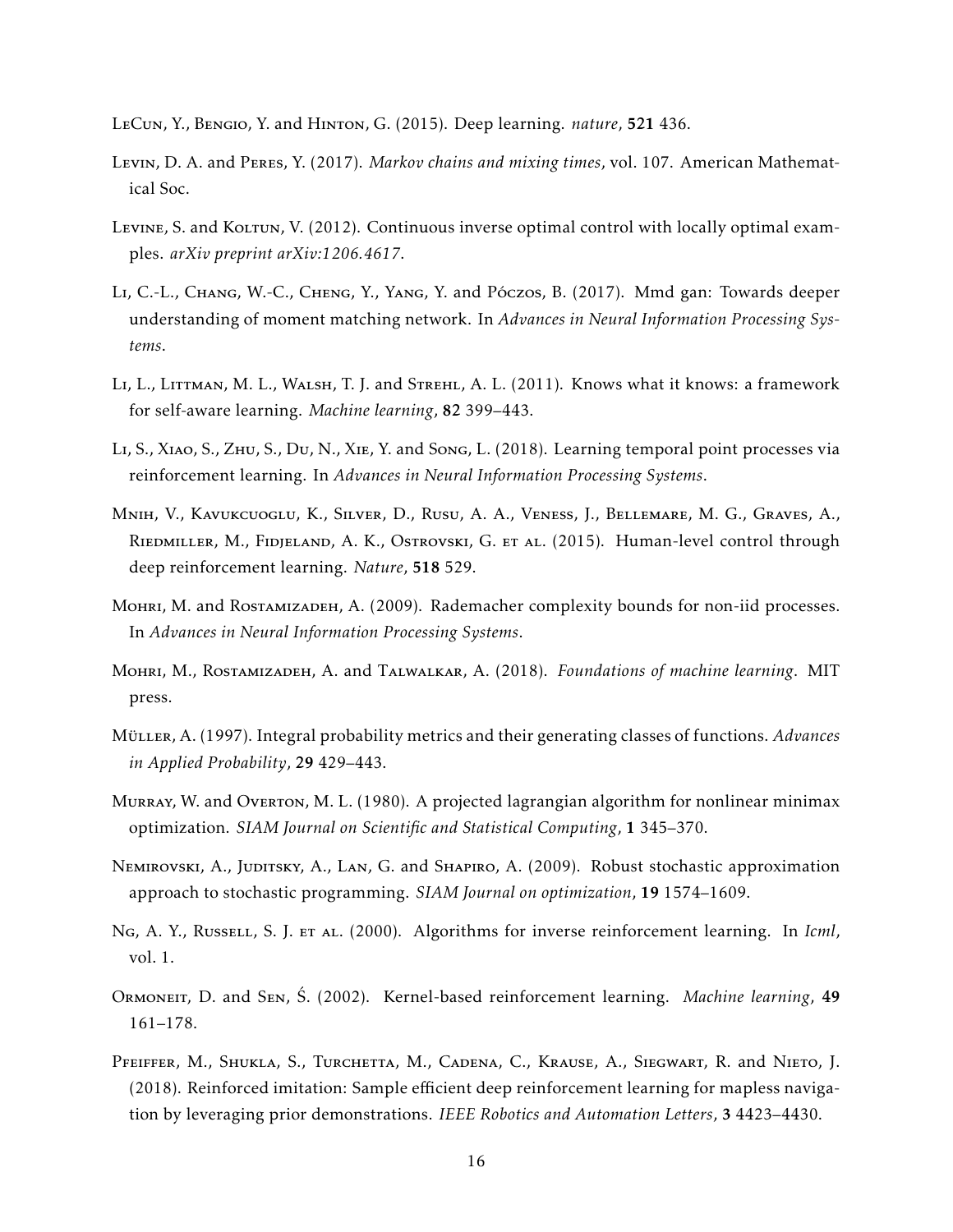- <span id="page-16-11"></span>PIROTTA, M., RESTELLI, M. and BASCETTA, L. (2015). Policy gradient in lipschitz markov decision processes. *Machine Learning*, 100 255–283.
- <span id="page-16-1"></span>POMERLEAU, D. A. (1991). Efficient training of artificial neural networks for autonomous navigation. *Neural Computation*, 3 88–97.
- <span id="page-16-5"></span>Puterman, M. L. (2014). *Markov decision processes: discrete stochastic dynamic programming*. John Wiley & Sons.
- <span id="page-16-6"></span>Rafique, H., Liu, M., Lin, Q. and Yang, T. (2018). Non-convex min-max optimization: Provable algorithms and applications in machine learning. *arXiv preprint arXiv:1810.02060*.
- <span id="page-16-9"></span>Rahimi, A. and Recht, B. (2008). Random features for large-scale kernel machines. In *Advances in neural information processing systems*.
- <span id="page-16-2"></span>Ross, S. and Bagnell, D. (2010). Efficient reductions for imitation learning. In *Proceedings of the thirteenth international conference on artificial intelligence and statistics*.
- <span id="page-16-3"></span>Ross, S., Gordon, G. and Bagnell, D. (2011). A reduction of imitation learning and structured prediction to no-regret online learning. In *Proceedings of the fourteenth international conference on artificial intelligence and statistics*.
- <span id="page-16-4"></span>Russell, S. J. (1998). Learning agents for uncertain environments. In *COLT*, vol. 98.
- <span id="page-16-13"></span>SALIMANS, T. and KINGMA, D. P. (2016). Weight normalization: A simple reparameterization to accelerate training of deep neural networks. In *Advances in Neural Information Processing Systems*.
- <span id="page-16-14"></span>Schulman, J., Levine, S., Abbeel, P., Jordan, M. and Moritz, P. (2015). Trust region policy optimization. In *International Conference on Machine Learning*.
- <span id="page-16-12"></span>SCHULMAN, J., WOLSKI, F., DHARIWAL, P., RADFORD, A. and KLIMOV, O. (2017). Proximal policy optimization algorithms. *arXiv preprint arXiv:1707.06347*.
- <span id="page-16-8"></span>STREHL, A. L. and LITTMAN, M. L. (2005). A theoretical analysis of model-based interval estimation. In *Proceedings of the 22nd international conference on Machine learning*. ACM.
- <span id="page-16-0"></span>Sutton, R. S., Barto, A. G. et al. (1998). *Introduction to reinforcement learning*, vol. 135. MIT press Cambridge.
- <span id="page-16-10"></span>SUTTON, R. S., MCALLESTER, D. A., SINGH, S. P. and MANSOUR, Y. (2000). Policy gradient methods for reinforcement learning with function approximation. In *Advances in neural information processing systems*.
- <span id="page-16-7"></span>SYED, U., BOWLING, M. and SCHAPIRE, R. E. (2008). Apprenticeship learning using linear programming. In *Proceedings of the 25th international conference on Machine learning*. ACM.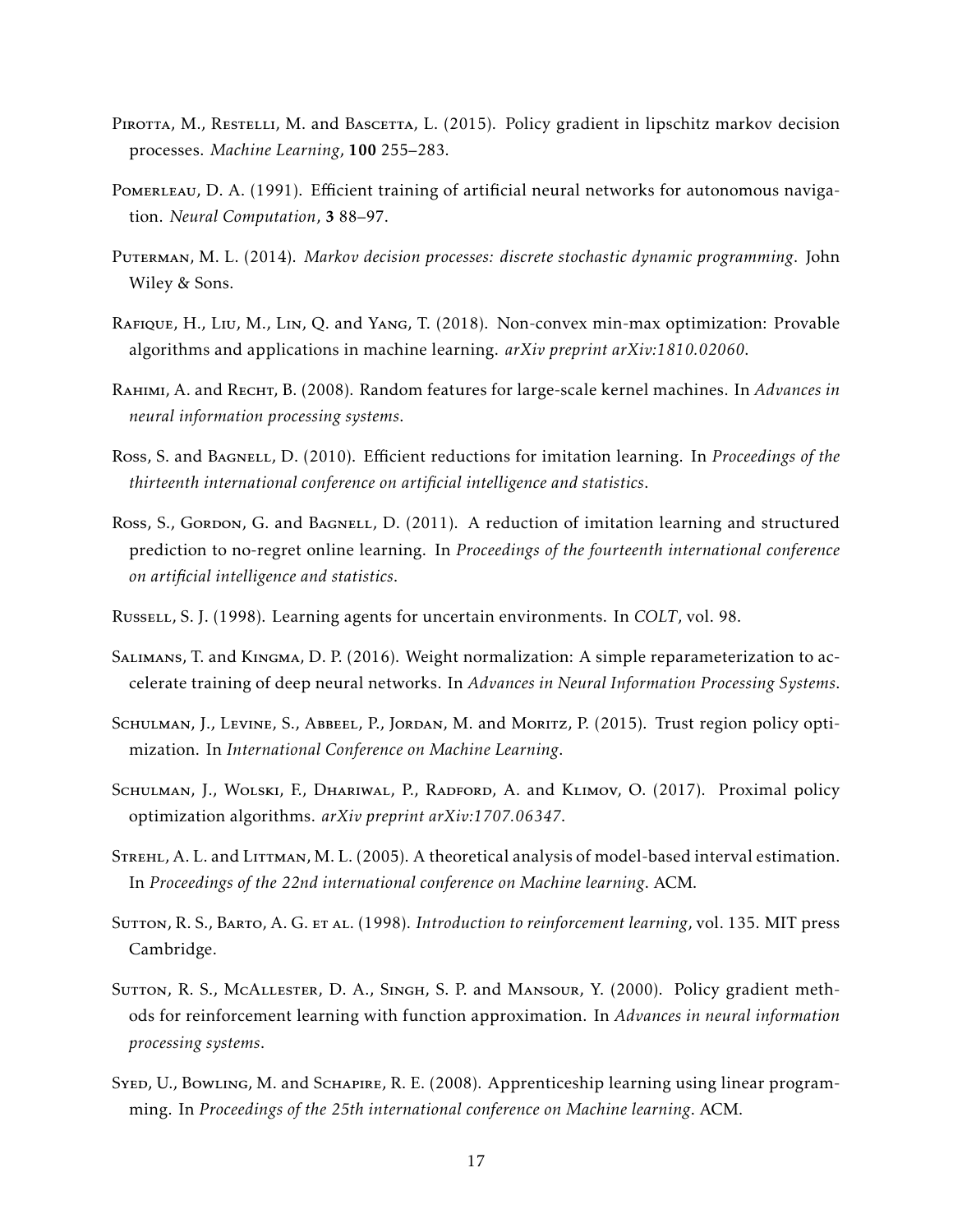- <span id="page-17-0"></span>TAIL, L., ZHANG, J., LIU, M. and BURGARD, W. (2018). Socially compliant navigation through raw depth inputs with generative adversarial imitation learning. In *2018 IEEE International Conference on Robotics and Automation (ICRA)*. IEEE.
- <span id="page-17-3"></span>VALLENDER, S. (1974). Calculation of the wasserstein distance between probability distributions on the line. *Theory of Probability & Its Applications*, 18 784–786.
- <span id="page-17-1"></span>Vapnik, V. (2013). *The nature of statistical learning theory*. Springer science & business media.
- <span id="page-17-2"></span>Willem, M. (1997). *Minimax theorems*, vol. 24. Springer Science & Business Media.
- <span id="page-17-4"></span>Yu, B. (1994). Rates of convergence for empirical processes of stationary mixing sequences. *The Annals of Probability* 94–116.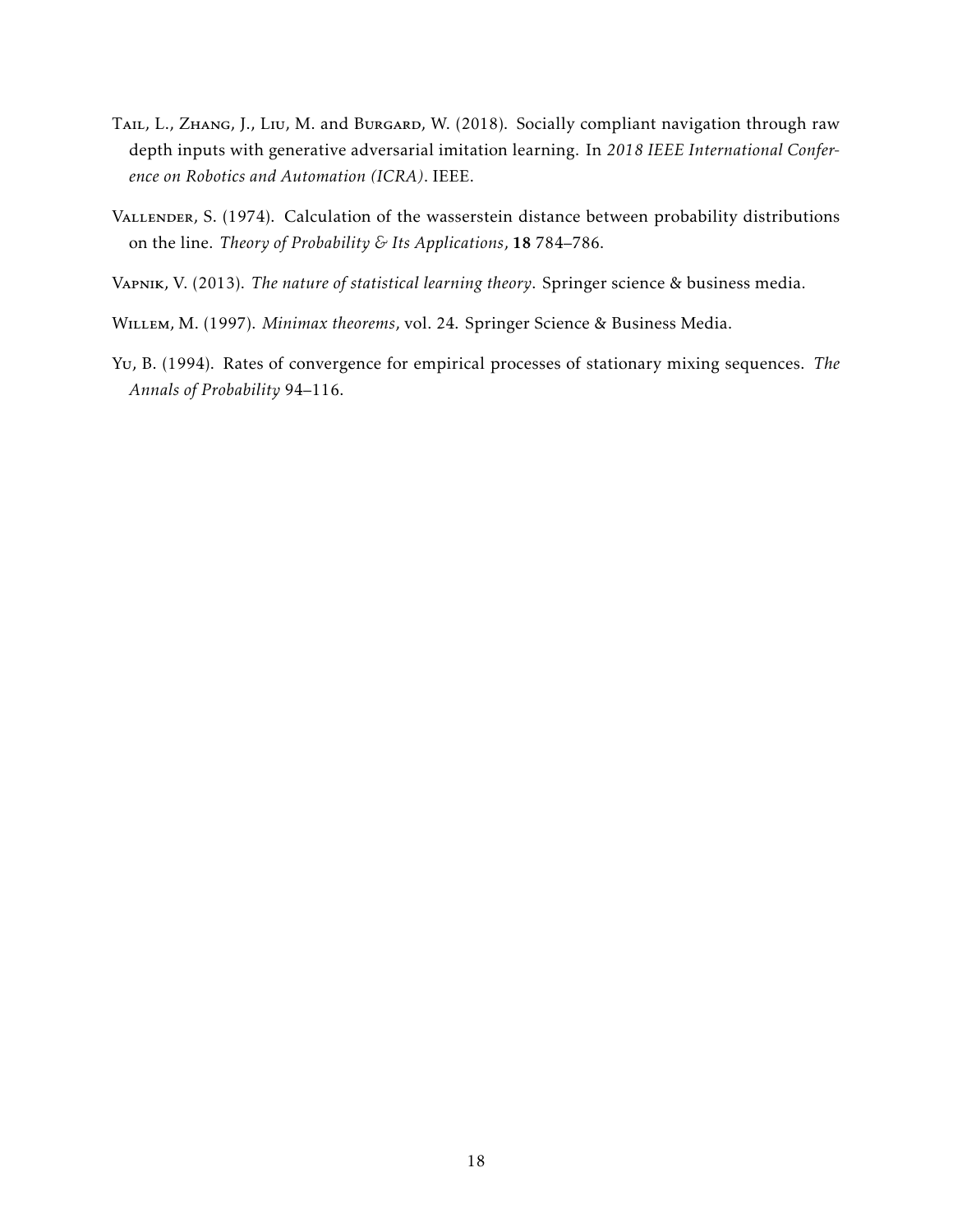## A Proofs in Section [2](#page-3-1)

#### <span id="page-18-0"></span>A.1 Proof of Theorem [1](#page-5-0)

We first consider  $n = 1$ . For notational simplicity, we denote  $x_t = (s_t, a_t)$  and  $\tau = \{x_t\}_{t=0}^{T-1}$ . Then the generalization gap is bounded by

$$
d_{\mathcal{R}}(\pi^*, \widehat{\pi}) - \inf_{\pi} d_{\mathcal{R}}(\pi^*, \pi) = d_{\mathcal{R}}(\pi^*, \widehat{\pi}) - d_{\mathcal{R}}(\pi^*, \widehat{\pi})
$$
  
+ 
$$
d_{\mathcal{R}}(\pi^*, \widehat{\pi}) - \inf_{\pi} d_{\mathcal{R}}(\pi^*, \pi)
$$
  
+ 
$$
\inf_{\pi} d_{\mathcal{R}}(\pi^*, \pi) - \inf_{\pi} d_{\mathcal{R}}(\pi^*, \pi)
$$
  

$$
\leq 2 \left( \sup_{r \in \mathcal{R}} \mathbb{E}_{\pi^*} r(s, a) - \frac{1}{T} \sum_{t=0}^{T-1} r(s_t, a_t) \right) + \epsilon.
$$

Denote  $\Phi(\tau) = \sup_{r \in \mathcal{R}} \mathbb{E}_{\pi^*} r(s, a) - \frac{1}{T}$ *T* T<sup>-1</sup>
<sup>T</sup>
<sup>D</sup>  $\sum_{t=0}^{T} r(s_t, a_t) = \sup_{r \in \mathcal{R}} \mathbb{E}_{\pi^*} r(x) - \frac{1}{T}$ *T* T<sup>-1</sup>
<sup>T</sup>
<sup>D</sup>  $\sum_{t=0} r(x_t)$ . We utilize the indepen-dent block technique first proposed in [Yu](#page-17-4) [\(1994\)](#page-17-4) to show the concentration of  $\Phi(\tau)$ . Specifically, we partition *τ* into 2*m* blocks of equal size *b*. We denote two alternating sequences as

$$
\tau_0 = (X_1, X_2, \cdots, X_m) \qquad X_i = (x_{(2i-1)b+1}, \cdots, x_{(2i-1)b+b})
$$
  

$$
\tau_1 = (X_1^{(1)}, X_2^{(1)}, \cdots, X_m^{(1)}) \qquad X_i = (x_{2ib+1}, \cdots, x_{2ib+b}),
$$

We now define a new sequence

<span id="page-18-4"></span>
$$
\widetilde{\tau}_0 = (\widetilde{X}_1, \widetilde{X}_2, \cdots, \widetilde{X}_m),\tag{6}
$$

where *X*'s are i.i.d blocks of size *b*, and each block  $X_i$  follows the same distribution as  $X_i$ .

We define  $r_b: X \to \mathbb{R}$  as  $r_b(X) = \frac{1}{b} \sum_{k=1}^b r(x_k)$ . Note that  $r_b$  is essentially the average reward on a block. Accordingly, we denote  $\mathcal{R}_b$  as the set of all  $r_b$ 's induced by  $r \in \mathcal{R}$ .

Before we proceed, we need to introduce a lemma which characterizes the relationship between the expectations of a bounded measurable function with respect to  $\tau_0$  and  $\tilde{\tau}_0$ .

<span id="page-18-2"></span>Lemma 2. [\(Yu,](#page-17-4) [1994\)](#page-17-4) Suppose *h* is a measurable function bounded by *M >* 0 defined over the blocks *X<sup>i</sup>* , then the following inequality holds:

<span id="page-18-3"></span>
$$
|\mathbb{E}_{\tau_0}(h) - \mathbb{E}_{\widetilde{\tau}_0}(h)| \leq (m-1)M\beta(b),
$$

where  $\mathbb{E}_{\tau_0}$  denotes the expectation with repect to  $\tau_0$ , and  $\mathbb{E}_{\widetilde{\tau}_0}$  denotes the expectation with respect to  $\widetilde{\tau}_0$ .

<span id="page-18-1"></span>Corollary 3. Applying Lemma [2,](#page-18-2) we have

$$
\mathbb{P}_{\tau}(\Phi(\tau) > \epsilon) \le 2\mathbb{P}_{\widetilde{\tau}_0}\left(\Phi(\widetilde{\tau}_0) - \mathbb{E}_{\widetilde{\tau}_0}[\Phi(\widetilde{\tau}_0)] > \epsilon - \mathbb{E}_{\widetilde{\tau}_0}[\Phi(\widetilde{\tau}_0)]\right) + 2(m-1)\beta(b). \tag{7}
$$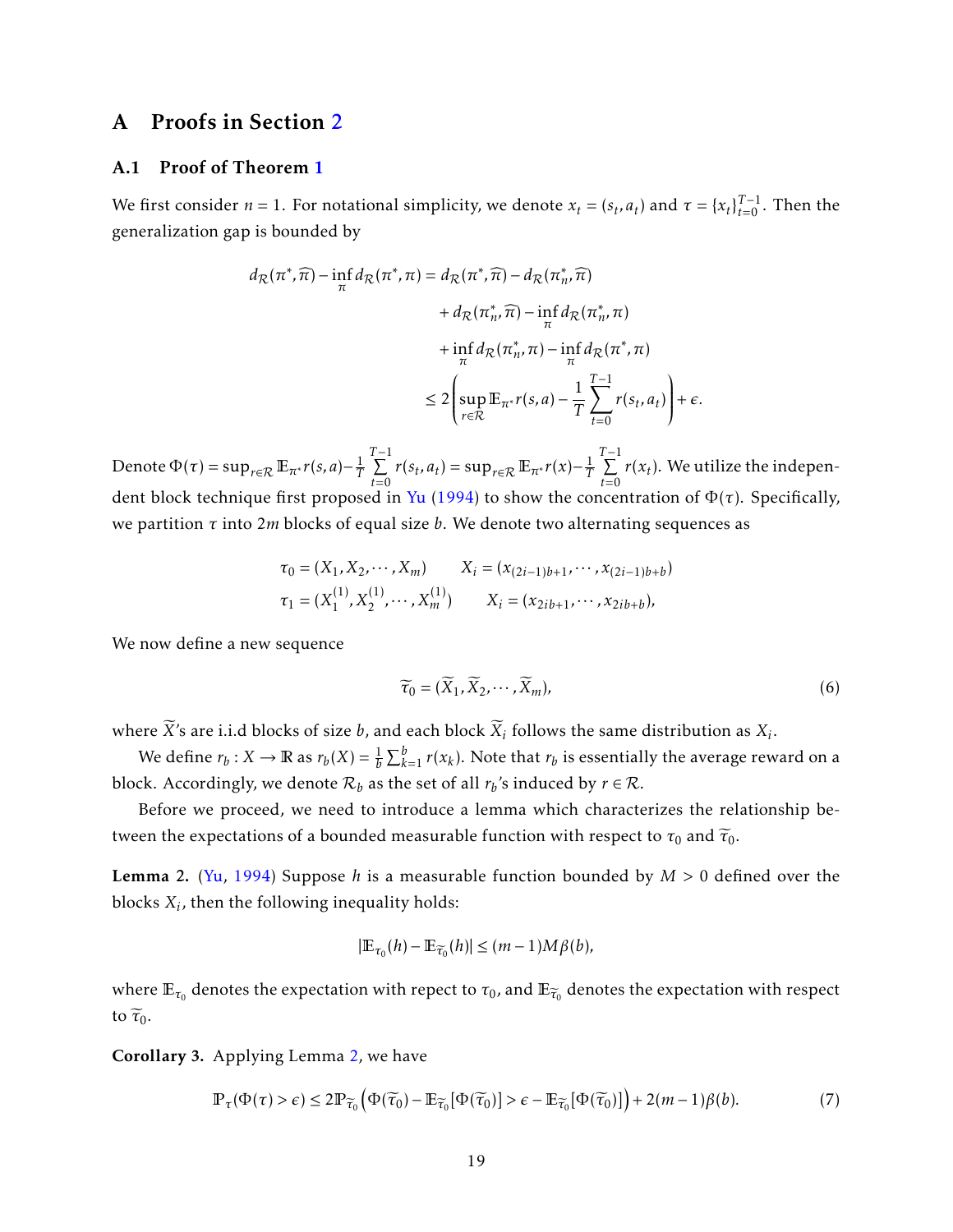*Proof.* Consider  $\mathbb{P}(\Phi(\tau) > \epsilon)$ , we have

$$
\mathbb{P}_{\tau}(\Phi(\tau) > \epsilon) = \mathbb{P}_{\tau}(\sup_{r \in \mathcal{R}} \mathbb{E}_{\pi^*} r(x) - \frac{1}{T} \sum_{t=0}^T r(x_t) > \epsilon)
$$
\n
$$
\leq \mathbb{P}_{\tau} \Biggl( \frac{\sup_{r \in \mathcal{R}} \mathbb{E}_{\pi^*} r(x) - \frac{2}{T} \sum_{t \in \tau_0} r(x_t)}{2} + \frac{\sup_{r \in \mathcal{R}} \mathbb{E}_{\pi^*} r(x) - \frac{2}{T} \sum_{t \in \tau_1} r(x_t)}{2} > \epsilon \Biggr) \tag{8}
$$
\n
$$
= \mathbb{P}_{\tau}(\Phi(\tau_0) + \Phi(\tau_1) > 2\epsilon)
$$
\n
$$
\leq \mathbb{P}_{\tau_0}(\Phi(\tau_0) > \epsilon) + \mathbb{P}_{\tau_1}(\Phi(\tau_1) > \epsilon)
$$
\n
$$
= 2\mathbb{P}_{\tau_0}(\Phi(\tau_0) - \mathbb{E}_{\widetilde{\tau_0}}[\Phi(\widetilde{\tau_0})] > \epsilon - \mathbb{E}_{\widetilde{\tau_0}}[\Phi(\widetilde{\tau_0})]),
$$
\n
$$
\Biggr)
$$
\n
$$
\mathbb{E}_{\tau_0}(\Phi(\tau_0) - \mathbb{E}_{\widetilde{\tau_0}}[\Phi(\widetilde{\tau_0})] > \epsilon - \mathbb{E}_{\widetilde{\tau_0}}[\Phi(\widetilde{\tau_0})]),
$$
\n
$$
\Biggr)
$$

where the first inequality [\(8\)](#page-19-0) follows from the convexity of supremum.

Applying Lemma [2](#page-18-2) and setting  $h = \mathbb{1}\Big\{ (\Phi(\widetilde{\tau}_0) - \mathbb{E}_{\widetilde{\tau}_0}[\Phi(\widetilde{\tau}_0)] > \epsilon - \mathbb{E}_{\widetilde{\tau}_0}[\Phi(\widetilde{\tau}_0)] \Big\}$ , we obtain

$$
\mathbb{P}_{\tau_0}(\Phi(\tau_0) - \mathbb{E}_{\widetilde{\tau}_0}[\Phi(\widetilde{\tau}_0)] > \epsilon - \mathbb{E}_{\widetilde{\tau}_0}[\Phi(\widetilde{\tau}_0)])
$$
\n
$$
\leq \mathbb{P}_{\widetilde{\tau}_0}((\Phi(\widetilde{\tau}_0) - \mathbb{E}_{\widetilde{\tau}_0}[\Phi(\widetilde{\tau}_0)]) > \epsilon - \mathbb{E}_{\widetilde{\tau}_0}[\Phi(\widetilde{\tau}_0)]) + 2(m - 1)\beta(b).
$$

Now since  $\tilde{\tau}_0$  consists of independent blocks, we can apply McDiarmid's inequality to  $r_b$  by  $\text{viewing } X_i$ 's as i.i.d samples. We rewrite  $\Phi(\widetilde{\tau}_0)$  as

$$
\Phi(\widetilde{\tau}_0) = \sup_{r_b \in \mathcal{R}_b} \mathbb{E}_{\pi^*} r_b(\widetilde{X}_i) - \frac{1}{m} \sum_{i=1}^m r_b(\widetilde{X}_i).
$$

Given samples  $\widetilde{X}_1, \cdots, \widetilde{X}_i, \cdots, \widetilde{X}_m$  and  $\widetilde{X}_1, \cdots, \widetilde{X}_i', \cdots, \widetilde{X}_m$  , we have

$$
\left|\Phi(\widetilde{X}_1,\cdots,\widetilde{X}_i,\cdots,\widetilde{X}_m)-\Phi(\widetilde{X}_1,\cdots,\widetilde{X}_i',\cdots,\widetilde{X}_m)\right|\leq \frac{2}{m}\left|r_b(\widetilde{X}_i)\right|\leq \frac{2B_r}{m}.
$$

Then by McDiarmid's inequality, we have

$$
\mathbb{P}_{\widetilde{\tau}_0}\Big(\Phi(\widetilde{\tau}_0) - \mathbb{E}_{\widetilde{\tau}_0}[\Phi(\widetilde{\tau}_0)] > \epsilon - \mathbb{E}_{\widetilde{\tau}_0}[\Phi(\widetilde{\tau}_0)]\Big) \le \exp\left(\frac{-m(\epsilon - \mathbb{E}_{\widetilde{\tau}_0}[\Phi(\widetilde{\tau}_0)])^2}{2B_r^2}\right).
$$
\n(9)

Now combining [\(7\)](#page-18-3) and [\(9\)](#page-19-1), we obtain

$$
\mathbb{P}_{\tau}(\Phi(\tau) > \epsilon) \le 2 \exp\left(\frac{-m(\epsilon - \mathbb{E}_{\widetilde{\tau}_0}[\Phi(\widetilde{\tau}_0)])^2}{2B_r^2}\right) + 2(m-1)\beta(b). \tag{10}
$$

By the argument of symmetrization, we have

<span id="page-19-2"></span>
$$
\mathbb{E}_{\widetilde{\tau}_0}[\Phi(\widetilde{\tau}_0)] \le 2 \mathbb{E}_{\widetilde{\tau}_0, \sigma} \left[ \frac{1}{m} \sup_{r_b \in \mathcal{R}_b} \sum_{i=1}^m \sigma_i r_b(\widetilde{X}_i) \right],\tag{11}
$$

<span id="page-19-3"></span><span id="page-19-1"></span><span id="page-19-0"></span> $\Box$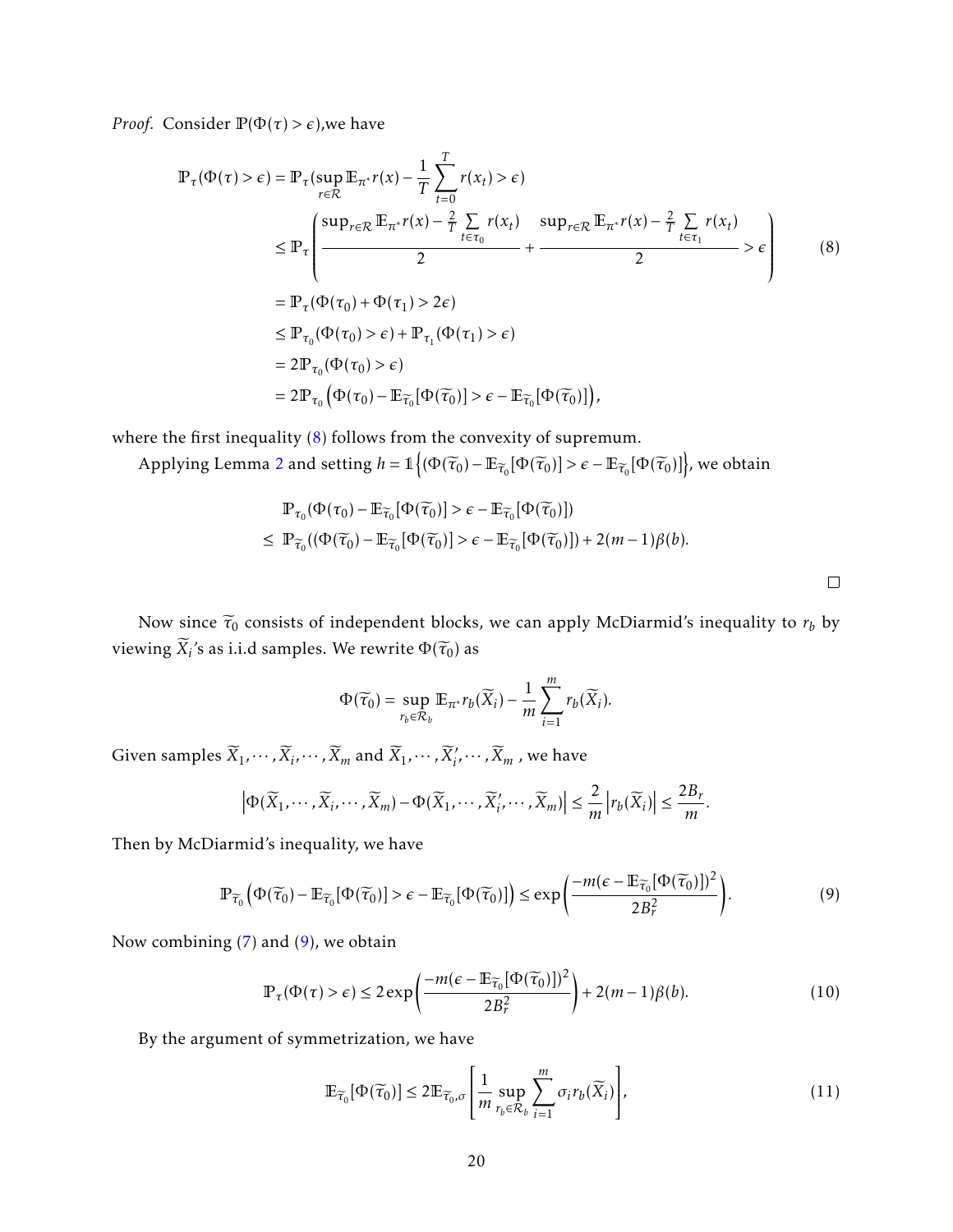where  $\sigma_i$ 's are i.i.d. Rademacher random variables. Now we relate the Rademacher complexity [\(11\)](#page-19-2) to its counterpart taking i.i.d samples. Specifically, we denote  $x_i^{(t)}$ *j* as the *j*-th point of the *t*-th block. Denote  $\tilde{\tau}_0^j$  $\frac{1}{0}$  as the collection of the *j*-th sample from each independent block  $X_i$  for  $i = 1, \ldots, m$ . Plugging in the definition of  $r_b$ , we have

$$
2\mathbb{E}_{\widetilde{\tau}_0,\sigma}\left[\frac{1}{m}\sup_{r\in\mathcal{R}}\sum_{t=1}^m\sigma_t\frac{1}{b}\sum_{j=1}^b r(x_j^{(t)})\right] \leq 2\mathbb{E}_{\widetilde{\tau}_0,\sigma}\left[\frac{1}{b}\sum_{j=1}^b \frac{1}{m}\sup_{r\in\mathcal{R}}\sum_{t=1}^m\sigma_t r(x_j^{(t)})\right]
$$

$$
\leq \frac{2}{b}\sum_{j=1}^b \mathbb{E}_{\widetilde{\tau}_0,\sigma}\left[\frac{1}{m}\sup_{r\in\mathcal{R}}\sum_{t=1}^m\sigma_t r(x_j^{(t)})\right]
$$

$$
=\frac{2}{b}\sum_{j=1}^b \mathbb{E}_{\widetilde{\tau}_0,\sigma}\left[\frac{1}{m}\sup_{r\in\mathcal{R}}\sum_{t=1}^m\sigma_t r(x_j^{(t)})\right]
$$

$$
=2\mathbb{E}_{\widetilde{\tau}_0,\sigma}\left[\frac{1}{m}\sup_{r\in\mathcal{R}}\sum_{t=1}^m\sigma_t r(x_1^{(t)})\right].
$$
 (12)

Setting the right-hand side of [\(10\)](#page-19-3) to be  $\frac{\delta}{2}$  and substituting [\(12\)](#page-20-0), we obtain, with probability at least  $1 - \frac{\delta}{2}$ , for all  $r \in \mathcal{R}$ ,

$$
\Phi(\tau) \le 2\mathbb{E}_{\overline{\tau}_0^1, \sigma} \left[ \frac{1}{m} \sup_{r \in \mathcal{R}} \sum_{t=1}^m \sigma_t r(x_1^{(t)}) \right] + 2B_r \sqrt{\frac{\log \frac{4}{\delta'}}{2m}},\tag{13}
$$

<span id="page-20-1"></span><span id="page-20-0"></span>*,*

where  $\delta' = \delta - 4(m-1)\beta(b)$ .

Then we denote

Rademacher complexity for  $\widetilde{X}_i$ 's:  $\mathcal{R}_m^D = \mathbb{E}_{\widetilde{\tau}_0^1, \sigma}$  $\lceil 1 \rceil$  $\overline{\mathsf{l}}$  $\frac{1}{m}$ sup *r*∈R  $\sum_{ }^{m}$ *t*=1  $\sigma_i r(x_1^{(t)}$  $\binom{1}{1}$ 1  $\overline{\phantom{a}}$ Empirical Rademacher complexity for  $\widetilde{X}_i$ 's:  $\widehat{R}_{\overline{\tau}_0^1} = \mathbb{E}_{\sigma}$  $\lceil 1 \rceil$  $\overline{\mathsf{l}}$  $\frac{1}{m}$ sup *r*∈R  $\sum$ <sup>*m*</sup> *t*=1  $\sigma_i r(\widetilde{x}_1^{(t)})$  $\binom{1}{1}$ 1  $\cdot$ *,* Empirical Rademacher complexity for  $X_i$ 's:  $\widehat{R}_m = \mathbb{E}_{\sigma}$  $\lceil 1 \rceil$  $\overline{\mathsf{l}}$  $\frac{1}{m}$ sup *r*∈R  $\sum_{ }^{m}$ *t*=1  $\sigma_i r(x_1^{(t)}$  $\binom{1}{1}$ 1  $\cdot$ *.*

Applying Lemma [2](#page-18-2) to the indicator function  $\mathbb{1}\{\mathcal{R}_m^{\overline{D}} - \widehat{\mathcal{R}}_m > \epsilon\}$ , we obtain

$$
\mathbb{P}(\mathcal{R}_{m}^{\widetilde{D}}-\widehat{\mathcal{R}}_{m}>\epsilon)\leq \mathbb{P}(\mathcal{R}_{m}^{\widetilde{D}}-\widehat{\mathcal{R}}_{\widetilde{\tau}_{0}^{1}}>\epsilon)+(m-1)\beta(2b-1)\leq \mathbb{P}(\mathcal{R}_{m}^{\widetilde{D}}-\widehat{\mathcal{R}}_{\widetilde{\tau}_{0}^{1}}>\epsilon)+(m-1)\beta(b).
$$

It is straightforward to verify that given  $x_1^{(1)}$  $x_1^{(1)}, \ldots, x_1^{(i)}$  $x_1^{(i)}, \ldots, x_1^{(m)}$  $\binom{m}{1}$  and  $x_1^{(1)}$  $x_1^{(1)}, \ldots, x_1'^{(i)}$  $x_1^{(i)}, \ldots, x_1^{(m)}$  $1^{(m)}$ , the Rademacher complexity satisfies

$$
\left|\widehat{\mathcal{R}}'_{\widetilde{\tau}_0^1} - \widehat{\mathcal{R}}_{\widetilde{\tau}_0^1}\right| \le \frac{2B_r}{m}.
$$

Then by applying McDiarmid's Inequality again, we obtain

$$
\mathbb{P}\left(\mathcal{R}_{m}^{\widetilde{D}}-\widehat{\mathcal{R}}_{m} > \epsilon\right) \leq \exp\left(\frac{-m\epsilon^{2}}{2B_{r}^{2}}\right) + (m-1)\beta(b).
$$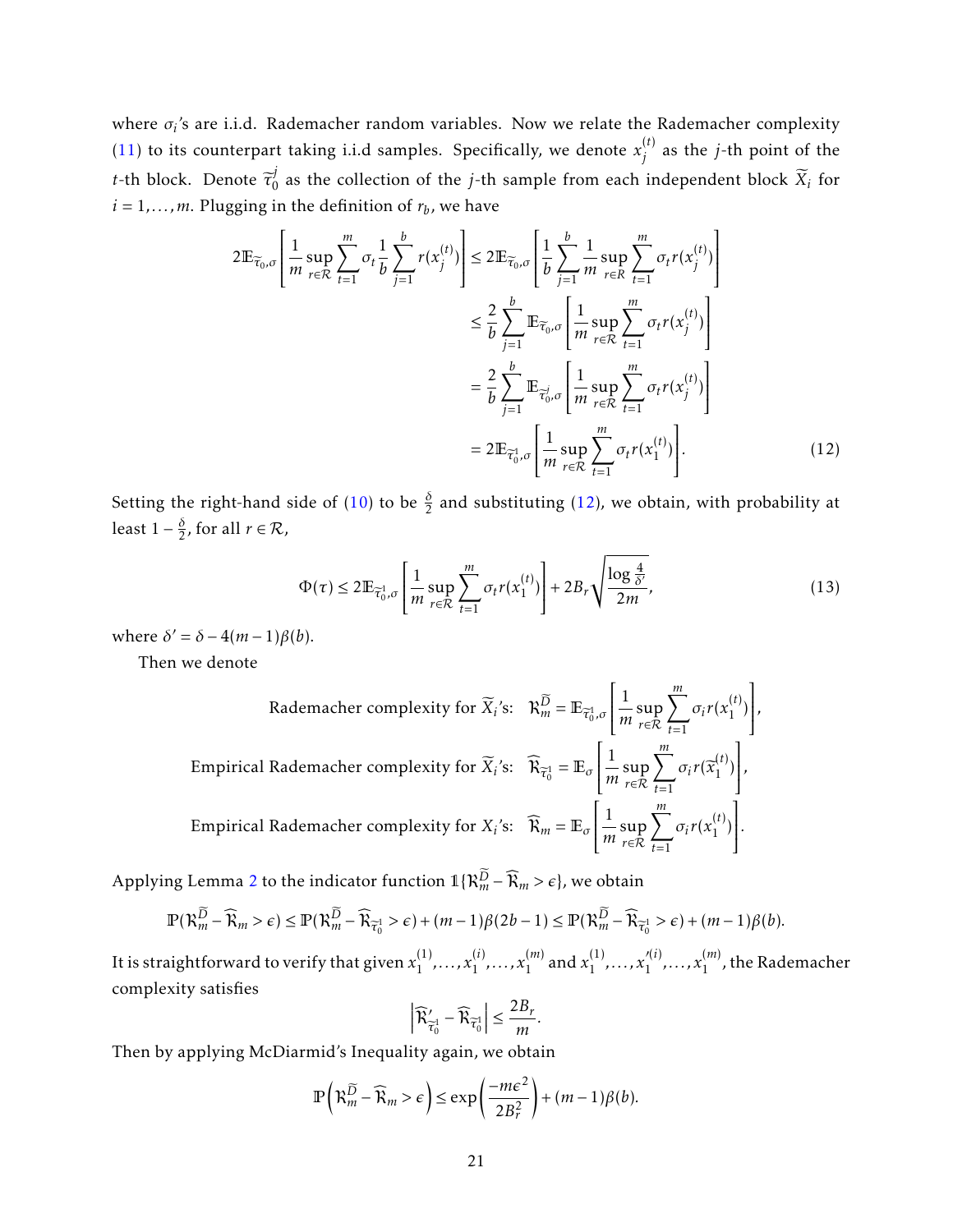Thus with probability at least  $1-\frac{\delta}{2}$ , we have

$$
\mathcal{R}_m^{\widetilde{D}} - \widehat{\mathcal{R}}_m \le 2B_r \sqrt{\frac{\log \frac{1}{\delta/2 - (m-1)\beta(b)}}{2m}} \le 2B_r \sqrt{\frac{\log \frac{4}{\delta'}}{2m}}.
$$
\n(14)

Combining [\(13\)](#page-20-1) and [\(14\)](#page-21-0), we have with probability  $1 - \delta$ ,

<span id="page-21-2"></span><span id="page-21-1"></span><span id="page-21-0"></span>
$$
\Phi(\tau) \le 2\widehat{R}_m + 6B_r \sqrt{\frac{\log \frac{4}{\delta'}}{2m}}.\tag{15}
$$

We apply the Dudley's entropy integral to bound  $\widehat{\mathcal{R}}_m$ . Specifically, we have

<span id="page-21-3"></span>
$$
\widehat{\mathcal{R}}_m \le \frac{4\alpha}{\sqrt{m}} + \frac{12}{m} \int_{\alpha}^{\sqrt{m}B_r} \sqrt{\log \mathcal{N}(\mathcal{R}, \epsilon, ||\cdot||_{\infty})} d\epsilon
$$
\n
$$
\le \frac{4\alpha}{\sqrt{m}} + \frac{12B_r}{\sqrt{m}} \sqrt{\log \mathcal{N}(\mathcal{R}, \alpha, ||\cdot||_{\infty})}.
$$
\n(16)

It suffices to pick  $\alpha = \frac{1}{\sqrt{2}}$  $\frac{1}{m}$ . By combining [\(6\)](#page-18-4), [\(15\)](#page-21-1), and [\(16\)](#page-21-2), we have with probability at least 1−*δ*,

$$
d_{\mathcal{R}}(\pi^*, \widehat{\pi}) - \inf_{\pi} d_{\mathcal{R}}(\pi^*, \pi) \le \frac{16}{m} + \frac{48B_r}{\sqrt{m}} \sqrt{\log \mathcal{N}(\mathcal{R}, 1/\sqrt{m}, \|\cdot\|_{\infty})} + 12B_r \sqrt{\frac{\log \frac{4}{\delta'}}{2m}} + \epsilon,
$$

where  $\delta' = \delta - 4(m-1)\beta(b)$  and  $2bm = T$ . Substituting  $m = T/2b$ , we have

$$
d_{\mathcal{R}}(\pi^*, \widehat{\pi}) - \inf_{\pi} d_{\mathcal{R}}(\pi^*, \pi) \le \frac{32b}{T} + \frac{48B_r}{\sqrt{T/2b}} \sqrt{\log \mathcal{N}(\mathcal{R}, 1/\sqrt{T/2b}, ||\cdot||_{\infty})} + 12B_r \sqrt{\frac{\log \frac{4}{\delta'}}{T/b}} + \epsilon.
$$
 (17)

Now we instantiate a choice of *b* and *m* for expotentially *β*-mixing sequences, where the mixing coefficient *β*(*b*) ≤ *β*<sub>0</sub> exp(−*β*<sub>1</sub>*b*<sup>α</sup>) for constants *β*<sub>0</sub>*,β*<sub>1</sub>*,α* > 0. We set *δ*' > *δ* − 4(*m* − 1)*β*(*b*) =  $\frac{\delta}{2}$ . By a  $\sum_{i=1}^{\infty} P_i(x) \leq P_0 \exp(-P_1 v)$  for constants  $P_0, P_1, u > 0$ . We set  $v > 0 = \frac{1}{2}(m-1)p(v) = \frac{1}{2}$ . By a simple calculation, it is enough to choose  $b = (\frac{\log(4\beta_0 T/\delta)}{\beta_1})^{1/\alpha}$ . Substituting such a *b* into [\(17\)](#page-21-3). We have with probability at least  $1 - \delta$ :

<span id="page-21-4"></span>
$$
d_{\mathcal{R}}(\pi^*, \widehat{\pi}) - \inf_{\pi} d_{\mathcal{R}}(\pi^*, \pi) \leq O\left(\frac{B_r}{\sqrt{T/\zeta}} \sqrt{\log \mathcal{N}(\mathcal{R}, \sqrt{\frac{\zeta}{T}}, \|\cdot\|_{\infty})} + B_r \sqrt{\frac{\log(1/\delta)}{T/\zeta}}\right) + \epsilon,
$$
(18)

where  $\zeta = (\beta_1^{-1} \log \frac{\beta_0 T}{\delta})^{\frac{1}{\alpha}}$ .

When *n >* 1, we concatenate *n* trajectories to form a sequence of length *nT* , and such a sequence is still exponentially *β*-mixing. Applying the same technique, we partition the whole sequence into 2*nm* blocks of equal size *b*. Then with probability at least 1 − *δ*, we have

$$
d_{\mathcal{R}}(\pi^*, \widehat{\pi}) - \inf_{\pi} d_{\mathcal{R}}(\pi^*, \pi) \leq O\left(\frac{B_r}{\sqrt{nT/\zeta}} \sqrt{\log \mathcal{N}(\mathcal{R}, \sqrt{\frac{\zeta}{nT}}, \|\cdot\|_{\infty})} + B_r \sqrt{\frac{\log(1/\delta)}{nT/\zeta}} \right) + \epsilon.
$$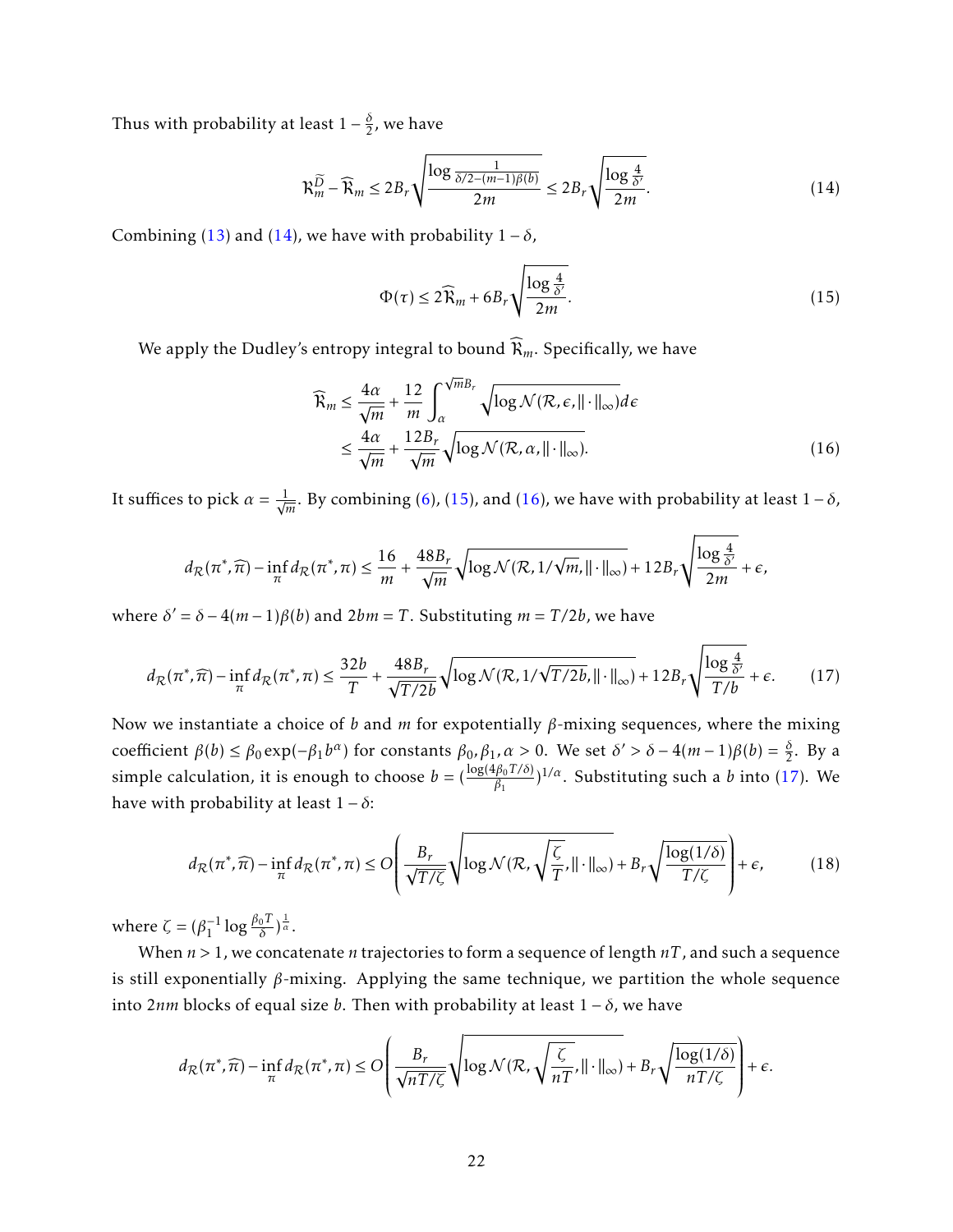## A.2 Proof of Corollary [1](#page-6-2)

The reward function can be bounded by

$$
|r(s,a)| = |\theta^\top g(\psi_s, \psi_a)| \le ||\theta||_2 ||g(\psi_s, \psi_a)||_2 \le \sqrt{2} B_\theta \rho_g,
$$

where the first inequality comes from Cauchy-Schwartz inequality.

To compute the covering number, we exploit the Lipschitz continuity of *r*(*s,a*) with respect to parameter  $\theta.$  Specifically, for two different parameters  $\theta$  and  $\theta^{'}$ , we have

$$
\begin{aligned}\n\left\| r(s,a) - r'(s,a) \right\|_{\infty} &= \left\| (\theta - \theta')^{\top} g(\psi_s, \psi_a) \right\|_{\infty} \\
&\stackrel{\text{(i)}}{\leq} \left\| \theta - \theta' \right\|_{2} \sup_{(s,a) \in S \times \mathcal{A}} \left\| g(\psi_s, \psi_a) \right\|_{2} \\
&\stackrel{\text{(ii)}}{\leq} \sqrt{2} \| \theta - \theta' \right\|_{2} \rho_g \sup_{(s,a) \in S \times \mathcal{A}} \sqrt{\left\| \psi_s \right\|_{2}^{2} + \left\| \psi_a \right\|_{2}^{2}} \stackrel{\text{(iii)}}{\leq} \sqrt{2} \rho_g \left\| \theta - \theta' \right\|_{2},\n\end{aligned}
$$

where (i) comes from Cauchy-Schwartz inequality, (ii) comes from the Lipschitz continuity of *g*, and (iii) comes from the boundedness of  $\psi_s$  and  $\psi_a$ .

Denote  $\Theta = \{\theta \in \mathbb{R}^q : ||\theta||_2 \leq B_\theta\}$ . By the standard argument of the volume ratio, we have

<span id="page-22-0"></span>
$$
\mathcal{N}(\Theta, \epsilon, ||\cdot||_2) \leq \left(1 + \frac{2B_\theta}{\epsilon}\right)^q.
$$

Accordingly, we have

$$
\mathcal{N}\left(R, \sqrt{\frac{2(\beta_1^{-1}\log(4\beta_0 T/\delta))^{\frac{1}{\lambda}}}{T}}, \|\cdot\|_{\infty}\right) \le \mathcal{N}\left(\Theta, \frac{1}{\sqrt{2}\rho_g} \sqrt{\frac{2(\beta_1^{-1}\log(4\beta_0 T/\delta))^{\frac{1}{\lambda}}}{T}}, \|\cdot\|_2\right) \le \left(1 + 2\sqrt{2}\rho_g B_\theta \sqrt{\frac{T}{2(\beta_1^{-1}\log(4\beta_0 T/\delta))^{\frac{1}{\lambda}}}}\right)^{q}.\tag{19}
$$

Plugging  $(19)$  into  $(18)$ , we have

$$
d_{\mathcal{R}}(\pi^*, \widehat{\pi}) - \inf_{\pi} d_{\mathcal{R}}(\pi^*, \pi)
$$
  
=  $O\left(\frac{\rho_g B_\theta}{\sqrt{T/\zeta}} \sqrt{q \log \left(\rho_g B_\theta \sqrt{\frac{T}{\zeta}}\right)} + \rho_g B_\theta \sqrt{\frac{\log(1/\delta)}{T/\zeta}}\right) + \epsilon$ 

hold, with probability at least  $1 - \delta$ .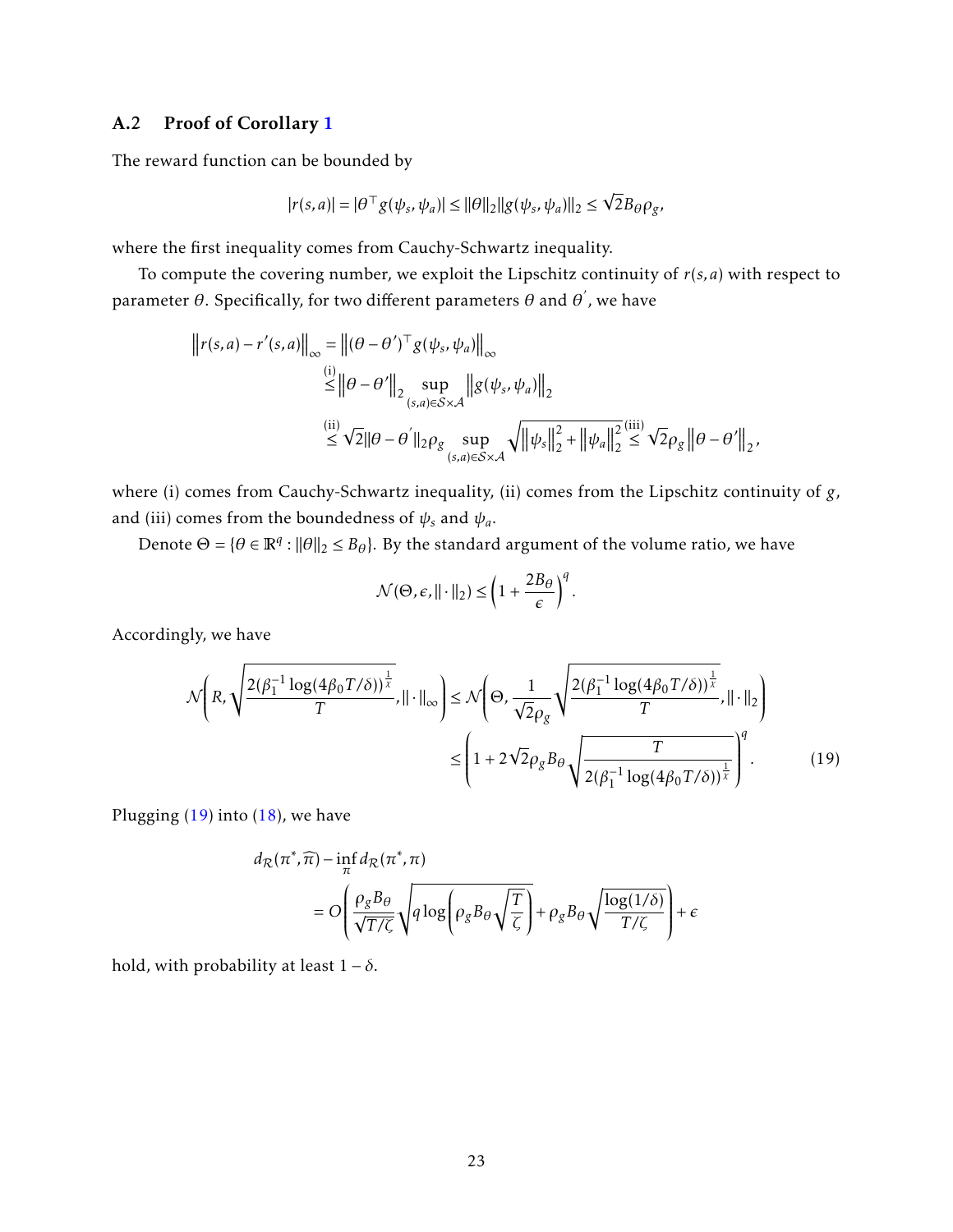### A.3 Proof of Corollary [2](#page-7-0)

We investigate the Lipschitz continuity of *r* with respect to the weight matrices  $W_1, \dots, W_D$ . Specifically, given two different sets of matrices  $W_1, \cdots$  *,*  $W_D$  *and*  $W'_1, \cdots$  *,*  $W'_D$ *, we have* 

$$
\|r(s,a)-r'(s,a)\|_{\infty} \leq \|W_D^{\top}\sigma(W_{D-1}\sigma(...\sigma(W_1[\psi_a^{\top},\psi_s^{\top}]^{\top})...)) - (W_D')^{\top}\sigma(W_{D-1}'\sigma(...\sigma(W_1'[\psi_a^{\top},\psi_s^{\top}]^{\top})...))\|_2 \leq \|W_D^{\top}\sigma(W_{D-1}\sigma(...\sigma(W_1[\psi_a^{\top},\psi_s^{\top}]^{\top})...)) - (W_D')^{\top}\sigma(W_{D-1}\sigma(...\sigma(W_1[\psi_a^{\top},\psi_s^{\top}]^{\top})...))\|_2 +\|(W_D')^{\top}\sigma(W_{D-1}\sigma(...\sigma(W_1[\psi_a^{\top},\psi_s^{\top}]^{\top})...)) - (W_D')^{\top}\sigma(W_{D-1}'\sigma(...\sigma(W_1'[\psi_a^{\top},\psi_s^{\top}]^{\top})...))\|_2 \leq \|W_D-W_D'\|_2 \|\sigma(W_{D-1}\sigma(...\sigma(W_1[\psi_a^{\top},\psi_s^{\top}]^{\top})...))\|_2 +\|W_D'\|_2 \|\sigma(W_{D-1}\sigma(...\sigma(W_1[\psi_a^{\top},\psi_s^{\top}]^{\top})...)) - \sigma(W_{D-1}'\sigma(...\sigma(W_1'[\psi_a^{\top},\psi_s^{\top}]^{\top})...))\|_2.
$$

Note that we have

$$
\|\sigma(W_{D-1}\sigma(...\sigma(W_1[\psi_a^{\top},\psi_s^{\top}]^{\top})...))\|_2 \stackrel{(i)}{\leq} \|W_{D-1}\sigma(...\sigma(W_1[\psi_a^{\top},\psi_s^{\top}]^{\top})...)\|_2
$$
  

$$
\leq \|W_{D-1}\|_2 \|\sigma(...\sigma(W_1[\psi_a^{\top},\psi_s^{\top}]^{\top})...)\|_2 \leq \|[\psi_a^{\top},\psi_s^{\top}]^{\top}\|_2 \leq \sqrt{2},
$$

where (i) comes from the definition of the ReLU activation, (ii) comes from  $||W_i||_2 \le 1$  and recursion, and (iii) comes from the boundedness of  $\psi_s$  and  $\psi_a$ . Accordingly, we have

$$
\begin{aligned} \left\| r(s,a) - r'(s,a) \right\|_\infty &\leq \sqrt{2} \left\| W_D - W_D' \right\|_2 + \left\| W_D' \right\|_2 \left\| \sigma(W_{D-1} \sigma(...) - \sigma(W_{D-1}' \sigma(...) ) \right\|_2 \\ &\overset{\text{(i)}}{\leq} \sqrt{2} \left\| W_D - W_D' \right\|_2 + \left\| W_{D-1} \sigma(...) - W_{D-1}' \sigma(...) \right\|_2 \\ &\overset{\text{(ii)}}{\leq} \sum_{i=1}^D \sqrt{2} \left\| W_i - W_i' \right\|_2, \end{aligned}
$$

where (i) comes from the Lipschitz continuity of the ReLU activation, and (ii) comes from the recursion. We then derive the covering number of  $R$  by the Cartesian product of the matrix covering of *W*1*,...,WD*:

<span id="page-23-0"></span>
$$
\mathcal{N}(\mathcal{R}, \epsilon, ||\cdot||_{\infty}) \le \prod_{i=1}^{D} \mathcal{N}\left(W_{i}, \frac{\epsilon}{D\sqrt{2}}, ||\cdot||_{2}\right) \le \left(1 + \frac{\sqrt{2}D\sqrt{d}}{\epsilon}\right)^{d^{2}D},
$$
\n(20)

where the second inequality comes from the standard argument of the volume ratio. Plugging  $(20)$  into  $(18)$ , we have

$$
d_{\mathcal{R}}(\pi^*, \widehat{\pi}) - \inf_{\pi} d_{\mathcal{R}}(\pi^*, \pi)
$$
  
=  $O\left(\frac{1}{\sqrt{T/\zeta}}\sqrt{d^2 D \log \left(D\sqrt{\frac{dT}{\zeta}}\right)} + \sqrt{\frac{\log(1/\delta)}{T/\zeta}}\right) + \epsilon$ 

hold, with probability at least  $1 - \delta$ .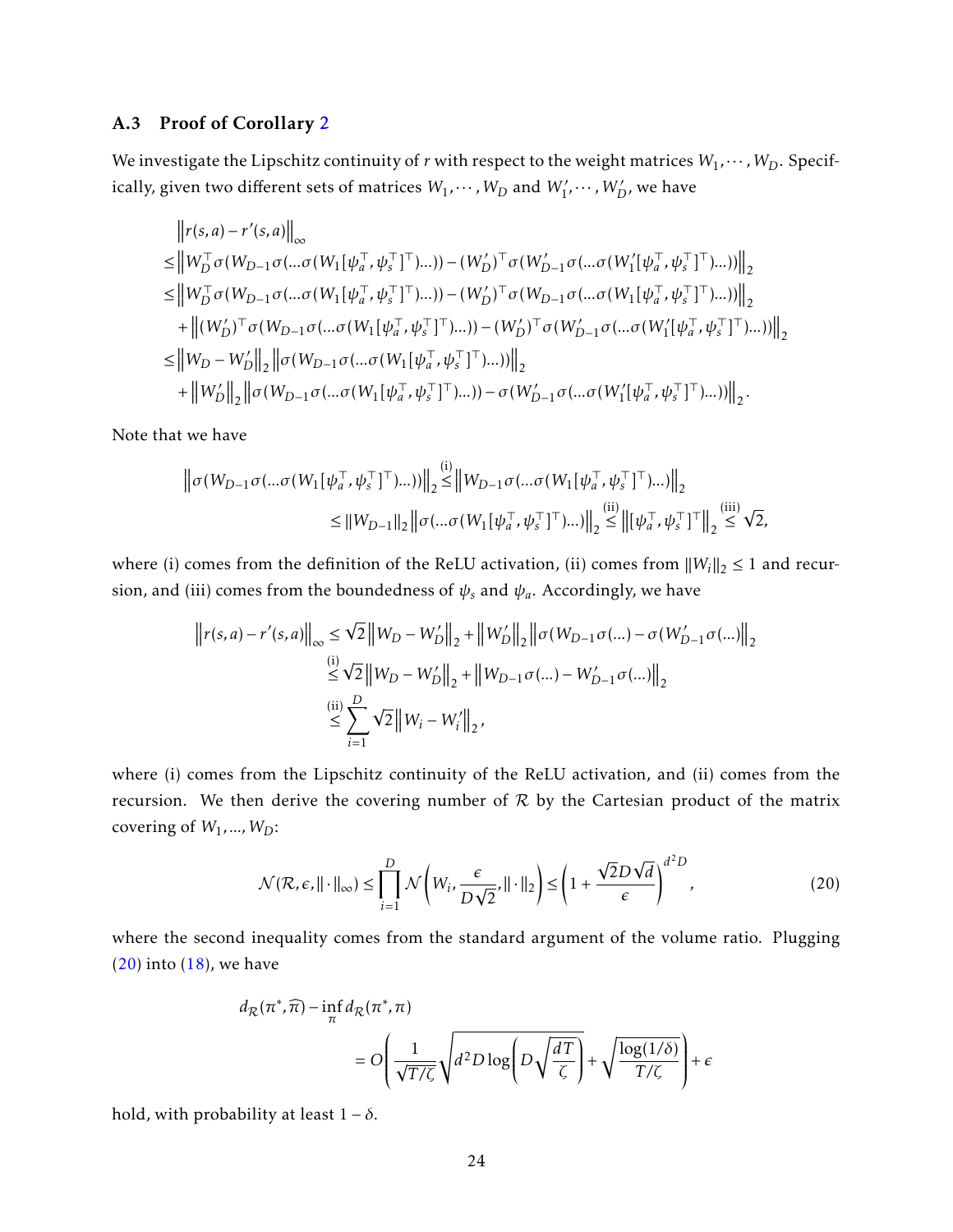## <span id="page-24-0"></span>B Proof of Theorem [2](#page-9-0)

The proof is arranged as follows. We first prove the bounded ness of *Q* fucntion and characterize the Lipschitz properties of the gradients of *F* with respect to  $\omega$  and  $\theta$ , respectively, in Section [B.2.](#page-24-1) Then we provide some important lemmas in Section [B.3.](#page-26-0) Using these lemmas, we prove Lemma [1](#page-10-0) in Section [B.4.](#page-34-0) We prove Theorem [2](#page-9-0) in Section [B.5.](#page-36-0) For notational simplicity, we denote  $\langle \cdot, \cdot \rangle$  as the vector inner product throughout the rest of our analysis.

#### B.1 Boundedness of *Q* function

Lemma 3. For any *ω*, we have

$$
\left\|Q^{\widetilde{\pi}_{\omega}}\right\|_{\infty} \leq B_Q,
$$

where  $B_Q = \frac{2}{3}$ √ 2*κρgχ*  $\frac{2\pi \rho g \lambda}{1-\nu}$ .

*Proof.*

$$
Q^{\widetilde{\pi}_{\omega}}(s,a) = \sum_{t=0}^{\infty} \mathbb{E}[\widetilde{\tau}_{\theta}(s_t, a_t) - \mathbb{E}_{\widetilde{\pi}_{\omega}} \widetilde{\tau}_{\theta} | s_0 = s, a_0 = a, \widetilde{\pi}_{\omega}]
$$
  
\n
$$
= \sum_{t=0}^{\infty} \Bigg[ \int_{\mathcal{S} \times \mathcal{A}} \widetilde{\tau}_{\theta}(s, a) \rho_0(s, a) (P_{\pi_{\omega}})^t d(s, a) - \int_{\mathcal{S} \times \mathcal{A}} \widetilde{\tau}_{\theta}(s, a) \rho_{\widetilde{\pi}_{\omega}}(s, a) d(s, a) \Bigg]
$$
  
\n
$$
= \sum_{t=0}^{\infty} \int_{\mathcal{S} \times \mathcal{A}} \widetilde{\tau}_{\theta}(s, a) [\rho_0(s, a) (P_{\pi_{\omega}})^t - \rho_{\widetilde{\pi}_{\omega}}(s, a)] d(s, a)
$$
  
\n
$$
\leq \sum_{t=0}^{\infty} 2 \|\widetilde{\tau}_{\theta}\|_{\infty} \| \rho_0 (P_{\pi_{\omega}})^t - \rho_{\widetilde{\pi}_{\omega}} \|_{TV}
$$
  
\n
$$
\leq 2\sqrt{2} \kappa \rho_g \sum_{t=0}^{\infty} \chi v^t = \frac{2\sqrt{2} \kappa \rho_g \chi}{1 - v},
$$

where the first inequality comes from the definition of Total Variance distance of probability measures and the second inequality results from (i) of Assumption [5.](#page-8-2)  $\Box$ 

#### <span id="page-24-1"></span>B.2 Lipschitz properties of the gradients

<span id="page-24-2"></span>Lemma 4. Suppose that Assumption [1,](#page-4-0) [3](#page-6-0) and [5](#page-8-2) hold. For any  $\omega$ ,  $\omega'$ ,  $\theta$  and  $\theta'$ , we have

$$
\left\| \nabla_{\omega} F(\omega, \theta) - \nabla_{\omega} F(\omega', \theta) \right\|_2 \le L_{\omega} \left\| \omega - \omega' \right\|_2,
$$
  

$$
\left\| \nabla_{\theta} F(\omega, \theta) - \nabla_{\theta} F(\omega, \theta') \right\|_2 \le \mu \left\| \theta - \theta' \right\|_2,
$$

where  $L_{\omega} = \frac{2}{\pi}$  $\frac{2(S_{\widetilde{\pi}}+2B_{\omega}L_{\rho})\kappa \rho_g \chi}{1}$  $\frac{2B_{\omega}B_{\rho}P_{\rho}}{1-v} + B_{\omega}L_{Q}$ .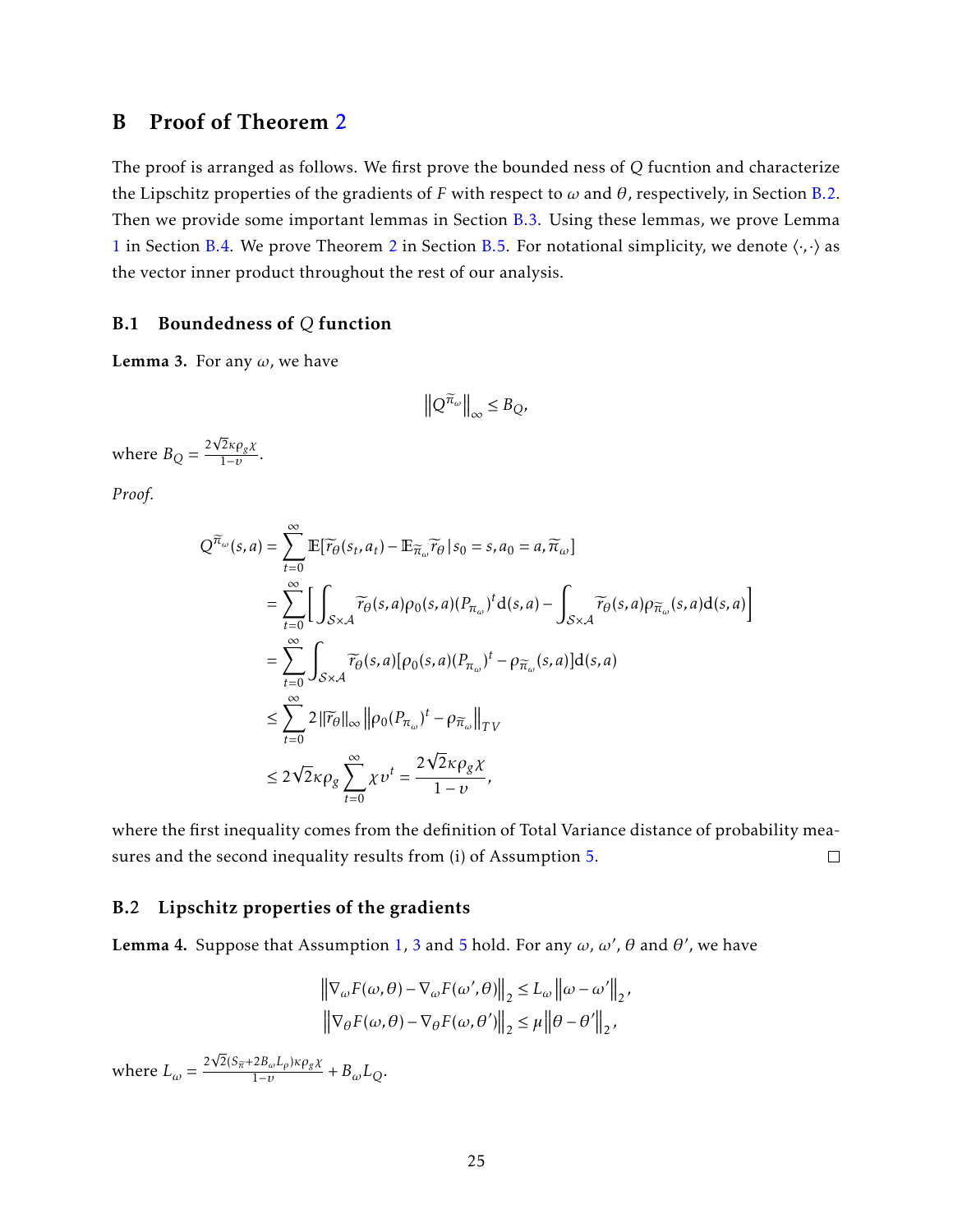Proof. By the Policy Gradient Theorem [\(Sutton et al.,](#page-16-10) [2000\)](#page-16-10), we have

$$
\nabla_{\omega} F(\omega, \theta) = \mathbb{E}_{\widetilde{\pi}_{\omega}} \nabla \log(\widetilde{\pi}_{\omega}(a|s)) Q^{\widetilde{\pi}_{\omega}}(s, a).
$$

Therefore,

$$
\|\nabla_{\omega}F(\omega,\theta) - \nabla_{\omega}F(\omega',\theta)\|_{2}
$$
\n
$$
= \|\mathbb{E}_{\widetilde{\pi}_{\omega}}\nabla \log(\widetilde{\pi}_{\omega}(a|s))Q^{\widetilde{\pi}_{\omega}}(s,a) - \mathbb{E}_{\widetilde{\pi}_{\omega'}}\nabla \log(\widetilde{\pi}_{\omega'}(a|s))Q^{\widetilde{\pi}_{\omega'}}(s,a)\|_{2}
$$
\n
$$
\leq \|\mathbb{E}_{\widetilde{\pi}_{\omega}}\nabla \log(\widetilde{\pi}_{\omega}(a|s))Q^{\widetilde{\pi}_{\omega}}(s,a) - \mathbb{E}_{\widetilde{\pi}_{\omega}}\nabla \log(\widetilde{\pi}_{\omega'}(a|s))Q^{\widetilde{\pi}_{\omega'}}(s,a)\|_{2}
$$
\n
$$
+ \|\mathbb{E}_{\widetilde{\pi}_{\omega}}\nabla \log(\widetilde{\pi}_{\omega'}(a|s))Q^{\widetilde{\pi}_{\omega'}}(s,a) - \mathbb{E}_{\widetilde{\pi}_{\omega'}}\nabla \log(\widetilde{\pi}_{\omega'}(a|s))Q^{\widetilde{\pi}_{\omega'}}(s,a)\|_{2}
$$
\n
$$
\leq (S_{\widetilde{\pi}}B_{Q} + B_{\omega}L_{Q})\|\omega - \omega'\|_{2} + 2B_{\omega}B_{Q}\|\rho_{\widetilde{\pi}_{\omega}} - \rho_{\widetilde{\pi}_{\omega'}}\|_{TV}
$$
\n
$$
\leq (S_{\widetilde{\pi}}B_{Q} + B_{\omega}L_{Q} + 2B_{\omega}B_{Q}L_{\rho})\|\omega - \omega'\|_{2}, \tag{21}
$$

where the second and the third inequality results from (ii) of Assumption [5.](#page-8-2) Plugging  $B_Q =$ 2 2*κρgχ*  $\frac{2\pi \nu_{g\Lambda}}{1-v}$  into [\(21\)](#page-25-0) yields the desired result.

Similarly, we have

$$
\left\|\nabla_{\theta}F(\omega,\theta) - \nabla_{\theta}F(\omega,\theta')\right\|_{2} \le \left\| -\mu(\theta - \theta') \right\|_{2} \le \mu \left\|\theta - \theta'\right\|_{2}.
$$

We then characterize the Lipschitz continuity of  $\nabla_{\theta} F$  with respect to  $\omega$ .

<span id="page-25-2"></span>Lemma 5. Suppose Assumptions [1,](#page-4-0) [3](#page-6-0) and [5](#page-8-2) hold. For any  $\omega$ ,  $\omega'$  and  $\theta$ , we have

$$
\|\nabla_\theta F(\omega,\theta)-\nabla_\theta F(\omega',\theta)\|_2\leq S_\omega\|\omega-\omega'\|_2,
$$

where  $S_\omega = \frac{2}{\pi}$ 2*qκρgχB<sup>ω</sup>*  $\frac{1}{1-v}$ .

*Proof.* We have

$$
\nabla_{\theta} F(\omega, \theta) = -\mu \theta - \nabla_{\theta} \left[ \mathbb{E}_{\rho_{\overline{n}_{\omega}}} \left[ \theta^{\top} g(\psi_{s_{t}}, \psi_{a_{t}}) \right] - \mathbb{E}_{\rho^{*}} \left[ \theta^{\top} g(\psi_{s_{t}}, \psi_{a_{t}}) \right] \right]
$$
  

$$
= -\mu \theta - \left[ \mathbb{E}_{\rho_{\overline{n}_{\omega}}} \left[ g(\psi_{s_{t}}, \psi_{a_{t}}) \right] - \mathbb{E}_{\rho^{*}} \left[ g(\psi_{s_{t}}, \psi_{a_{t}}) \right] \right].
$$

Therefore, we have

$$
\begin{split} & \left\| \nabla_{\theta} F(\omega, \theta) - \nabla_{\theta} F(\omega', \theta) \right\|_{2} \\ &= \left\| \mathbb{E}_{\rho_{\widetilde{\pi}_{\omega}}} \left[ g(\psi_{s_t}, \psi_{a_t}) \right] - \mathbb{E}_{\rho_{\widetilde{\pi}_{\omega'}}} \left[ g(\psi_{s_t}, \psi_{a_t}) \right] \right\|_{2} \\ &\leq \sqrt{q} \max_{1 \leq j \leq q} \left| \mathbb{E}_{\rho_{\widetilde{\pi}_{\omega}}} g(\psi_{s_t}, \psi_{a_t})_j - \mathbb{E}_{\rho_{\widetilde{\pi}_{\omega'}}} g(\psi_{s_t}, \psi_{a_t})_j \right|. \end{split} \tag{22}
$$

<span id="page-25-1"></span><span id="page-25-0"></span> $\Box$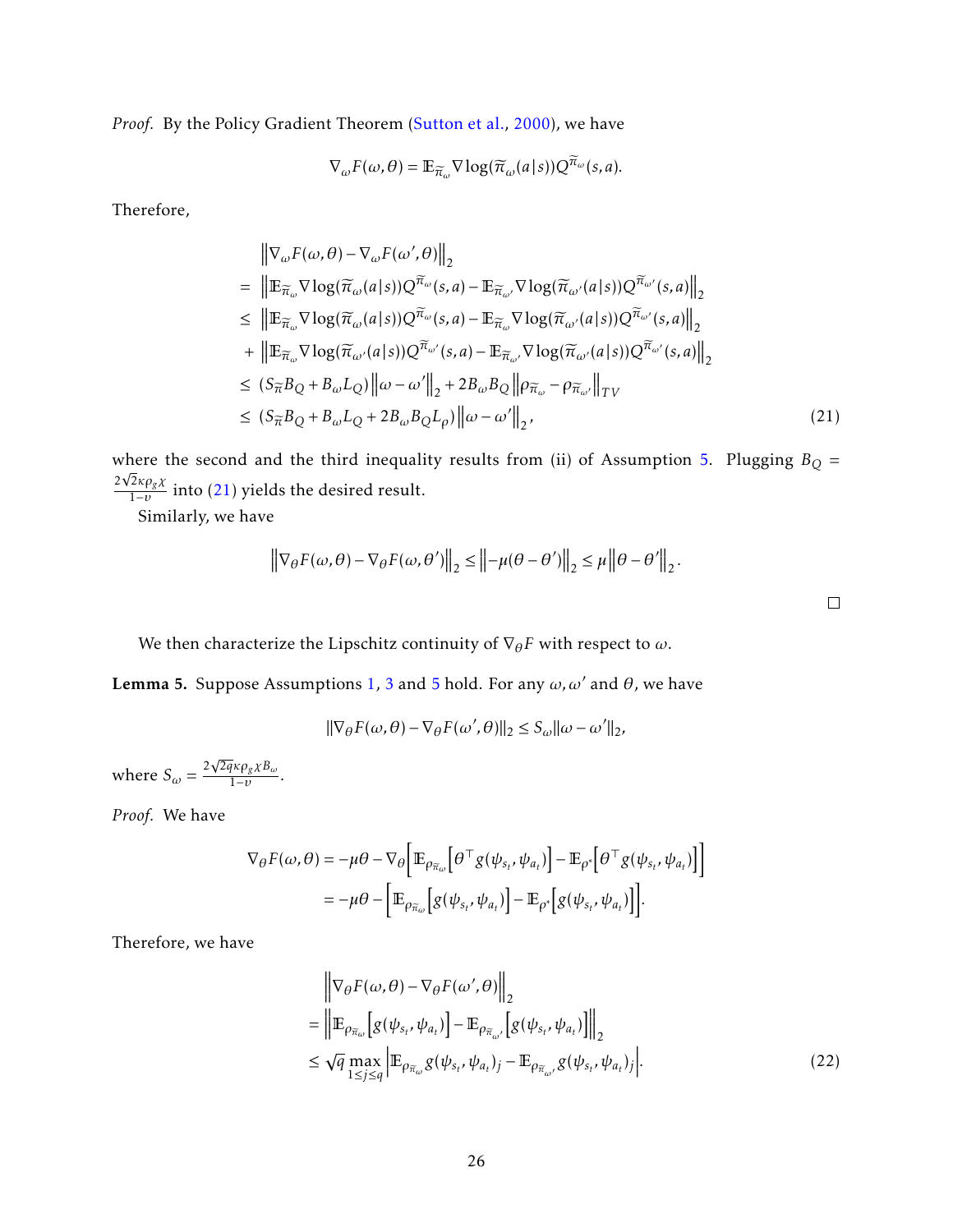Suppose  $j^* = \operatorname{argmax}_{1 \le j \le q} \left| \mathbb{E}_{\rho_{\tilde{\pi}_\omega} g}(\psi_{s_t}, \psi_{a_t})_j - \mathbb{E}_{\rho_{\tilde{\pi}_\omega}, g}(\psi_{s_t}, \psi_{a_t})_j \right|$ , by Mean Value Theorem, there exists vector  $\tilde{\omega}$ , which is some interpolation between vectors  $\omega$  and  $\omega'$ , such that

$$
\mathbb{E}_{\rho_{\widetilde{\pi}_{\omega}}}\mathcal{g}(\psi_{s_t},\psi_{a_t})_j - \mathbb{E}_{\rho_{\widetilde{\pi}_{\omega'}}}\mathcal{g}(\psi_{s_t},\psi_{a_t})_j = \langle \nabla_{\omega}\mathbb{E}_{\rho_{\widetilde{\pi}_{\widetilde{\omega}}}}\mathcal{g}(\psi_{s_t},\psi_{a_t})_j, \omega - \omega' \rangle. \tag{23}
$$

By Policy Gradient Theorem, we have

<span id="page-26-2"></span><span id="page-26-1"></span>
$$
\left\| \nabla_{\omega} \mathbb{E}_{\rho_{\widetilde{\pi}_{\widetilde{\omega}}} g(\psi_{s_t}, \psi_{a_t})_j} \right\|_2 = \left\| \mathbb{E}_{\rho_{\widetilde{\pi}_{\widetilde{\omega}}}} \nabla \log \widetilde{\pi}_{\widetilde{\omega}}(a|s) Q_g^{\widetilde{\pi}_{\widetilde{\omega}}}(s, a) \right\|_2
$$
  
\n
$$
\leq \sup_{(s, a) \in S \times \mathcal{A}} |\nabla \log \widetilde{\pi}_{\widetilde{\omega}}(a|s)| |Q_g^{\widetilde{\pi}_{\widetilde{\omega}}}(s, a)|
$$
  
\n
$$
\leq B_Q B_{\omega}, \tag{24}
$$

where  $Q_{g}^{\overline{\pi}_{\widetilde{\omega}}}(s, a) = \sum_{t=0}^{\infty} \mathbb{E}[g(s_t, a_t)]_s - \mathbb{E}_{\overline{\pi}_{\widetilde{\omega}}} g_{j^*} | s_0 = s, a_0 = a, \overline{\pi}_{\widetilde{\omega}}].$  Combining [\(22\)](#page-25-1), [\(23\)](#page-26-1), [\(24\)](#page-26-2) and using Cauchy-Schwartz Inequality, we prove the lemma.

#### <span id="page-26-0"></span>B.3 Some Important Lemmas for Proving Lemma [1](#page-10-0)

We denote

$$
\xi_{\theta}^{(t)} = \nabla_{\theta} F(\omega^{(t)}, \theta^{(t)}) - \frac{1}{q_{\theta}} \sum_{j \in \mathcal{M}_{\theta}^{(t)}} \nabla_{\theta} f_j(\omega^{(t)}, \theta^{(t)})
$$
  
and 
$$
\xi_{\omega}^{(t)} = \nabla_{\omega} F(\omega^{(t)}, \theta^{(t+1)}) - \frac{1}{q_{\omega}} \sum_{j \in \mathcal{M}_{\omega}^{(t)}} \nabla_{\omega} f_j(\omega^{(t)}, \theta^{(t+1)})
$$

as the i.i.d. noise of the stochastic gradient, respectively. Throughout the rest of the analysis, the expectation E is taken with respect to all the noise in each iteration of the alternating mini-batch stochastic gradient descent algorithm. The next lemma characterizes the progress at the (*t* + 1)-th iteration. For notational simplicity, we define vector function

<span id="page-26-4"></span>
$$
G(\pi) = \mathbb{E}_{\rho_{\pi}} g(\psi_s, \psi_a)
$$
 (25)

<span id="page-26-3"></span>**Lemma 6.** At the  $(t + 1)$ -th iteration, we have

$$
\begin{split} \mathbb{E}F(\omega^{(t+1)}, \theta^{(t+1)}) - \mathbb{E}F(\omega^{(t)}, \theta^{(t)}) \\ &\leq \left( L_{\omega} - \frac{1}{\eta_{\omega}} \right) \mathbb{E} ||\omega^{(t+1)} - \omega^{(t)}||_2^2 + \frac{S_{\omega}}{2} \cdot \mathbb{E} \left\| \omega^{(t)} - \omega^{(t-1)} \right\|_2^2 \\ &+ \left( \frac{1}{2\eta_{\theta}} + \frac{S_{\omega}}{2} + \mu \right) \mathbb{E} \left\| \theta^{(t+1)} - \theta^{(t)} \right\|_2^2 + \left( \frac{1}{2\eta_{\theta}} + \frac{\mu}{2} \right) \mathbb{E} \left\| \theta^{(t)} - \theta^{(t-1)} \right\|_2^2 \\ &+ \eta_{\omega} \mathbb{E} \left\| \xi_{\omega}^{(t)} \right\|_2^2 + \frac{1}{2\mu} \mathbb{E} \left\| \xi_{\theta}^{(t-1)} \right\|_2^2. \end{split}
$$

*Proof.* We have

$$
\mathbb{E}F(\omega^{(t+1)},\theta^{(t+1)}) - \mathbb{E}F(\omega^{(t)},\theta^{(t)})
$$
  
= 
$$
\mathbb{E}F(\omega^{(t+1)},\theta^{(t+1)}) - \mathbb{E}F(\omega^{(t)},\theta^{(t+1)}) + \mathbb{E}F(\omega^{(t)},\theta^{(t+1)}) - \mathbb{E}F(\omega^{(t)},\theta^{(t)}).
$$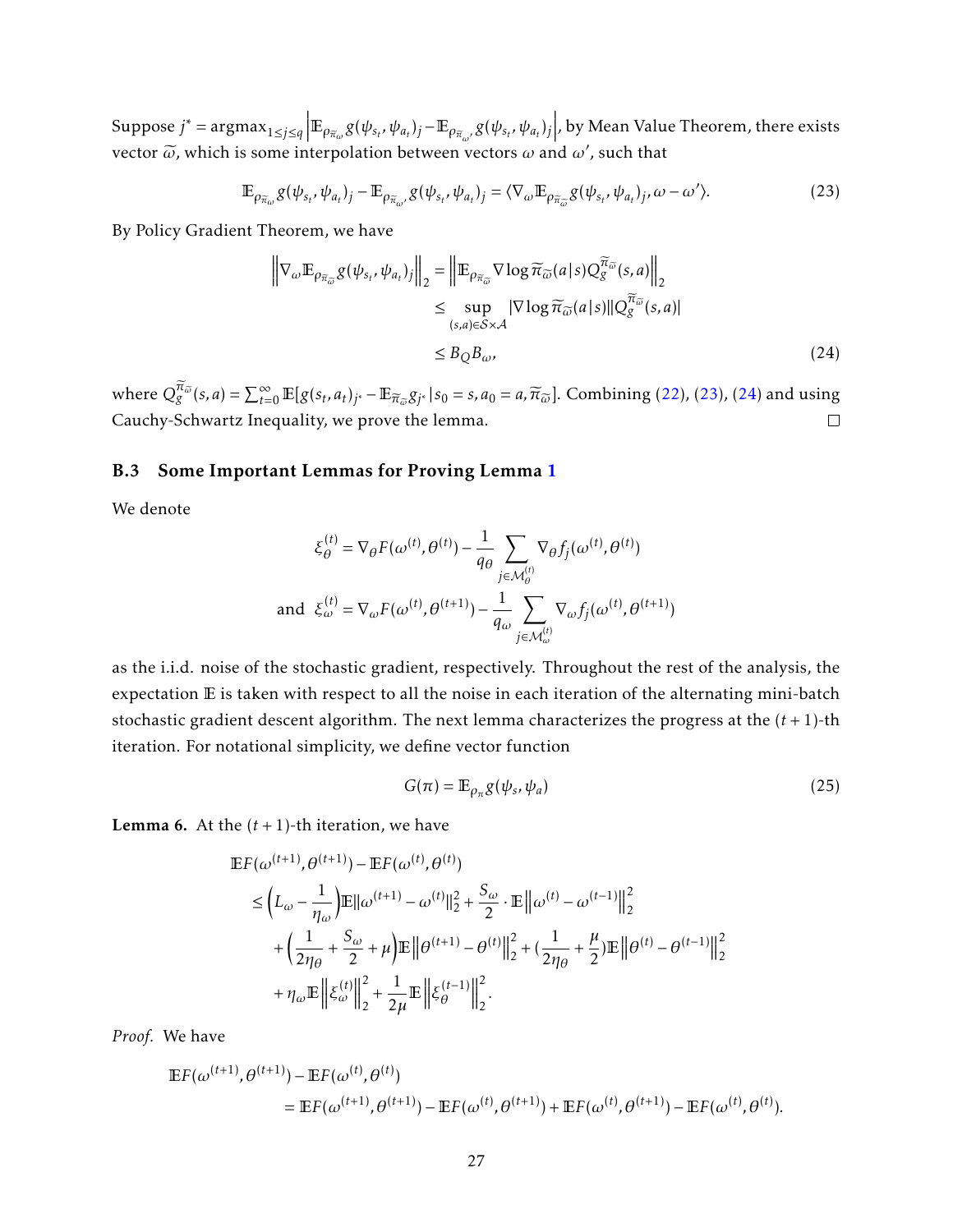By the mean value theorem, we have

$$
\langle \nabla_{\omega} F(\widetilde{\omega}^{(t)}, \theta^{(t+1)}), \omega^{(t+1)} - \omega^{(t)} \rangle = F(\omega^{(t+1)}, \theta^{(t+1)}) - F(\omega^{(t)}, \theta^{(t+1)}),
$$

where  $\widetilde{\omega}^{(t)}$  is some interpolation between  $\omega^{(t+1)}$  and  $\omega^{(t)}$ . Then we have

$$
\mathbb{E}F(\omega^{(t+1)}, \theta^{(t+1)}) - \mathbb{E}F(\omega^{(t)}, \theta^{(t+1)})
$$
  
=  $\mathbb{E}\langle \nabla_{\omega}F(\widetilde{\omega}^{(t)}, \theta^{(t+1)}) - \nabla_{\omega}F(\omega^{(t)}, \theta^{(t+1)}), \omega^{(t+1)} - \omega^{(t)} \rangle$   
+  $\mathbb{E}\langle \nabla_{\omega}F(\omega^{(t)}, \theta^{(t+1)}), \omega^{(t+1)} - \omega^{(t)} \rangle.$  (26)

By Cauchy- Swartz inequality, we have

$$
\mathbb{E}\langle \nabla_{\omega} F(\widetilde{\omega}^{(t)}, \theta^{(t+1)}) - \nabla_{\omega} F(\omega^{(t)}, \theta^{(t+1)}), \omega^{(t+1)} - \omega^{(t)} \rangle
$$
  
\n
$$
\leq \mathbb{E} \|\nabla_{\omega} F(\widetilde{\omega}^{(t)}, \theta^{(t+1)}) - \nabla_{\omega} F(\omega^{(t)}, \theta^{(t+1)})\|_2 \|\omega^{(t+1)} - \omega^{(t)}\|_2
$$
  
\n
$$
\leq L_{\omega} \mathbb{E} \|\omega^{(t+1)} - \omega^{(t)}\|_2^2,
$$

where the last inequality comes from Lemma [5.](#page-25-2) Morever, [\(4\)](#page-8-4) implies

$$
\omega^{(t+1)} - \omega^{(t)} = -\eta_{\omega}(\nabla_{\omega} F(\omega^{(t)}, \theta^{(t+1)}) + \xi_{\omega}^{(t)}).
$$

Therefore, we have

$$
\mathbb{E}\langle\nabla_{\omega}F(\omega^{(t)},\theta^{(t+1)}),\omega^{(t+1)}-\omega^{(t)}\rangle = -\frac{1}{\eta_{\omega}}\mathbb{E}||\omega^{(t+1)}-\omega^{(t)}||_{2}^{2} - \mathbb{E}\langle\xi_{\omega}^{(t)},\omega^{(t+1)}-\omega^{(t)}\rangle
$$
  
\n
$$
= -\mathbb{E}\langle\xi_{\omega}^{(t)},-\eta_{\omega}(\nabla_{\omega}F(\omega^{(t)},\theta^{(t+1)})+\xi_{\omega}^{(t)})\rangle
$$
  
\n
$$
-\frac{1}{\eta_{\omega}}\mathbb{E}||\omega^{(t+1)}-\omega^{(t)}||_{2}^{2}
$$
  
\n
$$
= -\frac{1}{\eta_{\omega}}\mathbb{E}||\omega^{(t+1)}-\omega^{(t)}||_{2}^{2} + \eta_{\omega}\mathbb{E}\left\|\xi_{\omega}^{(t)}\right\|_{2}^{2}.
$$

Thus, we have

$$
\mathbb{E}F(\omega^{(t+1)}, \theta^{(t+1)}) - \mathbb{E}F(\omega^{(t)}, \theta^{(t+1)}) \le (L_{\omega} - \frac{1}{\eta_{\omega}}) \mathbb{E}||\omega^{(t+1)} - \omega^{(t)}||_2^2 + \eta_{\omega} \mathbb{E}\left\|\xi_{\omega}^{(t)}\right\|_2^2. \tag{27}
$$

By [\(3\)](#page-8-3), the increment of  $F(\omega, \theta)$  takes the form

<span id="page-27-2"></span>
$$
F(\omega^{(t)}, \theta^{(t+1)}) - F(\omega^{(t)}, \theta^{(t)})
$$
  
=  $\langle G(\widetilde{\pi}_{\omega^{(t)}}) - G(\pi^*), \theta^{(t+1)} - \theta^{(t)} \rangle - \frac{\mu}{2} (\|\theta^{(t+1)}\|_2^2 - \|\theta^{(t)}\|_2^2)$   
 $\leq \langle G(\widetilde{\pi}_{\omega^{(t)}}) - G(\pi^*) - \mu \theta^{(t)}, \theta^{(t+1)} - \theta^{(t)} \rangle.$  (28)

For notational simplicity, we define

<span id="page-27-1"></span><span id="page-27-0"></span>
$$
\epsilon^{(t+1)} = \theta^{(t+1)} - \left(\theta^{(t)} + \eta_{\theta}\left(\nabla_{\theta}F(\omega^{(t)}, \theta^{(t)}) + \xi_{\theta}^{(t)}\right)\right).
$$
 (29)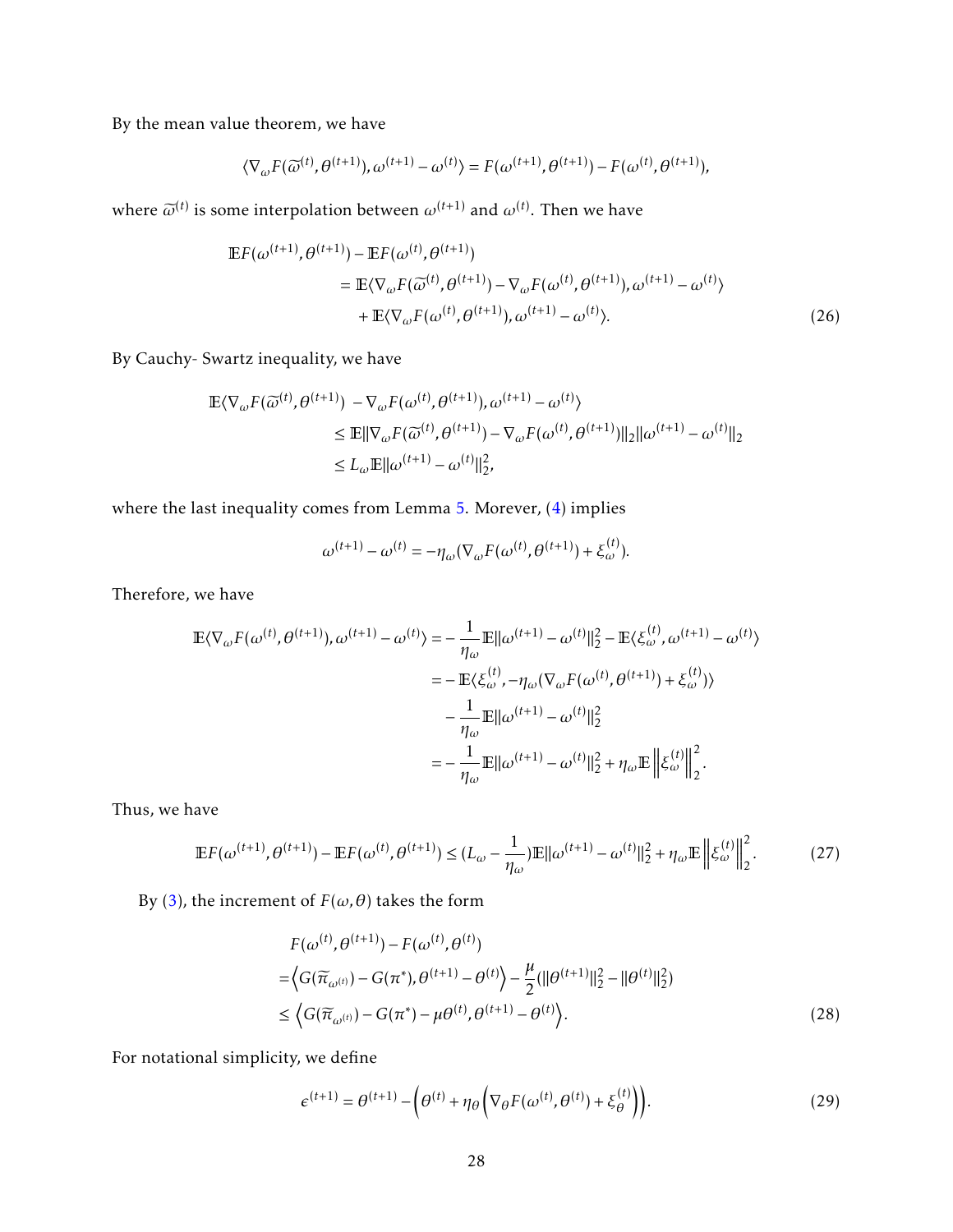Note that we have

$$
\nabla_{\theta} F(\omega^{(t)}, \theta^{(t)}) = G(\widetilde{\pi}_{\omega^{(t)}}) - G(\pi^*) - \mu \theta^{(t)}.
$$
\n(30)

Plugging [\(29\)](#page-27-0) and [\(30\)](#page-28-0) into [\(28\)](#page-27-1), we obtain

$$
F(\omega^{(t)}, \theta^{(t+1)}) - F(\omega^{(t)}, \theta^{(t)}) \le \left\{ \frac{\theta^{(t+1)} - \theta^{(t)} - \epsilon^{(t+1)}}{\eta_{\theta}} - \xi_{\theta}^{(t)}, \theta^{(t+1)} - \theta^{(t)} \right\}.
$$

Since  $\theta$  belongs to the convex set  $\{\theta \mid ||\theta||_2 \leq \kappa\}$ , we have

<span id="page-28-4"></span><span id="page-28-2"></span><span id="page-28-0"></span>
$$
\langle \epsilon^{(t)}, \theta^{(t+1)} - \theta^{(t)} \rangle \ge 0.
$$

Then we obtain

$$
F(\omega^{(t)}, \theta^{(t+1)}) - F(\omega^{(t)}, \theta^{(t)})
$$
  
\n
$$
\leq \frac{1}{\eta_{\theta}} \langle \theta^{(t+1)} - \theta^{(t)} + \epsilon^{(t)} - \epsilon^{(t+1)}, \theta^{(t+1)} - \theta^{(t)} \rangle - \langle \xi_{\theta}^{(t)}, \theta^{(t+1)} - \theta^{(t)} \rangle
$$
  
\n
$$
= \frac{1}{\eta_{\theta}} \langle \epsilon^{(t)} - \epsilon^{(t+1)}, \theta^{(t+1)} - \theta^{(t)} \rangle + \frac{1}{\eta_{\theta}} ||\theta^{(t+1)} - \theta^{(t)}||_2^2 - \langle \xi_{\theta}^{(t)}, \theta^{(t+1)} - \theta^{(t)} \rangle.
$$
 (31)

By the definition of  $\epsilon^{(t)}$  in [\(29\)](#page-27-0), we have

<span id="page-28-1"></span>
$$
\epsilon^{(t+1)} = \theta^{(t+1)} - \left(\theta^{(t)} + \eta_{\theta}\left(\nabla_{\theta}F(\omega^{(t)}, \theta^{(t)}) + \xi_{\theta}^{(t)}\right)\right)
$$
(32)

and

<span id="page-28-3"></span>
$$
\epsilon^{(t)} = \theta^{(t)} - \left(\theta^{(t-1)} + \eta_{\theta}\left(\nabla_{\theta}F(\omega^{(t-1)}, \theta^{(t-1)}) + \xi_{\theta}^{(t-1)}\right)\right).
$$
\n(33)

Subtracting [\(33\)](#page-28-1) from [\(32\)](#page-28-2),we obtain

$$
\epsilon^{(t)} - \epsilon^{(t+1)} = (\theta^{(t)} - \theta^{(t+1)}) - (\theta^{(t-1)} - \theta^{(t)}) - \eta_{\theta} \left( \nabla_{\theta} F(\omega^{(t-1)}, \theta^{(t-1)}) - \nabla_{\theta} F(\omega^{(t)}, \theta^{(t)}) \right) - \eta_{\theta} (\xi_{\theta}^{(t-1)} - \xi_{\theta}^{(t)}).
$$
\n(34)

Plugging  $(34)$  into the first term on the right hand side of  $(31)$ , we obtain

$$
\frac{1}{\eta_{\theta}}\langle \epsilon^{(t)} - \epsilon^{(t+1)}, \theta^{(t+1)} - \theta^{(t)} \rangle
$$
\n
$$
= \underbrace{\frac{1}{\eta_{\theta}}\langle \theta^{(t)} - \theta^{(t-1)}, \theta^{(t+1)} - \theta^{(t)} \rangle}_{(A)} + \underbrace{\langle \nabla_{\theta}F(\omega^{(t)}, \theta^{(t)}) - \nabla_{\theta}F(\omega^{(t-1)}, \theta^{(t-1)}), \theta^{(t+1)} - \theta^{(t)} \rangle}_{(B)}
$$
\n
$$
- \frac{1}{\eta_{\theta}} \left\| \theta^{(t+1)} - \theta^{(t)} \right\|_{2}^{2} + \langle \xi_{\theta}^{(t)} - \xi_{\theta}^{(t-1)}, \theta^{(t+1)} - \theta^{(t)} \rangle. \tag{35}
$$

For term (*A*), we apply the Cauchy-Schwarz inequality to obtain an upper bound as follows.

<span id="page-28-6"></span><span id="page-28-5"></span>
$$
\frac{1}{\eta_{\theta}}\langle\theta^{(t)} - \theta^{(t-1)}, \theta^{(t+1)} - \theta^{(t)}\rangle \le \frac{1}{\eta_{\theta}} \left\|\theta^{(t)} - \theta^{(t-1)}\right\|_{2} \cdot \left\|\theta^{(t+1)} - \theta^{(t)}\right\|_{2}
$$
\n
$$
\le \frac{1}{2\eta_{\theta}} \left\|\theta^{(t)} - \theta^{(t-1)}\right\|_{2}^{2} + \frac{1}{2\eta_{\theta}} \left\|\theta^{(t+1)} - \theta^{(t)}\right\|_{2}^{2}.\tag{36}
$$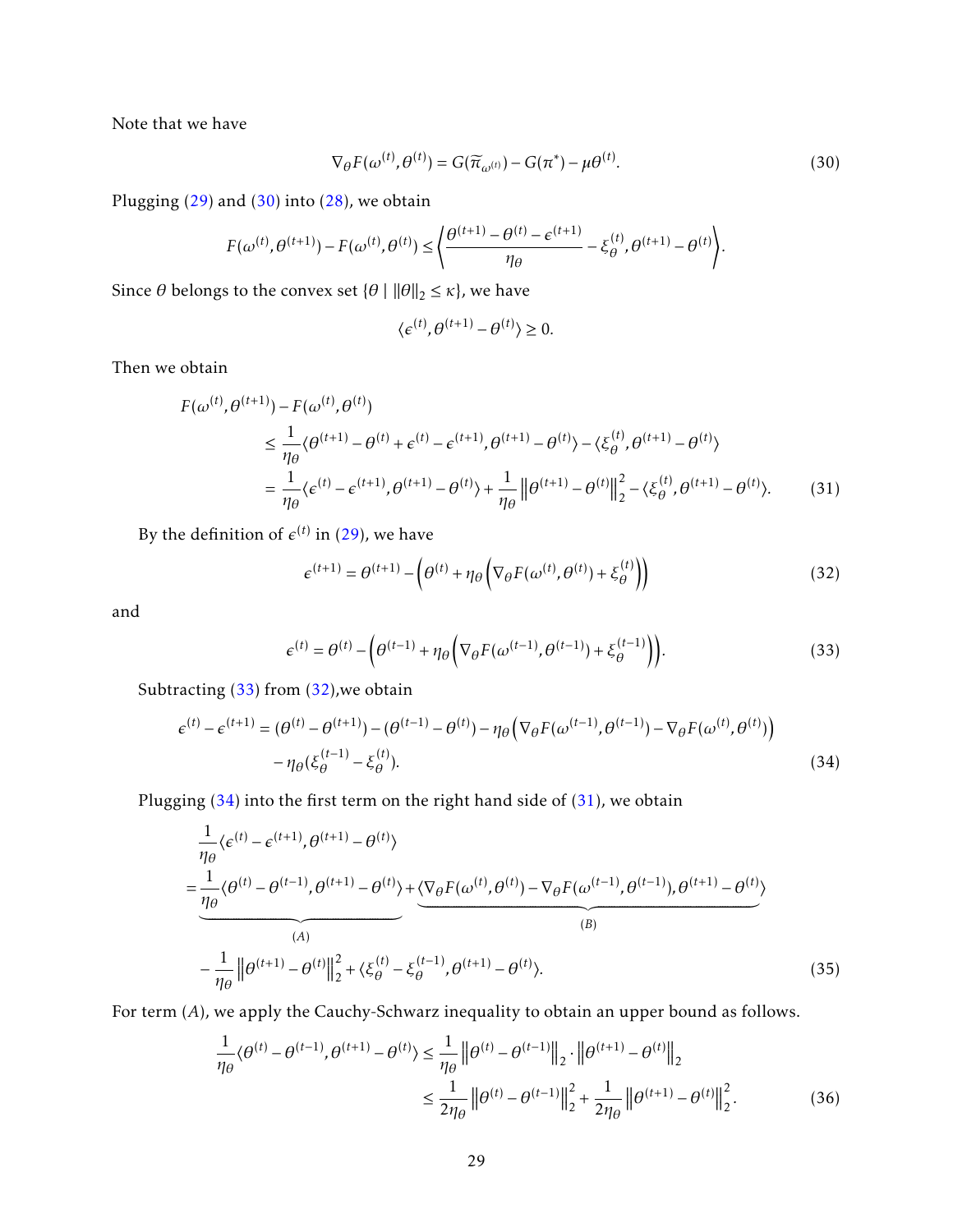To derive the upper bound of (*B*), we apply Lemma [5](#page-25-2) to obtain

<span id="page-29-0"></span>
$$
\langle \nabla_{\theta} F(\omega^{(t)}, \theta^{(t)}) - \nabla_{\theta} F(\omega^{(t-1)}, \theta^{(t-1)}), \theta^{(t+1)} - \theta^{(t)} \rangle
$$
  
\n
$$
= \langle \nabla_{\theta} F(\omega^{(t)}, \theta^{(t)}) - \nabla_{\theta} F(\omega^{(t-1)}, \theta^{(t)}), \theta^{(t+1)} - \theta^{(t)} \rangle
$$
  
\n
$$
+ \langle \nabla_{\theta} F(\omega^{(t-1)}, \theta^{(t)}) - \nabla_{\theta} F(\omega^{(t-1)}, \theta^{(t-1)}), \theta^{(t+1)} - \theta^{(t)} \rangle
$$
  
\n
$$
\leq S_{\omega} \|\omega^{(t)} - \omega^{(t-1)}\|_{2} \cdot \|\theta^{(t+1)} - \theta^{(t)}\|_{2} + \mu \cdot \|\theta^{(t)} - \theta^{(t-1)}\|_{2} \cdot \|\theta^{(t+1)} - \theta^{(t)}\|_{2}
$$
  
\n
$$
\leq \frac{S_{\omega}}{2} \|\omega^{(t)} - \omega^{(t-1)}\|_{2}^{2} + \frac{S_{\omega}}{2} \cdot \|\theta^{(t+1)} - \theta^{(t)}\|_{2}^{2}
$$
  
\n
$$
+ \frac{\mu}{2} \cdot \|\theta^{(t)} - \theta^{(t-1)}\|_{2}^{2} + \frac{\mu}{2} \cdot \|\theta^{(t+1)} - \theta^{(t)}\|_{2}^{2}.
$$
\n(37)

Plugging [\(36\)](#page-28-5) and [\(37\)](#page-29-0) into [\(35\)](#page-28-6), we obtain

$$
\frac{1}{\eta_{\theta}}\langle \epsilon^{(t)} - \epsilon^{(t+1)}, \theta^{(t+1)} - \theta^{(t)} \rangle \le \left( -\frac{1}{2\eta_{\theta}} + \frac{\mu}{2} + \frac{S_{\omega}}{2} \right) \left\| \theta^{(t+1)} - \theta^{(t)} \right\|_{2}^{2} + \left( \frac{1}{2\eta_{\theta}} + \frac{\mu}{2} \right) \left\| \theta^{(t)} - \theta^{(t-1)} \right\|_{2}^{2} + \frac{S_{\omega}}{2} \left\| \omega^{(t)} - \omega^{(t-1)} \right\|_{2}^{2} + \langle \xi_{\theta}^{(t)} - \xi_{\theta}^{(t-1)}, \theta^{(t+1)} - \theta^{(t)} \rangle. \tag{38}
$$

Further plugging [\(38\)](#page-29-1) into [\(31\)](#page-28-4), we obtain

<span id="page-29-2"></span><span id="page-29-1"></span>
$$
F(\omega^{(t)}, \theta^{(t+1)}) - F(\omega^{(t)}, \theta^{(t)})
$$
\n
$$
\leq \left(\frac{1}{2\eta_{\theta}} + \frac{S_{\omega}}{2} + \frac{\mu}{2}\right) \left\|\theta^{(t+1)} - \theta^{(t)}\right\|_{2}^{2} + \left(\frac{1}{2\eta_{\theta}} + \frac{\mu}{2}\right) \left\|\theta^{(t)} - \theta^{(t-1)}\right\|_{2}^{2}
$$
\n
$$
+ \frac{S_{\omega}}{2} \left\|\omega^{(t)} - \omega^{(t-1)}\right\|_{2}^{2} - \langle \xi_{\theta}^{(t-1)}, \theta^{(t+1)} - \theta^{(t)} \rangle
$$
\n
$$
\leq \left(\frac{1}{2\eta_{\theta}} + \frac{S_{\omega}}{2} + \mu\right) \left\|\theta^{(t+1)} - \theta^{(t)}\right\|_{2}^{2} + \left(\frac{1}{2\eta_{\theta}} + \frac{\mu}{2}\right) \left\|\theta^{(t)} - \theta^{(t-1)}\right\|_{2}^{2}
$$
\n
$$
+ \frac{S_{\omega}}{2} \left\|\omega^{(t)} - \omega^{(t-1)}\right\|_{2}^{2} + \frac{\left\|\xi_{\theta}^{(t-1)}\right\|_{2}^{2}}{2\mu}.
$$
\n(39)

Finally, taking expectation of [\(39\)](#page-29-2) with respect to the noise and together with [\(27\)](#page-27-2) , we prove the final result.

$$
\begin{split} \mathbb{E}F(\omega^{(t+1)}, \theta^{(t+1)}) - \mathbb{E}F(\omega^{(t)}, \theta^{(t)}) \\ &\leq \left( L_{\omega} - \frac{1}{\eta_{\omega}} \right) \mathbb{E}||\omega^{(t+1)} - \omega^{(t)}||_{2}^{2} + \frac{S_{\omega}}{2} \mathbb{E}||\omega^{(t)} - \omega^{(t-1)}||_{2}^{2} \\ &+ \left( \frac{1}{2\eta_{\theta}} + \frac{S_{\omega}}{2} + \mu \right) \mathbb{E}||\theta^{(t+1)} - \theta^{(t)}||_{2}^{2} \\ &+ \left( \frac{1}{2\eta_{\theta}} + \frac{\mu}{2} \right) \mathbb{E}||\theta^{(t)} - \theta^{(t-1)}||_{2}^{2} + \eta_{\omega} \mathbb{E}||\xi_{\omega}^{(t)}||_{2}^{2} + \frac{1}{2\mu} \mathbb{E}||\xi_{\theta}^{(t-1)}||_{2}^{2} .\end{split}
$$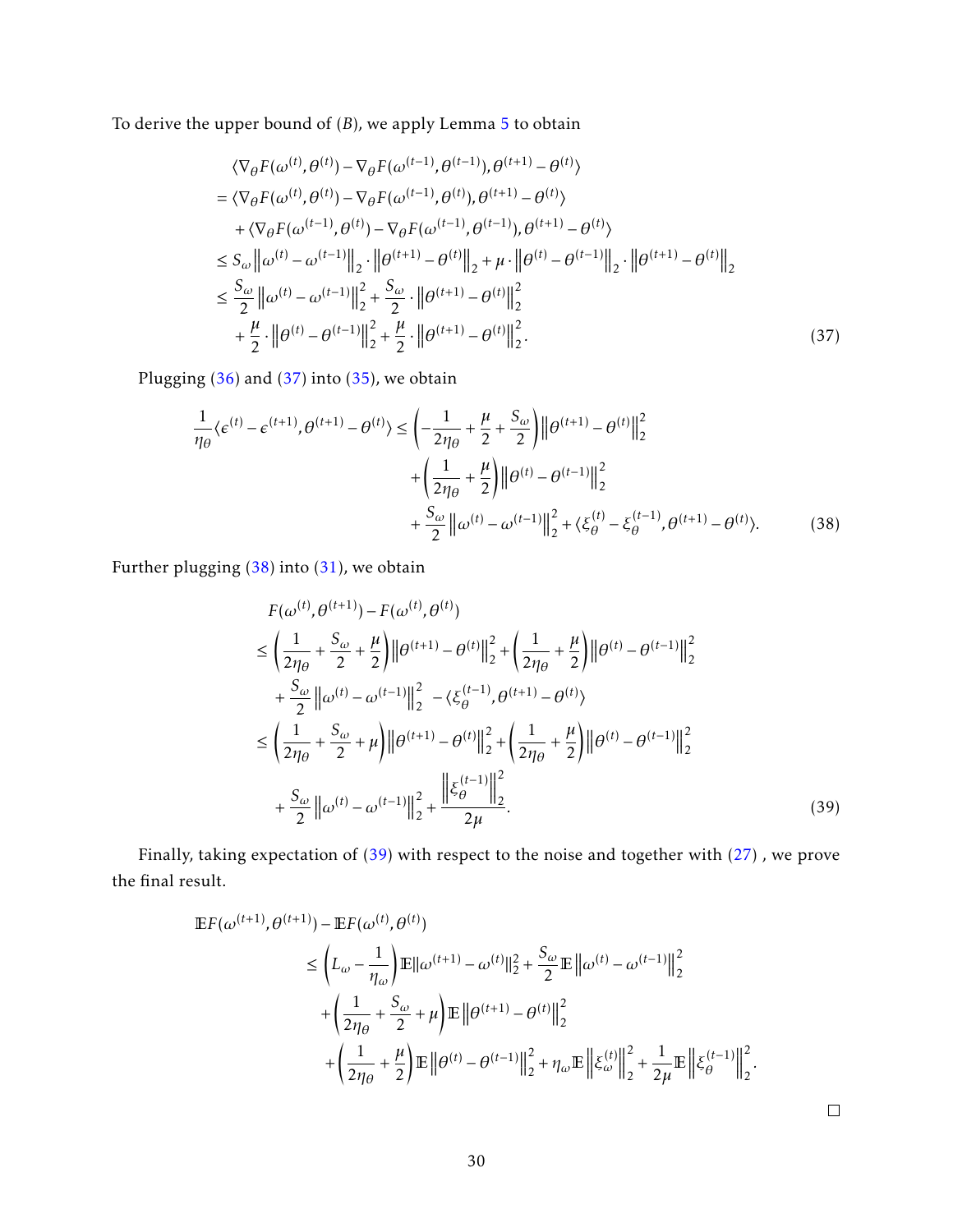We then characterize the update of  $\omega.$ 

<span id="page-30-3"></span>Lemma 7. The update of *ω* satisfies

$$
\mathbb{E}\left\{\omega^{(t+1)} - \omega^{(t)} - (\omega^{(t)} - \omega^{(t-1)}), \omega^{(t+1)} - \omega^{(t)}\right\}
$$
\n
$$
\leq -\frac{\eta_{\omega}}{\eta_{\theta}} \cdot \mathbb{E}\left\{(\theta^{(t+2)} - \theta^{(t+1)}) - (\theta^{(t+1)} - \theta^{(t)}) - (\epsilon^{(t+2)} - \epsilon^{(t+1)}), \theta^{(t+1)} - \theta^{(t)}\right\}
$$
\n
$$
-\frac{\mu\eta_{\omega}}{2} \cdot \mathbb{E}\left\|\theta^{(t+1)} - \theta^{(t)}\right\|_{2}^{2} + \frac{\eta_{\omega}(5L_{\omega} + 1)}{2} \cdot \mathbb{E}\left\|\omega^{(t+1)} - \omega^{(t)}\right\|_{2}^{2} + \frac{\eta_{\omega}L_{\omega}}{2} \cdot \left\|\omega^{(t)} - \omega^{(t-1)}\right\|_{2}^{2}
$$
\n
$$
+\left(\frac{\eta_{\omega}}{2\mu} + \eta_{\omega}^{2}\right) \mathbb{E}\left\|\xi_{\omega}^{(t)}\right\|_{2}^{2} + \frac{\eta_{\omega}}{2} \mathbb{E}\left\|\xi_{\omega}^{(t-1)}\right\|_{2}^{2}.
$$

*Proof.* By the update policy, we have

$$
\mathbb{E}\left\langle \omega^{(t+1)} - \omega^{(t)} - (\omega^{(t)} - \omega^{(t-1)}), \omega^{(t+1)} - \omega^{(t)} \right\rangle \n= -\eta_{\omega} \mathbb{E}\left\langle \nabla_{\omega} F(\omega^{(t)}, \theta^{(t+1)}) + \xi_{\omega}^{(t)} - \nabla_{\omega} F(\omega^{(t-1)}, \theta^{(t)}) - \xi_{\omega}^{(t-1)}, \omega^{(t+1)} - \omega^{(t)} \right\rangle \n= -\eta_{\omega} \mathbb{E}\left\langle \nabla_{\omega} F(\omega^{(t)}, \theta^{(t+1)}) - \nabla_{\omega} F(\omega^{(t)}, \theta^{(t)}), \omega^{(t+1)} - \omega^{(t)} \right\rangle \n- \eta_{\omega} \mathbb{E}\left\langle \nabla_{\omega} F(\omega^{(t)}, \theta^{(t)}) - \nabla_{\omega} F(\omega^{(t-1)}, \theta^{(t)}), \omega^{(t+1)} - \omega^{(t)} \right\rangle \n- \eta_{\omega} \mathbb{E}\left\langle \xi_{\omega}^{(t)}, -\eta_{\omega} (\nabla_{\omega} F(\omega^{(t)}, \theta^{(t+1)}) + \xi_{\omega}^{(t)}) \right\rangle + \eta_{\omega} \mathbb{E}\left\langle \xi_{\omega}^{(t-1)}, \omega^{(t+1)} - \omega^{(t)} \right\rangle \n\leq -\eta_{\omega} \mathbb{E}\left\langle \nabla_{\omega} F(\omega^{(t)}, \theta^{(t+1)}) - \nabla_{\omega} F(\omega^{(t)}, \theta^{(t)}), \omega^{(t+1)} - \omega^{(t)} \right\rangle \n(C) \n- \eta_{\omega} \mathbb{E}\left\langle \nabla_{\omega} F(\omega^{(t)}, \theta^{(t)}) - \nabla_{\omega} F(\omega^{(t-1)}, \theta^{(t)}), \omega^{(t+1)} - \omega^{(t)} \right\rangle \n+ \eta_{\omega}^{2} \mathbb{E}\left\| \xi_{\omega}^{(t)} \right\|_{2}^{2} + \frac{\eta_{\omega}}{2} \mathbb{E}\left\| \xi_{\omega}^{(t-1)} \right\|_{2}^{2} + \frac{\eta_{\omega}}{2} \mathbb{E}\left\| \omega^{(t+1)} - \
$$

Then for (*C*), by the definition of objective function, we have

<span id="page-30-2"></span>
$$
(C) = -\eta_{\omega} \mathbb{E} \left\langle \nabla_{\omega} \sum_{j} G(\widetilde{\pi}_{\omega^{(t)}})_{j} (\theta^{(t+1)} - \theta^{(t)})_{j}, \omega^{(t+1)} - \omega^{(t)} \right\rangle
$$
  
\n
$$
= -\eta_{\omega} \mathbb{E} \sum_{j} \left\langle \nabla_{\omega} G(\widetilde{\pi}_{\omega^{(t)}})_{j} - \nabla_{\omega} G(\widetilde{\pi}_{\widetilde{\omega}_{j}^{(t)}})_{j} + \nabla_{\omega} G(\widetilde{\pi}_{\widetilde{\omega}_{j}^{(t)}})_{j}), \omega^{(t+1)} - \omega^{(t)} \right\rangle.
$$
  
\n
$$
(\theta^{(t+1)} - \theta^{(t)})_{j}
$$
  
\n
$$
= -\eta_{\omega} \mathbb{E} \sum_{j} (\theta^{(t+1)} - \theta^{(t)})_{j} \left\langle \nabla_{\omega} G(\widetilde{\pi}_{\omega^{(t)}})_{j} - \nabla_{\omega} G(\widetilde{\pi}_{\widetilde{\omega}_{j}^{(t)}})_{j}), \omega^{(t+1)} - \omega^{(t)} \right\rangle
$$
  
\n
$$
-\eta_{\omega} \mathbb{E} \sum_{j} (\theta^{(t+1)} - \theta^{(t)})_{j} \left\langle \nabla_{\omega} G(\widetilde{\pi}_{\widetilde{\omega}_{j}^{(t)}})_{j}), \omega^{(t+1)} - \omega^{(t)} \right\rangle,
$$
  
\n(41)

where for every  $j$ ,  $\widetilde{\pi}_{\widetilde{\omega}^{(t)}_j}$  is some interpolation between vectors  $\widetilde{\pi}_{\omega^{(t)}}$  and  $\widetilde{\pi}_{\omega^{(t+1)}}$  such that

<span id="page-30-1"></span><span id="page-30-0"></span>
$$
\left\langle \nabla_{\omega} G(\widetilde{\pi}_{\widetilde{\omega}_{j}^{(t)}})_{j}, \omega^{(t+1)} - \omega^{(t)} \right\rangle = G(\widetilde{\pi}_{\omega^{(t+1)}})_{j} - G(\widetilde{\pi}_{\omega^{(t)}})_{j}.
$$
\n(42)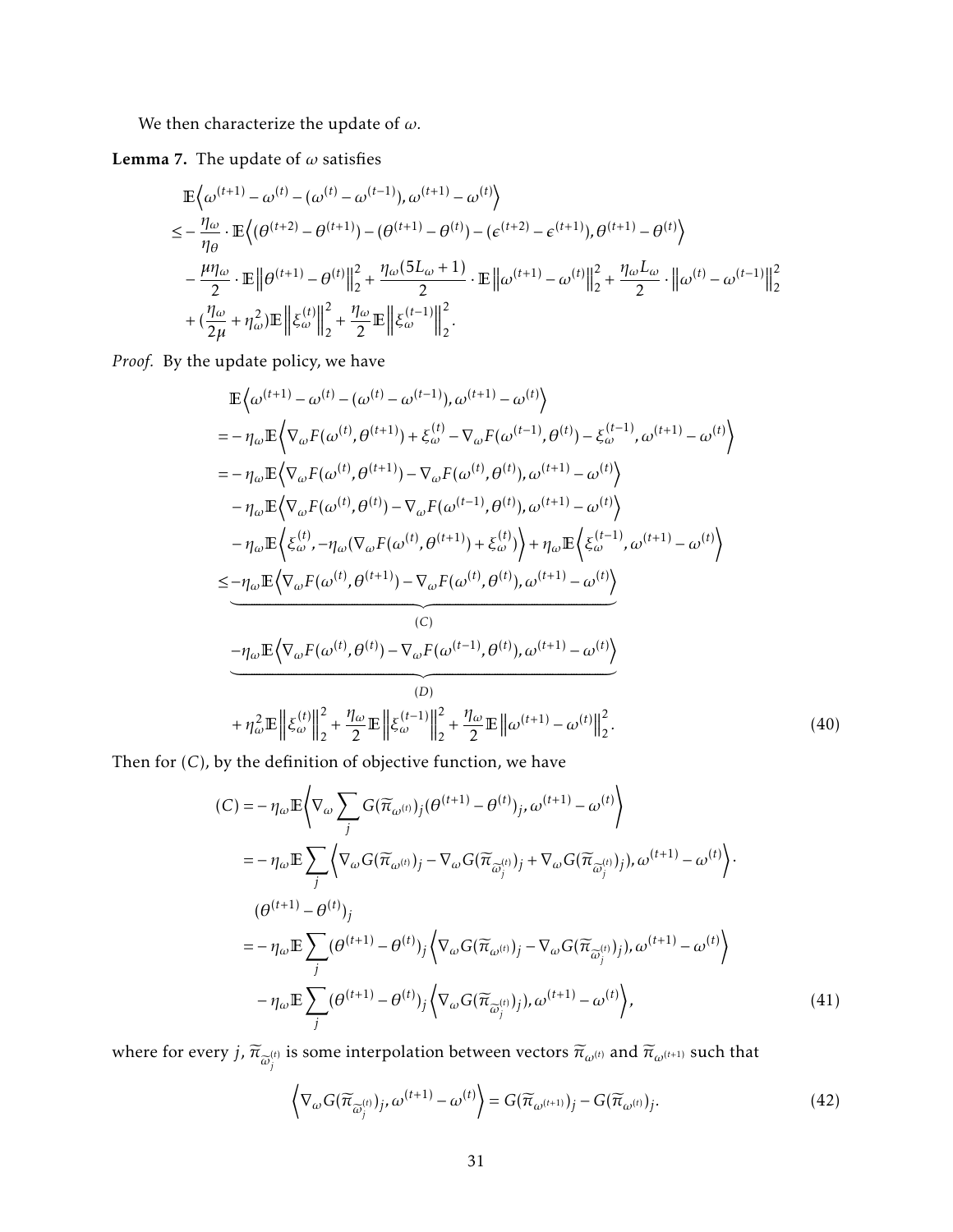For the first term in the right hand side of [\(41\)](#page-30-0), by Lemma [4,](#page-24-2) we have

$$
-\eta_{\omega} \mathbb{E} \sum_{j} (\theta^{(t+1)} - \theta^{(t)})_{j} \left\langle \nabla_{\omega} G(\widetilde{\pi}_{\omega^{(t)}})_{j} - \nabla_{\omega} G(\widetilde{\pi}_{\widetilde{\omega}_{j}^{(t)}})_{j}), \omega^{(t+1)} - \omega^{(t)} \right\rangle
$$
  

$$
\leq 2\eta_{\omega} L_{\omega} \mathbb{E} \| \omega^{(t+1)} - \omega^{(t)} \|_{2}^{2}.
$$
 (43)

For the second term in the right hand side of  $(41)$ , by  $(42)$  we have

$$
- \eta_{\omega} \mathbb{E} \sum_{j} (\theta^{(t+1)} - \theta^{(t)})_{j} \langle \nabla_{\omega} G(\widetilde{\pi}_{\widetilde{\omega}_{j}^{(t)}})_{j}, \omega^{(t+1)} - \omega^{(t)} \rangle
$$
  
= 
$$
- \eta_{\omega} \mathbb{E} \langle G(\widetilde{\pi}_{\omega^{(t+1)}}) - G(\widetilde{\pi}_{\omega^{(t)}}), \theta^{(t+1)} - \theta^{(t)} \rangle.
$$

Then by the defintion of objective function, we have

$$
- \eta_{\omega} \mathbb{E} \sum_{j} (\theta^{(t+1)} - \theta^{(t)})_{j} \left\langle \nabla_{\omega} G(\widetilde{\pi}_{\widetilde{\omega}_{j}^{(t)}})_{j}, \omega^{(t+1)} - \omega^{(t)} \right\rangle
$$
  
\n
$$
= - \eta_{\omega} \mathbb{E} \left\langle \frac{1}{\eta_{\theta}} \left( \theta^{(t+2)} - \theta^{(t+1)} - \epsilon^{(t+2)} \right) - \xi_{\theta}^{(t+1)} + \mu \theta^{(t+1)}
$$
  
\n
$$
- \frac{1}{\eta_{\theta}} \left( \theta^{(t+1)} - \theta^{(t)} - \epsilon^{(t+1)} \right) + \xi_{\theta}^{(t)} - \mu \theta^{(t)}, \theta^{(t+1)} - \theta^{(t)} \right\rangle
$$
  
\n
$$
= - \frac{\eta_{\omega}}{\eta_{\theta}} \mathbb{E} \left\langle (\theta^{(t+2)} - \theta^{(t+1)}) - (\theta^{(t+1)} - \theta^{(t)}) - (\epsilon^{(t+2)} - \epsilon^{(t+1)}), \theta^{(t+1)} - \theta^{(t)} \right\rangle
$$
  
\n
$$
+ \eta_{\omega} \mathbb{E} \langle \xi_{\theta}^{(t+1)} - \xi_{\theta}^{(t)}, \theta^{(t+1)} - \theta^{(t)} \rangle - \mu \eta_{\omega} \mathbb{E} \left\| \theta^{(t+1)} - \theta^{(t)} \right\|_{2}^{2}
$$
  
\n
$$
\leq - \frac{\eta_{\omega}}{\eta_{\theta}} \mathbb{E} \left\langle (\theta^{(t+2)} - \theta^{(t+1)}) - (\theta^{(t+1)} - \theta^{(t)}) - (\epsilon^{(t+2)} - \epsilon^{(t+1)}), \theta^{(t+1)} - \theta^{(t)} \right\rangle
$$
  
\n
$$
- \frac{\mu \eta_{\omega}}{2} \mathbb{E} \left\| \theta^{(t+1)} - \theta^{(t)} \right\|_{2}^{2} + \frac{\eta_{\omega}}{2 \mu} \mathbb{E} \left\| \xi_{\theta}^{(t)} \right\|_{2}^{2}.
$$
 (44)

For (*D*), applying Cauchy-Schwartz inequality we have

$$
-\eta_{\omega}\mathbb{E}\langle\nabla_{\omega}F(\omega^{(t)},\theta^{(t)})-\nabla_{\omega}F(\omega^{(t-1)},\theta^{(t)}),\omega^{(t+1)}-\omega^{(t)}\rangle
$$
  
\n
$$
\leq\eta_{\omega}L_{\omega}\mathbb{E}\left\|\omega^{(t+1)}-\omega^{(t)}\right\|_{2}\left\|\omega^{(t)}-\omega^{(t-1)}\right\|_{2}
$$
  
\n
$$
\leq\frac{\eta_{\omega}L_{\omega}}{2}\mathbb{E}\left\|\omega^{(t+1)}-\omega^{(t)}\right\|_{2}^{2}+\frac{\eta_{\omega}L_{\omega}}{2}\mathbb{E}\left\|\omega^{(t)}-\omega^{(t-1)}\right\|_{2}^{2}.
$$
 (45)

Finally, combining [\(40\)](#page-30-2)-[\(45\)](#page-31-0), we prove Lemma [7.](#page-30-3)

<span id="page-31-3"></span><span id="page-31-2"></span>

<span id="page-31-1"></span><span id="page-31-0"></span> $\Box$ 

For notational simplicity, we define

$$
\delta^{(t+2)} = (\theta^{(t+2)} - \theta^{(t+1)}) - (\theta^{(t+1)} - \theta^{(t)}).
$$
\n(46)

<span id="page-31-4"></span>Lemma 8. The first term on the right hand side of Lemma [\(7\)](#page-30-3) satisfies

$$
-\frac{\eta_{\omega}}{\eta_{\theta}} \mathbb{E}\left\{(\theta^{(t+2)} - \theta^{(t+1)}) - (\theta^{(t+1)} - \theta^{(t)}) - (\epsilon^{(t+2)} - \epsilon^{(t+1)}), \theta^{(t+1)} - \theta^{(t)}\right\}
$$
(47)

$$
\leq -\frac{\eta_{\omega}}{2\eta_{\theta}} \mathbb{E} \left\| \theta^{(t+2)} - \theta^{(t+1)} \right\|_{2}^{2} + \left( \frac{3\mu^{2} \eta_{\omega} \eta_{\theta}}{2} + \frac{\eta_{\omega}}{2\eta_{\theta}} \right) \mathbb{E} \left\| \theta^{(t+1)} - \theta^{(t)} \right\|_{2}^{2} + \frac{3\eta_{\omega} \eta_{\theta} S_{\omega}^{2}}{2} \cdot \mathbb{E} \left\| \omega^{(t+1)} - \omega^{(t)} \right\|_{2}^{2} + \frac{3}{2} \eta_{\omega} \eta_{\theta} \left( \mathbb{E} \left\| \xi_{\theta}^{(t+1)} \right\|_{2}^{2} + \mathbb{E} \left\| \xi_{\theta}^{(t)} \right\|_{2}^{2} \right). \tag{48}
$$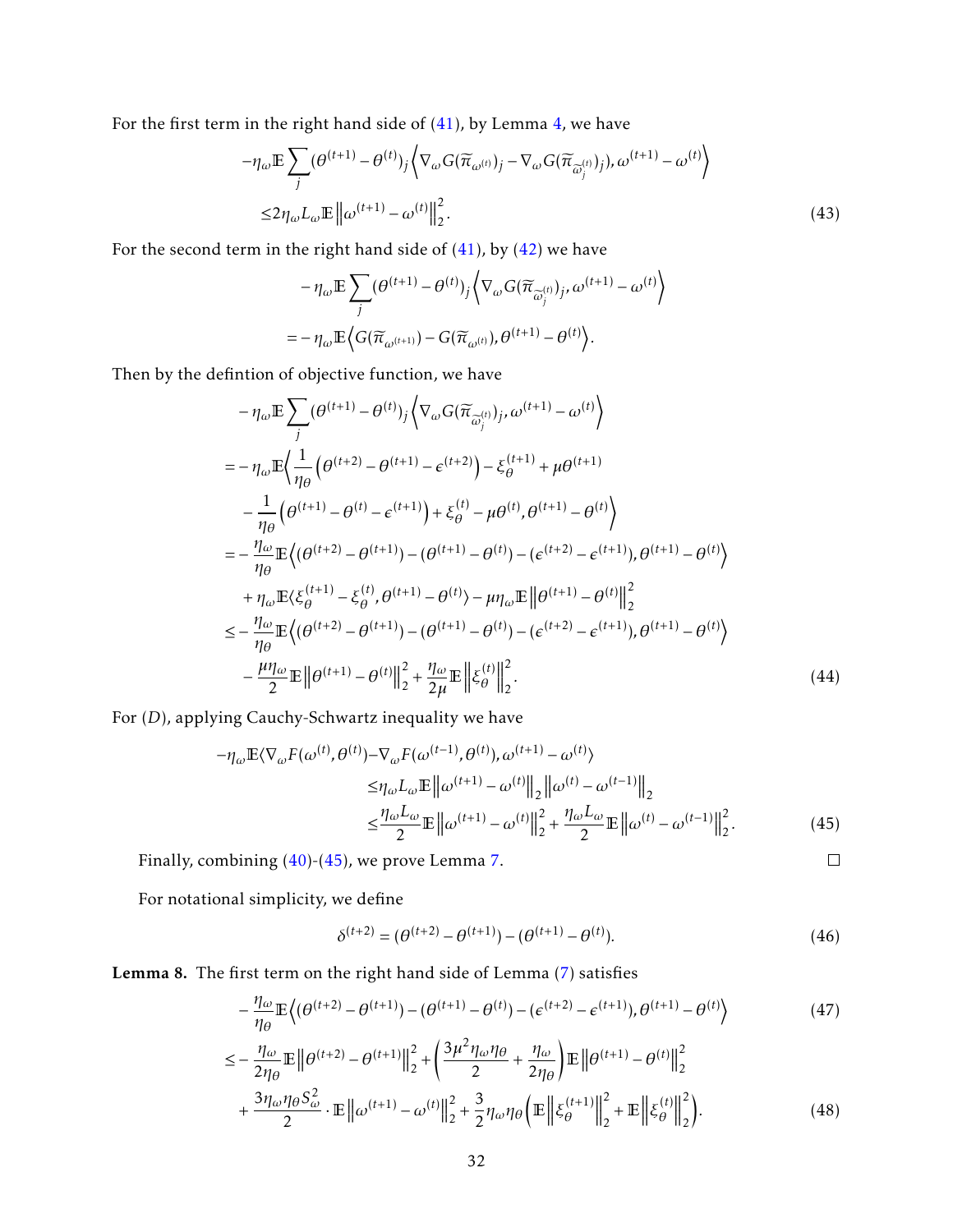*Proof.* Plugging [\(46\)](#page-31-1) into [\(47\)](#page-31-2), we obtain

$$
-\frac{\eta_{\omega}}{\eta_{\theta}} \mathbb{E}\left\{ (\theta^{(t+2)} - \theta^{(t+1)}) - (\theta^{(t+1)} - \theta^{(t)}) - (\epsilon^{(t+2)} - \epsilon^{(t+1)}), \theta^{(t+1)} - \theta^{(t)} \right\}
$$
  
=  $\frac{\eta_{\omega}}{\eta_{\theta}} \mathbb{E}\left\{ \delta^{(t+2)} - (\epsilon^{(t+2)} - \epsilon^{(t+1)}), \delta^{(t+2)} - (\theta^{(t+2)} - \theta^{(t+1)}) \right\}$   
=  $\frac{\eta_{\omega}}{\eta_{\theta}} \mathbb{E}\left\{ \delta^{(t+2)} - (\epsilon^{(t+2)} - \epsilon^{(t+1)}), \delta^{(t+2)} \right\} - \frac{\eta_{\omega}}{\eta_{\theta}} \mathbb{E}\left\{ \delta^{(t+2)}, \theta^{(t+2)} - \theta^{(t+1)} \right\}$   
+  $\frac{\eta_{\omega}}{\eta_{\theta}} \mathbb{E}\left\{ (\epsilon^{(t+2)} - \epsilon^{(t+1)}), \theta^{(t+2)} - \theta^{(t+1)} \right\}.$  (49)

By applying the equality

<span id="page-32-1"></span><span id="page-32-0"></span>
$$
\langle u, v \rangle = \frac{1}{2} (||u||_2^2 + ||v||_2^2 - ||u - v||_2^2)
$$

to the first two terms on the right hand side of [\(49\)](#page-32-0), we obtain

$$
-\frac{\eta_{\omega}}{\eta_{\theta}} \mathbb{E}\left\langle (\theta^{(t+2)} - \theta^{(t+1)}) - (\theta^{(t+1)} - \theta^{(t)}) - (\epsilon^{(t+2)} - \epsilon^{(t+1)}), \theta^{(t+1)} - \theta^{(t)} \right\rangle
$$
  
\n
$$
= \frac{\eta_{\omega}}{2\eta_{\theta}} \mathbb{E}\left( \left\| \delta^{(t+2)} - (\epsilon^{(t+2)} - \epsilon^{(t+1)}) \right\|_{2}^{2} + \left\| \delta^{(t+2)} \right\|_{2}^{2} - \left\| \epsilon^{(t+2)} - \epsilon^{(t+1)} \right\|_{2}^{2} \right)
$$
  
\n
$$
-\frac{\eta_{\omega}}{2\eta_{\theta}} \mathbb{E}\left( \left\| \delta^{(t+2)} \right\|_{2}^{2} + \left\| \theta^{(t+2)} - \theta^{(t+1)} \right\|_{2}^{2} - \left\| \theta^{(t+1)} - \theta^{(t)} \right\|_{2}^{2} \right)
$$
  
\n
$$
+\frac{\eta_{\omega}}{\eta_{\theta}} \mathbb{E}\langle \epsilon^{(t+2)} - \epsilon^{(t+1)}, \theta^{(t+2)} - \theta^{(t+1)} \rangle.
$$
 (50)

Recall that

$$
\theta^{(t+2)} = \Pi_{\kappa} \left( \theta^{(t+1)} + \eta_{\theta} \left( \nabla_{\theta} F(\omega^{(t+1)} \theta^{(t+1)}) + \xi_{\theta}^{(t+1)} \right) \right),
$$

and

<span id="page-32-2"></span>
$$
\theta^{(t+1)} = \Pi_{\kappa} \left( \theta^{(t)} + \eta_{\theta} \left( \nabla_{\theta} F(\omega^{(t)}, \theta^{(t)}) + \xi_{\theta}^{(t)} \right) \right).
$$

Following from the convexity of  $\{\theta | \|\theta\|_2 \leq \kappa\}$ , we have

$$
\langle \epsilon^{(t+2)}, \theta^{(t+2)} - \theta^{(t+1)} \rangle \le 0 \quad \text{and} \quad \langle \epsilon^{(t+1)}, \theta^{(t+2)} - \theta^{(t+1)} \rangle \ge 0.
$$

Thus, the last term on the right side of  $(50)$  is negative. By rearranging the terms in  $(50)$ , we obtain

$$
-\frac{\eta_{\omega}}{\eta_{\theta}} \mathbb{E}\left\{(\theta^{(t+2)} - \theta^{(t+1)}) - (\theta^{(t+1)} - \theta^{(t)}) - (\epsilon^{(t+2)} - \epsilon^{(t+1)}), \theta^{(t+1)} - \theta^{(t)}\right\}
$$
  

$$
\leq \frac{\eta_{\omega}}{2\eta_{\theta}} \cdot \mathbb{E}\left\|\delta^{(t+2)} - (\epsilon^{(t+2)} - \epsilon^{(t+1)})\right\|_{2}^{2} - \frac{\eta_{\omega}}{2\eta_{\theta}} \mathbb{E}\left\|\theta^{(t+2)} - \theta^{(t+1)}\right\|_{2}^{2} + \frac{\eta_{\omega}}{2\eta_{\theta}} \mathbb{E}\left\|\theta^{(t+1)} - \theta^{(t)}\right\|_{2}^{2}.
$$
 (51)

By definition of  $\delta^{(t+2)}$  in [\(46\)](#page-31-1), we have

$$
\delta^{(t+2)} - (\epsilon^{(t+2)} - \epsilon^{(t+1)}) = (\theta^{(t+2)} - \theta^{(t+1)} - \epsilon^{(t+2)}) - (\theta^{(t+1)} - \theta^{(t)} - \epsilon^{(t+1)})
$$
  
= 
$$
\eta_{\theta} [G(\widetilde{\pi}_{\omega^{(t+1)}}) - G(\widetilde{\pi}_{\omega^{(t)}}) - \mu(\theta^{(t+1)} - \theta^{(t)}) + \xi_{\theta}^{(t+1)} - \xi_{\theta}^{(t)}].
$$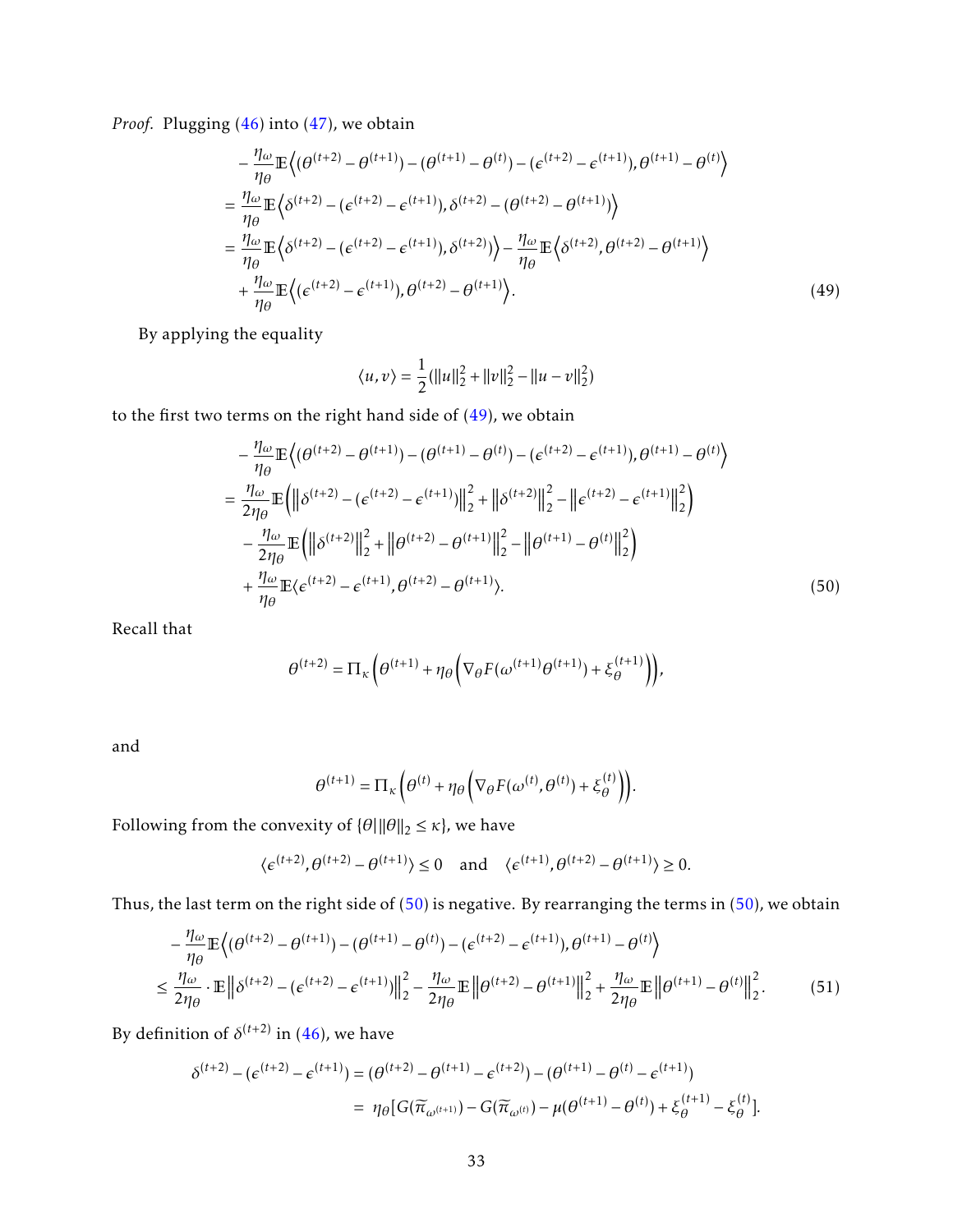Using the Cauchy-Schwarz inequality, we obtain

$$
\frac{\eta_{\omega}}{2\eta_{\theta}} \cdot \mathbb{E} \| \delta^{(t+2)} - (\epsilon^{(t+2)} - \epsilon^{(t+1)}) \|_{2}^{2}
$$
\n
$$
\leq \frac{3\eta_{\omega}\eta_{\theta}}{2} \cdot \left( \mathbb{E} \| G(\overline{\pi}_{\omega^{(t+1)}}) - G(\overline{\pi}_{\omega^{(t)}}) \|_{2}^{2} + \mathbb{E} \| \mu(\theta^{(t+1)} - \theta^{(t)}) \|_{2}^{2} + \mathbb{E} \| \xi_{\theta}^{(t+1)} - \xi_{\theta}^{(t)} \|_{2}^{2} \right)
$$
\n
$$
\leq \frac{3\eta_{\omega}\eta_{\theta}S_{\omega}^{2}}{2} \cdot \mathbb{E} \| \omega^{(t+1)} - \omega^{(t)} \|_{2}^{2} + \frac{3}{2}\mu^{2}\eta_{\omega}\eta_{\theta} \cdot \mathbb{E} \| \theta^{(t+1)} - \theta^{(t)} \|_{2}^{2} + \frac{3\eta_{\omega}\eta_{\theta}}{2} \cdot \mathbb{E} \| \xi_{\theta}^{(t+1)} - \xi_{\theta}^{(t)} \|_{2}^{2}.
$$
\n(52)

Plugging [\(52\)](#page-33-1) into [\(51\)](#page-32-2) yields [\(48\)](#page-31-3), which concludes the proof of Lemma [8.](#page-31-4)

<span id="page-33-1"></span> $\Box$ 

<span id="page-33-4"></span>**Lemma 9.** For the update of  $\omega$ , we have

$$
\begin{split} &\frac{1}{2}\cdot\mathbb{E}\left\|\omega^{(t+1)}-\omega^{(t)}\right\|^{2}_{2}-\frac{1}{2}\cdot\mathbb{E}\left\|\omega^{(t)}-\omega^{(t-1)}\right\|^{2}_{2}\\ \leq & \left(\frac{\eta_{\omega}(5L_{\omega}+1)}{2}+\frac{3\eta_{\omega}\eta_{\theta}S_{\omega}^{2}}{2}\right)\mathbb{E}\left\|\omega^{(t+1)}-\omega^{(t)}\right\|^{2}_{2}+\frac{\eta_{\omega}L_{\omega}}{2}\cdot\mathbb{E}\left\|\omega^{(t)}-\omega^{(t-1)}\right\|^{2}_{2}\\ &-\frac{\eta_{\omega}}{2\eta_{\theta}}\cdot\mathbb{E}\left\|\theta^{(t+2)}-\theta^{(t+1)}\right\|^{2}_{2}+\left(\frac{3}{2}\eta_{\omega}\eta_{\theta}\mu^{2}+\frac{\eta_{\omega}}{2\eta_{\theta}}-\frac{\mu\eta_{\omega}}{2}\right)\mathbb{E}\left\|\theta^{(t+1)}-\theta^{(t)}\right\|^{2}_{2}\\ &+(\eta_{\omega}^{2}+\frac{\eta_{\omega}}{2\mu})\mathbb{E}\left\|\xi^{(t)}_{\omega}\right\|^{2}_{2}+\frac{\eta_{\omega}}{2}\cdot\mathbb{E}\left\|\xi^{(t-1)}_{\omega}\right\|^{2}_{2}+\frac{3}{2}\eta_{\omega}\eta_{\theta}\cdot\left(\mathbb{E}\left\|\xi^{(t+1)}_{\theta}\right\|^{2}_{2}+\mathbb{E}\left\|\xi^{(t)}_{\theta}\right\|^{2}_{2}\right). \end{split}
$$

*Proof.* Combing Lemma [7](#page-30-3) and Lemma [8,](#page-31-4) we obtain

$$
\mathbb{E}\langle\omega^{(t+1)}-\omega^{(t)}-(\omega^{(t)}-\omega^{(t-1)}),\omega^{(t+1)}-\omega^{(t)}\rangle \n= -\frac{\eta_{\omega}}{2\eta_{\theta}}\mathbb{E}\left\|\theta^{(t+2)}-\theta^{(t+1)}\right\|_{2}^{2} + \left(\frac{3}{2}\eta_{\omega}\eta_{\theta}\mu^{2}+\frac{\eta_{\omega}}{2\eta_{\theta}}\right)\mathbb{E}\left\|\theta^{(t+1)}-\theta^{(t)}\right\|_{2}^{2} \n+ \frac{3\eta_{\omega}\eta_{\theta}S_{\omega}^{2}}{2}\mathbb{E}\left\|\omega^{(t+1)}-\omega^{(t)}\right\|_{2}^{2} - \frac{\mu\eta_{\omega}}{2}\mathbb{E}\left\|\theta^{(t+1)}-\theta^{(t)}\right\|_{2}^{2} \n+ 2\eta_{\omega}L_{\omega}\mathbb{E}\left\|\omega^{(t+1)}-\omega^{(t)}\right\|_{2}^{2} + \frac{\eta_{\omega}(L_{\omega}+1)}{2}\mathbb{E}\left\|\omega^{(t+1)}-\omega^{(t)}\right\|_{2}^{2} + \frac{\eta_{\omega}L_{\omega}}{2}\mathbb{E}\left\|\omega^{(t)}-\omega^{(t-1)}\right\|_{2}^{2} \n+ (\eta_{\omega}^{2}+\frac{\eta_{\omega}}{2\mu})\mathbb{E}\left\|\xi^{(t)}\right\|_{2}^{2} + \frac{\eta_{\omega}}{2}\mathbb{E}\left\|\xi^{(t-1)}\right\|_{2}^{2} + \frac{3}{2}\eta_{\omega}\eta_{\theta} \cdot (\mathbb{E}\left\|\xi^{(t+1)}\right\|_{2}^{2} + \mathbb{E}\left\|\xi^{(t)}\right\|_{2}^{2}).
$$
\n(53)

Note that we have

$$
\mathbb{E}\langle\omega^{(t+1)} - \omega^{(t)} - (\omega^{(t)} - \omega^{(t-1)}), \omega^{(t+1)} - \omega^{(t)}\rangle
$$
\n
$$
= \frac{1}{2}\mathbb{E}\left\|\omega^{(t+1)} - \omega^{(t)}\right\|_{2}^{2} - \frac{1}{2}\mathbb{E}\left\|\omega^{(t)} - \omega^{(t-1)}\right\|_{2}^{2} + \frac{1}{2}\mathbb{E}\left\|(\omega^{(t+1)} - \omega^{(t)}) - (\omega^{(t)} - \omega^{(t-1)})\right\|_{2}^{2}
$$
\n
$$
\geq \frac{1}{2}\mathbb{E}\left\|\omega^{(t+1)} - \omega^{(t)}\right\|_{2}^{2} - \frac{1}{2}\mathbb{E}\left\|\omega^{(t)} - \omega^{(t-1)}\right\|_{2}^{2}.\tag{54}
$$

Combining [\(53\)](#page-33-2) and [\(54\)](#page-33-3), we conclude the proof of Lemma [9.](#page-33-4)

<span id="page-33-3"></span><span id="page-33-2"></span> $\Box$ 

<span id="page-33-0"></span>Lemma 10. Suppose Assumption [1,](#page-4-0) [3](#page-6-0) and [5](#page-8-2) hold.  $F(\omega^{(t)}, \theta^{(t)})$  is lower bounded throughout all iterations.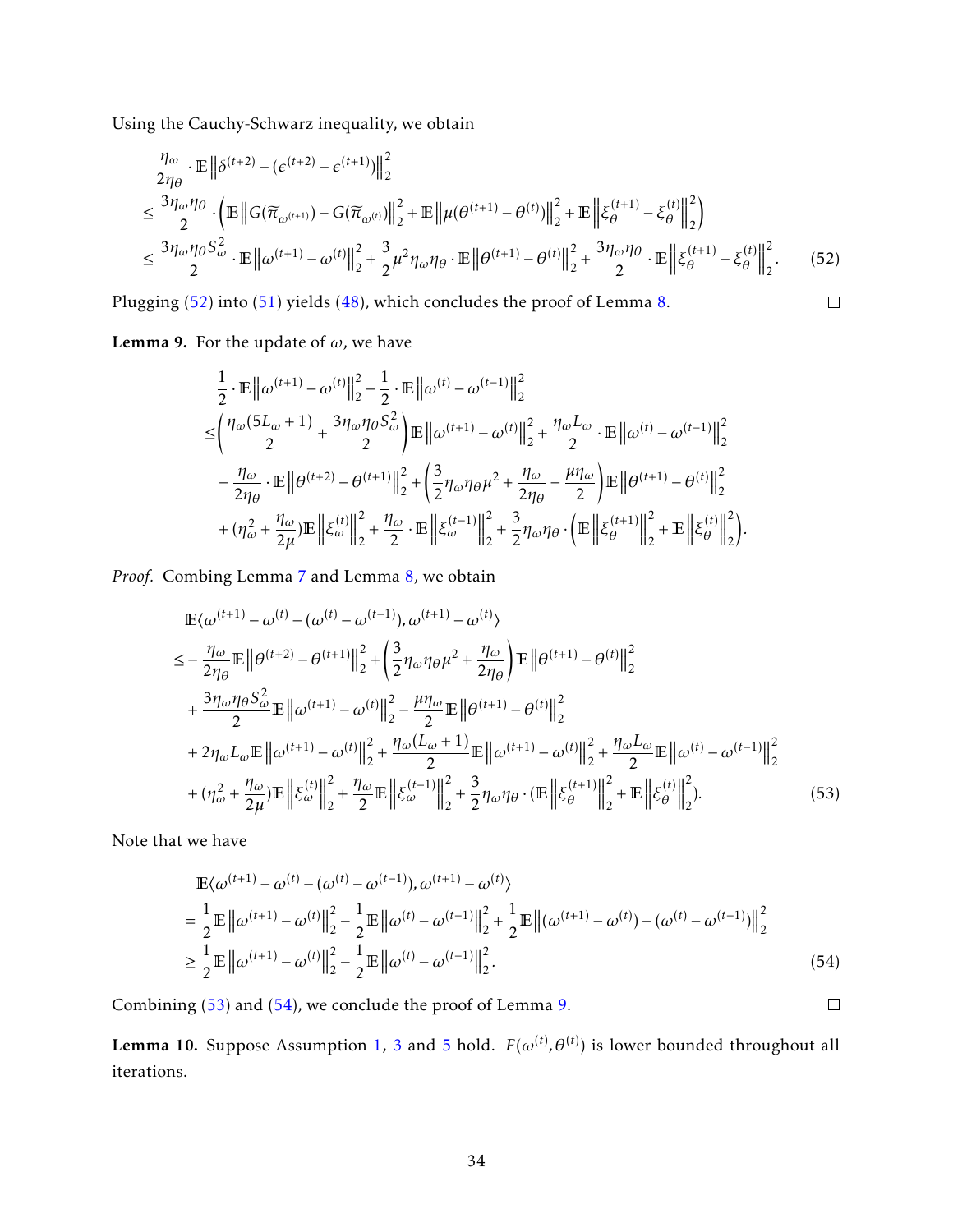*Proof.* By definition of *F* in [\(2\)](#page-8-0), we have

$$
F(\omega^{(t)}, \theta^{(t)}) \ge \mathbb{E}_{\widetilde{\pi}_{\omega^{(t)}}} \widetilde{r}_{\theta^{(t)}}(s, a) - \mathbb{E}_{\pi^*} \widetilde{r}_{\theta^{(t)}}(\psi_s, \psi_a) - \frac{\mu}{2} ||\theta||_2^2 - \lambda B_H
$$
  
 
$$
\ge -\left(2\sqrt{2}\rho_g \kappa + \frac{\mu}{2}\kappa^2 + \lambda B_H\right). \tag{55}
$$

<span id="page-34-1"></span> $\Box$ 

#### <span id="page-34-0"></span>B.4 Proof of Lemma [1](#page-10-0)

Recall that we construct a potential function that dacays monotonically along the solution path, which takes the form

$$
\mathcal{E}^{(t+1)} = \mathbb{E}F(\omega^{(t+1)}, \theta^{(t+1)}) + s \cdot \left(\frac{1 + 2\eta_{\omega}L_{\omega}}{2}\mathbb{E}\left\|\omega^{(t+1)} - \omega^{(t)}\right\|_{2}^{2} + \left(\frac{\eta_{\omega}}{2\eta_{\theta}} - \frac{\mu\eta_{\omega}}{4} + \frac{3}{2}\eta_{\omega}\eta_{\theta}\mu^{2}\right)\mathbb{E}\left\|\theta^{(t+2)} - \theta^{(t+1)}\right\|_{2}^{2} + \frac{\mu\eta_{\omega}}{8}\mathbb{E}\left\|\theta^{(t+1)} - \theta^{(t)}\right\|_{2}^{2}\right).
$$
(56)

for some constant *s* > 0*.* We define five constants  $k_1$ ,  $k_2$ ,  $k_3$ ,  $k_4$ ,  $k_5$  as

$$
k_1 = \frac{1}{2\eta_\omega} - s \cdot \left(\frac{\eta_\omega (7L_\omega + 1)}{2} + \frac{3\eta_\omega \eta_\theta S_\omega^2}{2}\right), \quad k_2 = s \cdot \frac{\eta_\omega L_\omega}{2} - \frac{S_\omega}{2},
$$
  
\n
$$
k_3 = s \cdot \left(\frac{\eta_\omega \mu}{4} - \frac{3}{2} \eta_\omega \eta_\theta \mu^2\right), \quad k_5 = s \cdot \frac{\mu \eta_\omega}{8} - \left(\frac{1}{2\eta_\theta} + \frac{\mu}{2}\right),
$$
  
\n
$$
k_4 = s \cdot \frac{\mu \eta_\omega}{8} - \left(\frac{1}{2\eta_\theta} + \frac{S_\omega + 2\mu}{2}\right).
$$

Here, we restate Lemma [1](#page-10-0) and then prove it.

**Lemma [1.](#page-10-0)** We choose step sizes  $\eta_{\theta}$ ,  $\eta_{\omega}$  satisfying

$$
\eta_{\omega} \le \min\left\{\frac{L_{\omega}}{S_{\omega}(8L_{\omega}+2)}, \frac{1}{2L_{\omega}}\right\}, \quad \eta_{\theta} \le \min\left\{\frac{1}{150\mu}, \frac{7L_{\omega}+1}{150S_{\omega}^2}, \frac{1}{100(2\mu+S_{\omega})}\right\},\right.
$$

and meanwhile  $\eta_{\omega}/\eta_{\theta} \leq \mu/(30L_{\omega}+5)$ , where  $L_{\omega} =$  $\overline{2}$ *κ* $\rho_g$ *S*<sub>π</sub>| $\mathcal{A}$ |+  $\lambda$ *S*<sub>*H*</sub>. Then we have

$$
\mathcal{E}^{(t+1)} - \mathcal{E}^{(t)} \le -k_1 \mathbb{E} \left\| \omega^{(t+1)} - \omega^{(t)} \right\|_2^2 - k_2 \mathbb{E} \left\| \omega^{(t)} - \omega^{(t-1)} \right\|_2^2 - k_3 \mathbb{E} \left\| \theta^{(t+2)} - \theta^{(t+1)} \right\|_2^2 - k_4 \mathbb{E} \left\| \theta^{(t+1)} - \theta^{(t)} \right\|_2^2 - k_5 \mathbb{E} \left\| \theta^{(t)} - \theta^{(t-1)} \right\|_2^2 + \eta_\omega \mathbb{E} \left\| \xi_\omega^{(t)} \right\|_2^2 + \frac{1}{2} \mathbb{E} \left\| \xi_\theta^{(t-1)} \right\|_2^2 + s \cdot \left( \eta_\omega^2 \mathbb{E} \left\| \xi_\omega^{(t)} \right\|_2^2 + \frac{\eta_\omega}{2} \mathbb{E} \left\| \xi_\omega^{(t-1)} \right\|_2^2 + \frac{3\eta_\omega \eta_\theta}{2} \cdot \left( \mathbb{E} \left\| \xi_\theta^{(t+1)} \right\|_2^2 + \mathbb{E} \left\| \xi_\theta^{(t)} \right\|_2^2 \right). \tag{57}
$$

Moreover, we have  $k_1, k_2, k_3, k_4, k_5 > 0$  for

$$
s=\frac{8}{\eta_{\omega}^2(58L_{\omega}+9)}.
$$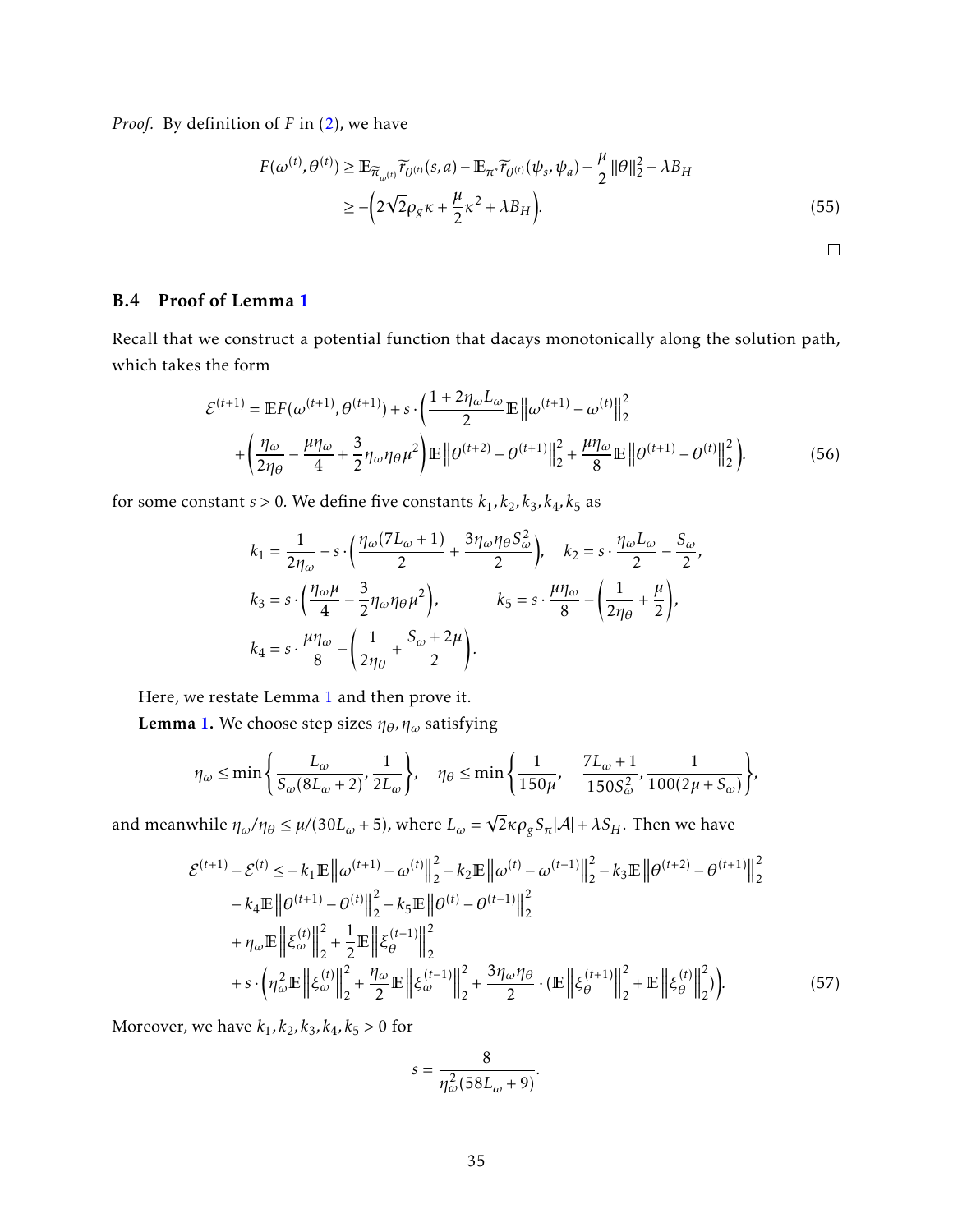*Proof.* For notational simplicity, we define

$$
K^{(t+1)} = \frac{1 + 2\eta_{\omega}L_{\omega}}{2} \mathbb{E} \left\| \omega^{(t+1)} - \omega^{(t)} \right\|_{2}^{2}
$$
  
+ 
$$
(\frac{\eta_{\omega}}{2\eta_{\theta}} - \frac{\mu\eta_{\omega}}{4} + \frac{3\eta_{\omega}\eta_{\theta}\mu^{2}}{2}) \cdot \mathbb{E} \left\| \theta^{(t+2)} - \theta^{(t+1)} \right\|_{2}^{2} + \frac{\mu\eta_{\omega}}{8} \mathbb{E} \left\| \theta^{(t+1)} - \theta^{(t)} \right\|_{2}^{2}.
$$
 (58)

By rearranging the inequality in Lemma [\(9\)](#page-33-4), we obtain

$$
K^{(t+1)} - K^{(t)} \le \left(\frac{\eta_{\omega}(7L_{\omega}+1)}{2} + \frac{3\eta_{\omega}\eta_{\theta}S_{\omega}^{2}}{2}\right) \mathbb{E} \left\|\omega^{(t+1)} - \omega^{(t)}\right\|_{2}^{2}
$$

$$
- \frac{\eta_{\omega}L_{\omega}}{2} \mathbb{E} \left\|\omega^{(t)} - \omega^{(t-1)}\right\|_{2}^{2} - \left(\frac{\mu\eta_{\omega}}{4} - \frac{3\mu^{2}\eta_{\omega}\eta_{\theta}}{2}\right) \mathbb{E} \left\|\theta^{(t+2)} - \theta^{(t+1)}\right\|_{2}^{2}
$$

$$
- \frac{\mu\eta_{\omega}}{8} \mathbb{E} \left\|\theta^{(t+1)} - \theta^{(t)}\right\|_{2}^{2} - \frac{\mu\eta_{\omega}}{8} \mathbb{E} \left\|\theta^{(t)} - \theta^{(t-1)}\right\|_{2}^{2}
$$

$$
+ (\eta_{\omega}^{2} + \frac{\eta_{\omega}}{2\mu}) \mathbb{E} \left\|\xi_{\omega}^{(t)}\right\|_{2}^{2} + \frac{\eta_{\omega}}{2} \mathbb{E} \left\|\xi_{\omega}^{(t-1)}\right\|_{2}^{2} + \frac{3\eta_{\omega}\eta_{\theta}}{2} \cdot \left(\mathbb{E} \left\|\xi_{\theta}^{(t+1)}\right\|_{2}^{2} + \mathbb{E} \left\|\xi_{\theta}^{(t)}\right\|_{2}^{2} \right). \tag{59}
$$

By definition of  $P^{(t)}$  in [\(56\)](#page-34-1), we have

<span id="page-35-0"></span>
$$
\mathcal{E}^{(t)} = F(\omega^{(t)}, \theta^{(t)}) + s \cdot K^{(t)}
$$

for some constant *s* > 0. Combining [\(59\)](#page-35-0) and Lemma [6,](#page-26-3) since  $\eta_\omega < \frac{1}{2L}$  $\frac{1}{2L_{\omega}}$ , we obtain

$$
\mathcal{E}^{(t+1)} - \mathcal{E}^{(t)} \le -\left(\frac{1}{2\eta_{\omega}} - s \cdot \left(\frac{\eta_{\omega}(7L_{\omega}+1)}{2} + \frac{3\eta_{\omega}\eta_{\theta}S_{\omega}^{2}}{2}\right)\right) \left\|\omega^{(t+1)} - \omega^{(t)}\right\|_{2}^{2}
$$

$$
- \left(s \cdot \frac{\eta_{\omega}L_{\omega}}{2} - \frac{S_{\omega}}{2}\right) \left\|\omega^{(t)} - \omega^{(t-1)}\right\|_{2}^{2} - s \cdot \left(\frac{\mu\eta_{\omega}}{4} - \frac{3\mu^{2}\eta_{\omega}\eta_{\theta}}{2}\right) \left\|\theta^{(t+2)} - \theta^{(t+1)}\right\|_{2}^{2}
$$

$$
- \left(s \cdot \frac{\mu\eta_{\omega}}{8} - \left(\frac{1}{2\eta_{\theta}} + \frac{2\mu + S_{\omega}}{2}\right)\right) \left\|\theta^{(t+1)} - \theta^{(t)}\right\|_{2}^{2}
$$

$$
- \left(s \cdot \frac{\mu\eta_{\omega}}{8} - \left(\frac{1}{2\eta_{\theta}} + \frac{\mu}{2}\right)\right) \left\|\theta^{(t)} - \theta^{(t-1)}\right\|_{2}^{2}
$$

$$
+ \eta_{\omega} \mathbb{E} \left\|\xi_{\omega}^{(t)}\right\|_{2}^{2} + \frac{1}{2\mu} \mathbb{E} \left\|\xi_{\theta}^{(t-1)}\right\|_{2}^{2}
$$

$$
+ s \cdot \left((\eta_{\omega}^{2} + \frac{\eta_{\omega}}{2\mu}) \mathbb{E} \left\|\xi_{\omega}^{(t)}\right\|_{2}^{2} + \frac{\eta_{\omega}}{2} \mathbb{E} \left\|\xi_{\omega}^{(t-1)}\right\|_{2}^{2} + \frac{3\eta_{\omega}\eta_{\theta}}{2} \cdot \left(\mathbb{E} \left\|\xi_{\theta}^{(t+1)}\right\|_{2}^{2} + \mathbb{E} \left\|\xi_{\theta}^{(t)}\right\|_{2}^{2}\right). \tag{60}
$$

Since  $\eta_{\theta} < \frac{1}{150}$  $\frac{1}{150\mu}$ , we have  $k_3 > 0$ . Now we choose a proper constant *s* such that  $k_1, k_2, k_4, k_5$  are positive. Note that they are positive if and only if

<span id="page-35-4"></span><span id="page-35-3"></span><span id="page-35-2"></span><span id="page-35-1"></span>
$$
1/(2\eta_{\omega}) > s \cdot ((\eta_{\omega}(7L_{\omega} + 1)/2 + \frac{3\eta_{\omega}\eta_{\theta}S_{\omega}^{2}}{2})),
$$
\n(61)

$$
s \cdot \eta_{\omega} L_{\omega} / 2 > S_{\omega} / 2, \tag{62}
$$

$$
s \cdot (\mu \eta_{\omega}/8) > 1/(2\eta_{\theta}) + (2\mu + S_{\omega})/2, \tag{63}
$$

$$
s \cdot (\mu \eta_{\omega})/8 > 1/(2\eta_{\theta}) + \mu/2. \tag{64}
$$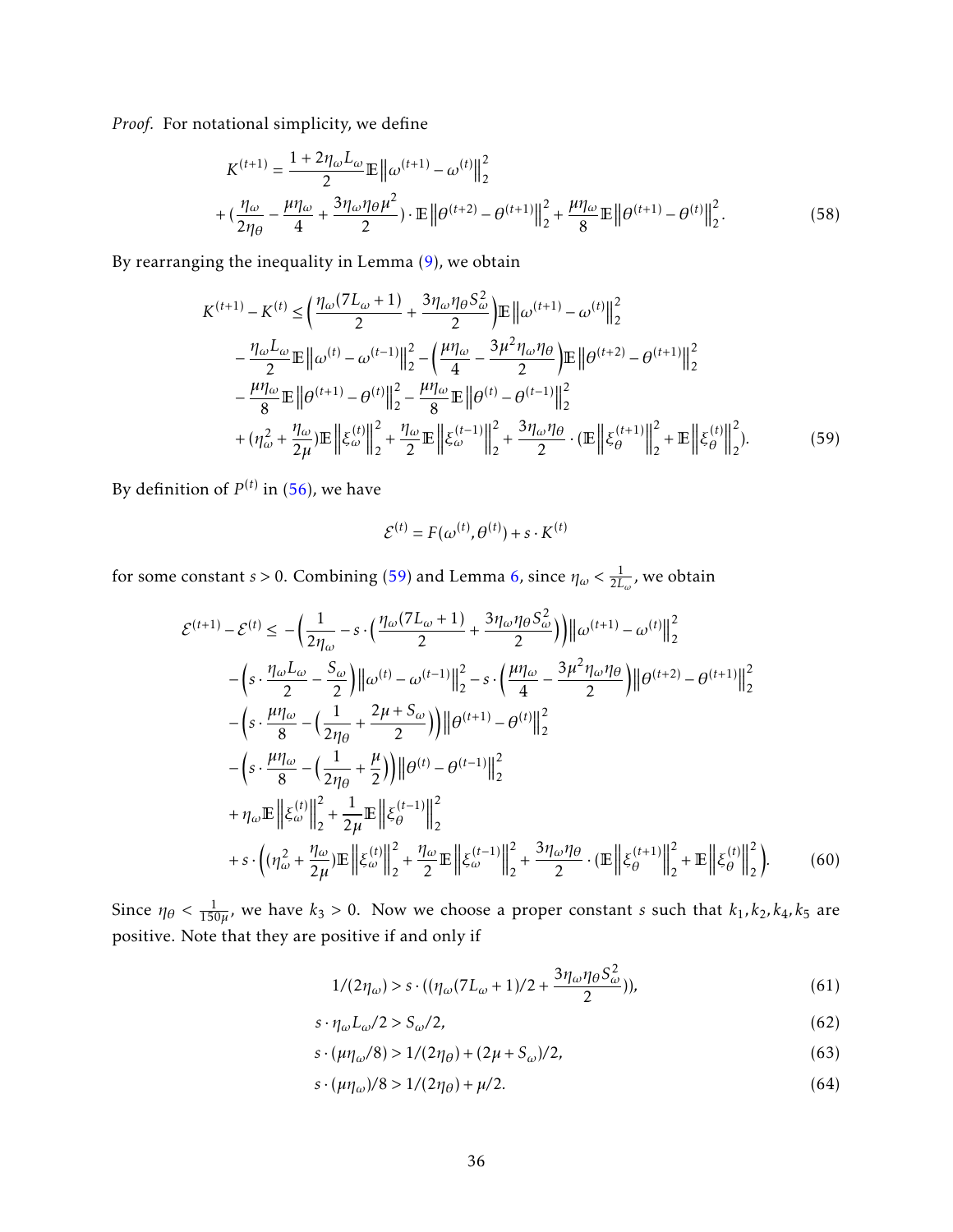Rearranging the terms in  $(61)$ ,  $(62)$ ,  $(63)$ ,  $(64)$ , we obtain

<span id="page-36-2"></span><span id="page-36-1"></span>
$$
\frac{S_{\omega}}{\eta_{\omega}L_{\omega}} < s < \frac{1/(2\eta_{\omega})}{\eta_{\omega}(7L_{\omega} + 1 + 3\eta_{\theta}S_{\omega}^{2})/2} \quad , \tag{65}
$$

$$
\frac{1/(2\eta_{\theta}) + (S_{\omega} + 2\mu)/2}{\mu \eta_{\omega}/8} < s < \frac{1/(2\eta_{\omega})}{\eta_{\omega}(7L_{\omega} + 1 + 3\eta_{\theta}S_{\omega}^{2})/2} \tag{66}
$$

Since

$$
\eta_{\theta} \le \frac{7L_{\omega} + 1}{150S_{\omega}^2}
$$
 and  $\eta_{\theta} < \frac{1}{100(2\mu + S_{\omega})'}$ ,

by rearranging the terms in  $(65)$  and  $(66)$  and taking the leading terms, we obtain

$$
\eta_{\omega} < \frac{L_{\omega}}{S_{\omega}(8L_{\omega}+2)}
$$
 and  $\frac{\eta_{\omega}}{\eta_{\theta}} < \frac{\mu}{30L_{\omega}+5}$ .

Therefore, we have

$$
\frac{\eta_{\omega}}{\eta_{\theta}} < \frac{\mu}{30L_{\omega}+5}, \ \eta_{\omega} < \overline{\eta}_{\omega} \text{ and } \eta_{\theta} < \overline{\eta}_{\theta},
$$

where

$$
\overline{\eta}_{\omega} = \min \left\{ \frac{L_{\omega}}{S_{\omega} (8L_{\omega} + 2)}, \frac{1}{2L_{\omega}} \right\},\,
$$

$$
\overline{\eta}_{\theta} = \min \left\{ \frac{1}{150\mu}, \frac{7L_{\omega} + 1}{150S_{\omega}^2}, \frac{1}{100(2\mu + S_{\omega})} \right\}.
$$

<span id="page-36-3"></span>

## <span id="page-36-0"></span>B.5 Proof of Theorem [2](#page-9-0)

Let  $k = 1/\min\{k_1, k_4\}$ , and  $\phi = \max\{1, 1/\eta_\omega^2, 1/\eta_\theta^2\}$ . Then we have

$$
NJ_{N} \leq \sum_{t=1}^{N} \phi \cdot \mathbb{E}(\left\|\omega^{(t+1)} - \omega^{(t)}\right\|_{2}^{2} + \left\|\theta^{(t+1)} - \theta^{(t)}\right\|_{2}^{2})
$$
  
\n
$$
\leq \phi k \Big( \sum_{t=1}^{N} (\mathcal{E}^{(t)} - \mathcal{E}^{(t+1)}) + \sum_{t=1}^{N} \Big( (\eta_{\omega} + s\eta_{\omega}^{2} + \frac{s\eta_{\omega}}{2\mu}) \mathbb{E} \left\|\xi_{\omega}^{(t)}\right\|_{2}^{2} + \frac{1}{2\mu} \cdot \mathbb{E} \left\|\xi_{\theta}^{(t-1)}\right\|_{2}^{2}
$$
  
\n
$$
+ s \cdot (\eta_{\omega}/2 \cdot \mathbb{E} \left\|\xi_{\omega}^{(t-1)}\right\|_{2}^{2} + 3\eta_{\omega}\eta_{\theta}/2 \cdot (\mathbb{E} \left\|\xi_{\theta}^{(t+1)}\right\|_{2}^{2} + \mathbb{E} \left\|\xi_{\theta}^{(t)}\right\|_{2}^{2}) ) \Big)
$$
  
\n
$$
\leq \phi k \Big( (\mathcal{E}^{(1)} - \mathcal{E}^{(N)}) + \sum_{t=1}^{N} \Big( 2 \max \Big\{\eta_{\omega} + s\eta_{\omega}^{2} + \frac{s\eta_{\omega}}{2\mu}, \frac{s\eta_{\omega}}{2} \Big\} \mathbb{E} \left\|\xi_{\omega}^{(t)}\right\|_{2}^{2}
$$
  
\n
$$
+ 3 \max \Big\{\frac{1}{2\mu}, \frac{3\eta_{\omega}\eta_{\theta}}{2} \Big\} \mathbb{E} \left\|\xi_{\theta}^{(t)}\right\|_{2}^{2} \Big), \tag{67}
$$

Now set

$$
v = \max\left\{2\max\left\{\eta_{\omega} + s\eta_{\omega}^2 + \frac{s\eta_{\omega}}{2\mu}, \frac{s\eta_{\omega}}{2}\right\}, 3\max\left\{\frac{1}{2\mu}, \frac{3\eta_{\omega}\eta_{\theta}}{2}\right\}\right\}
$$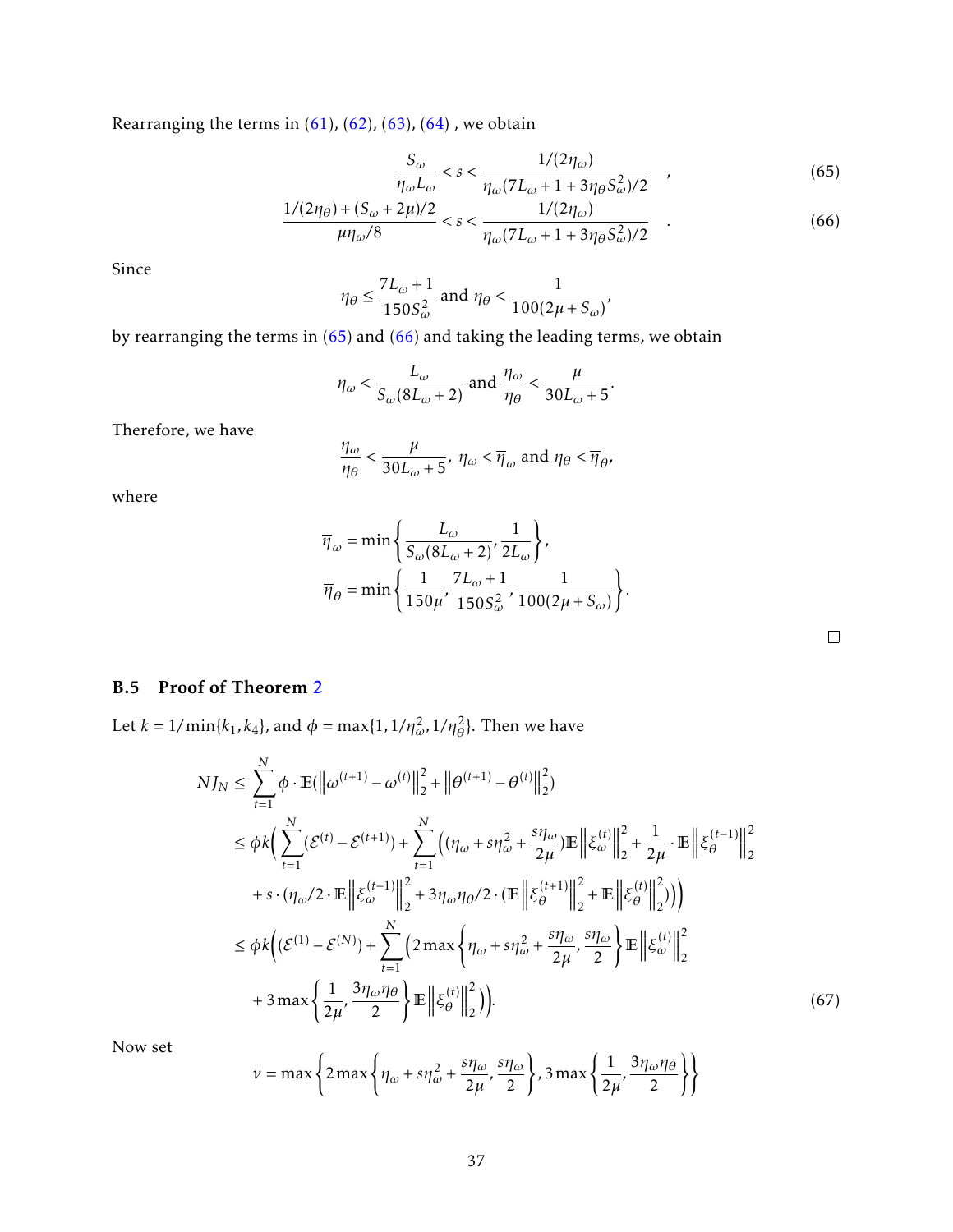and divide both sides of [\(67\)](#page-36-3) by *N*, we have

$$
J_N \le \frac{k\phi(\mathcal{E}^{(1)} - \mathcal{E}^{(N)})}{N} + k\phi\nu \bigg(\frac{M_G}{q_\omega} + \frac{M_\theta}{q_\theta}\bigg). \tag{68}
$$

By definition of  $\mathcal E$  in [\(56\)](#page-34-1) and Lemma [10,](#page-33-0) we have

$$
\mathcal{E}^{(N)} \ge F(\omega^{(N)}, \theta^{(N)}) \ge -\left(2\sqrt{2}\rho_g \kappa + \frac{\mu}{2}\kappa^2 + \lambda B_H\right) > -\infty.
$$

Now for any given  $\epsilon > 0$ , we take

$$
q_{\theta} = \frac{4k\phi v M_{\theta}}{\epsilon}, \ q_{\omega} = \frac{4k\phi v M_{\omega}}{\epsilon} \text{ and } N = k\phi \frac{2\mathcal{E}^{(1)} + 4\sqrt{2}\rho_{g}\kappa + \mu\kappa^{2} + 2\lambda B_{H}}{\epsilon},
$$

and obtain

<span id="page-37-1"></span> $J<sub>M</sub> \leq \epsilon$ .

## <span id="page-37-0"></span>C Empirical Maximizer Case

Notice that the object function [\(2\)](#page-8-0) is quadratic in  $\theta$ , and thus we are able to get the empirical maximizer by simple calculation instead of performing stochastic gradient ascent at each iteration. This allows us to avoid using large batches while achieving the same sample complexity  $\widetilde{O}(\frac{1}{\epsilon^2})$  $\frac{1}{\epsilon^2}$ ).

Given a fixed  $\omega^{(t)}$ , by definition of G in [\(25\)](#page-26-4), we can get the optimal  $\theta^*(\omega^{(t)})$  in population form:

$$
\theta^*(\omega^{(t)}) = \frac{1}{\mu} [G(\pi_{\omega^{(t)}}) - G(\pi^*)]. \tag{69}
$$

At the (*t* + 1)-th iteration, we can achieve the closed form of the empirical maximizer by sampling one trajectory randomly and then apply stochastic gradient descent to the outer minimization. More specifically, the updating rule is defined as

$$
\widetilde{\theta}^{(t+1)}(\omega^{(t)}) = \frac{1}{\mu} [\widetilde{G}(\pi_{\omega^{(t)}}) - \widetilde{G}(\pi^*)],\tag{70}
$$

$$
\omega^{(t+1)} = \omega^{(t)} - \eta_{\omega} \nabla_{\omega} \widetilde{f_t}(\omega^{(t)}, \widetilde{\theta}^{(t+1)}),\tag{71}
$$

where  $\tilde{G}$  is the empirical version of *G* obtained by sampling, and  $\nabla_{\omega}\tilde{f}$  is the stochastic approximation of  $\nabla_{\omega} F$  at the  $(t+1)$ -the iteration.

We define the stationary point as follow.

**Definition 4.** We call  $\omega^*$  an stationary point if  $\nabla_{\omega} F(\omega^*, \theta^*(\omega^*)) = 0$ .

Before we proceed with the convergence analysis, we impose the following assumptions on the problem.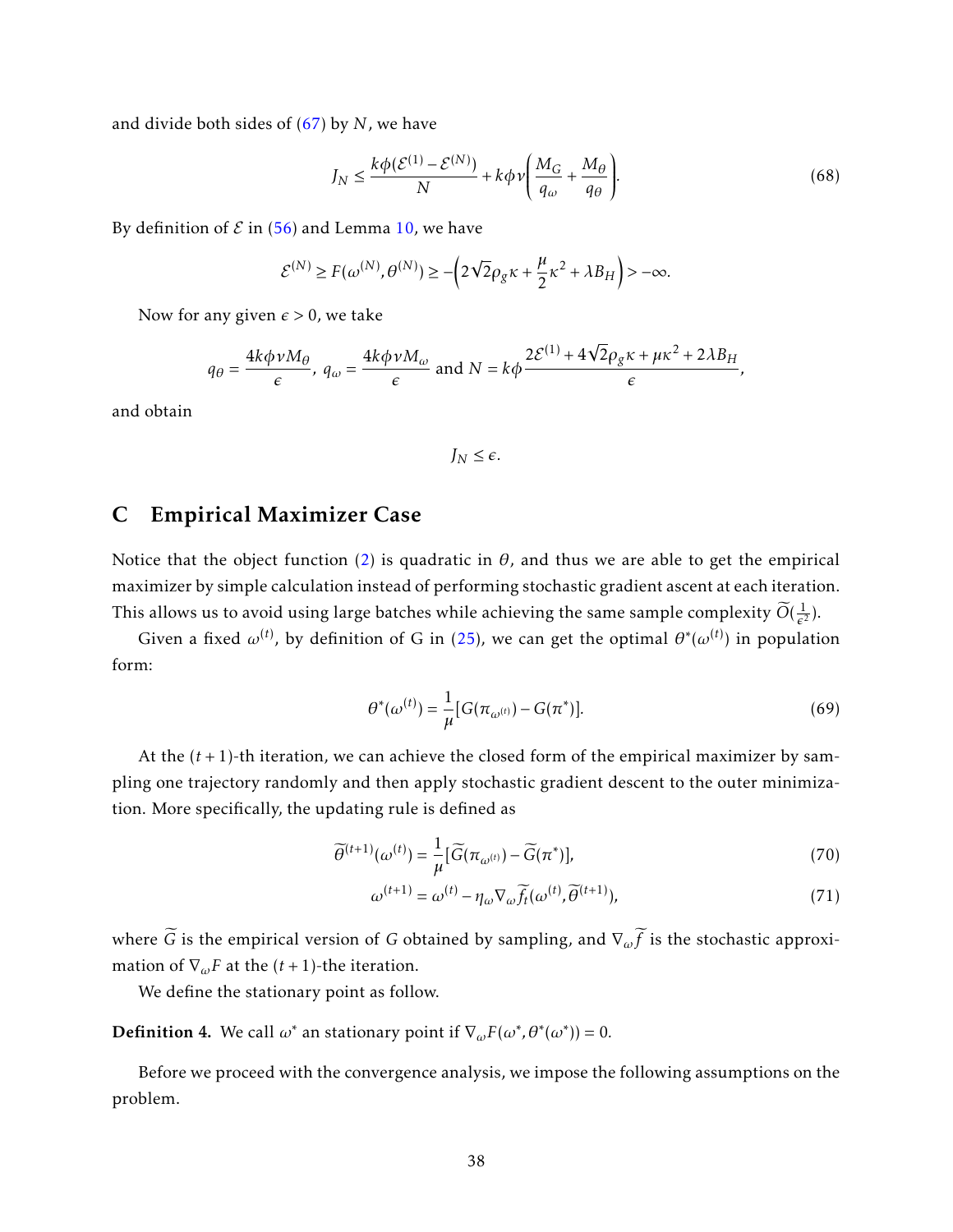<span id="page-38-0"></span>Assumption 7. There is some constant  $M_G > 0$  s.t. for any  $\omega$ ,  $\tilde{\theta}$  and  $\pi$ , the following two conditions hold.

Unbiased: 
$$
\mathbb{E}\nabla_{\omega}\widetilde{f}_t(\omega,\widetilde{\theta}) = \nabla_{\omega}F(\omega,\widetilde{\theta}), \quad \mathbb{E}\widetilde{G}(\pi) = \mathbb{E}G(\pi).
$$
  
Gradient bounded:  $\mathbb{E} \left\|\nabla_{\omega}\widetilde{f}_t(\omega,\theta)\right\|_2^2 \leq M_G.$ 

Assumption [7](#page-38-0) requires the stochastic gradient to be unbiased with bounded second moment.

**Corollary 4.** Under Assumption [1,](#page-4-0) [3](#page-6-0) and [5,](#page-8-2) there exists  $B_F = \frac{12\rho_g^2}{\mu} + \lambda B_H$  such that for any  $\omega$ , we have  $|F(\omega, \theta^*(\omega))| < B_F$ .

*Proof.* By Equation [\(69\)](#page-37-1),we have  $\|\theta^*(\omega)\|_2 \leq \frac{2}{\epsilon}$ 2*ρ<sup>g</sup>*  $\frac{d^{2}\rho_{g}}{\mu}$ . Plugging this into  $F(\omega,\theta^{*}(\omega))$ , we have for any *ω*,

$$
|F(\omega, \theta^*(\omega))| = |\mathbb{E}_{\widetilde{\pi}_{\omega}} \langle \theta^*(\omega), g(\psi_{s_t}, \psi_{a_t}) \rangle - \mathbb{E}_{\pi^*} \langle \theta^*(\omega), g(\psi_{s_t}, \psi_{a_t}) \rangle
$$
  
\n
$$
- \lambda H(\widetilde{\pi}_{\omega^{(t)}}) - \frac{\mu}{2} ||\theta^*(\omega)||_2^2|
$$
  
\n
$$
\leq 2 ||\theta^*(\omega)||_2 \cdot \max_{s,a} ||g(\psi_s, \psi_a)||_2 + \lambda H(\widetilde{\pi}_{\omega^{(t)}}) + \frac{\mu}{2} ||\theta^*(\omega)||_2^2
$$
  
\n
$$
\leq \frac{12\rho_g^2}{\mu} + \lambda M_H.
$$

For notational simplicity, We define  $\xi_{\omega}^{(t)} = \nabla_{\theta} F(\omega^{(t)}, \widetilde{\theta}^{(t+1)}) - \nabla_{\theta} \widetilde{f}_t(\omega^{(t)}, \widetilde{\theta}^{(t+1)})$  as the i.i.d stochastic noise and  $\sigma_{\theta}^{(t)}$  $\hat{\theta}^{(t)} = \theta^*(\omega^{(t)}) - \widetilde{\theta}^{(t)}$  as the i.i.d error of empirical maximizer. We denote E as the expectation over  $\xi_{\omega}^{(t)}(t \ge 1)$  and  $\sigma_{\theta}^{(t)}$  $\theta_{\theta}^{(t)}(t \geq 1)$ . We measure the sub-stationarity of the algotithm at the iteration *N* by

$$
I_N = \min_{1 \le t \le N} \mathbb{E} \left\| \nabla_{\omega} F(\omega^{(t)}, \theta^*(\omega^{(t)})) \right\|_2^2.
$$

Then we state the global convergence of the above mentioned optimization method.

**Theorem 4.** Suppose Assumptions [1,](#page-4-0) [3,](#page-6-0) [5,](#page-8-2) [7](#page-38-0) hold. Given any  $\epsilon > 0$ , we take  $\eta_{\omega} = \frac{\epsilon}{\sqrt{2}(2L - 1)}$  $\frac{\epsilon}{2(2L_{\omega}+S_{\omega}^2/\mu)M_G}$  , then we need at most

<span id="page-38-1"></span>
$$
N = \widetilde{O}\left(\frac{(\rho_g^2/\mu + \lambda B_H)(L_\omega + S_\omega^2/\mu)M_G}{\epsilon^2}\right)
$$

iterations to have  $I_N < \epsilon$ .

*Proof.* By employing the first inequality in Lemma [4,](#page-24-2) we have

$$
F(\omega^{(t+1)}, \theta^*(\omega^{(t)})) - F(\omega^{(t)}, \theta^*(\omega^{(t)})) - \langle \nabla_{\omega} F(\omega^{(t)}, \theta^*(\omega^{(t)})), \omega^{(t+1)} - \omega^{(t)} \rangle
$$
  

$$
\leq \frac{L_{\omega}}{2} ||\omega^{(t+1)} - \omega^{(t)}||_2^2.
$$
 (72)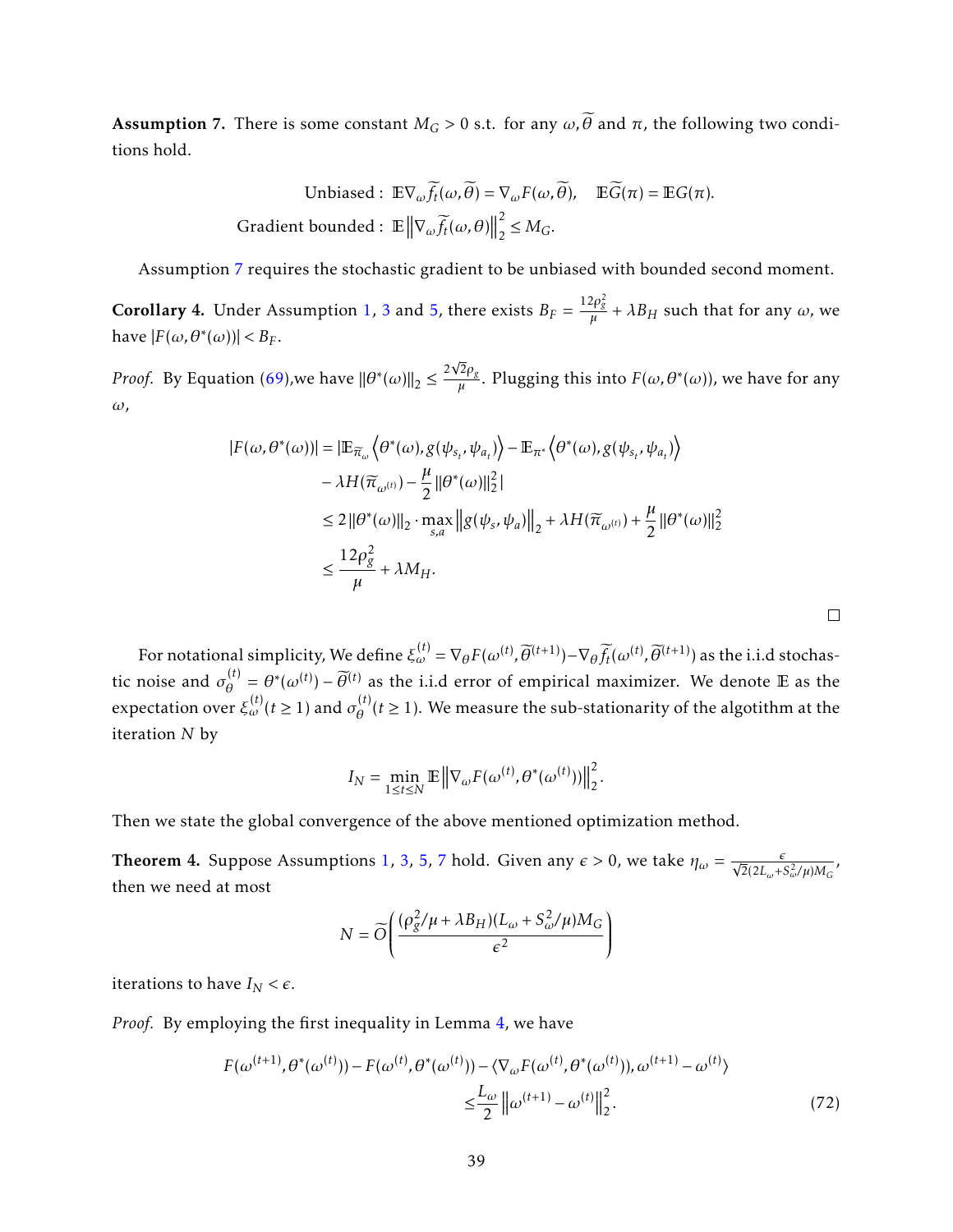Note that

$$
\mathbb{E}\langle\nabla_{\omega}F(\omega^{(t)},\theta^*(\omega^{(t)})),\omega^{(t+1)}-\omega^{(t)}\rangle
$$
\n
$$
=\mathbb{E}\langle\nabla_{\omega}F(\omega^{(t)},\theta^*(\omega^{(t)})),-\eta_{\omega}(\nabla_{\omega}F(\omega^{(t)},\overline{\theta}^{(t)})+\xi_{\omega}^{(t)})\rangle
$$
\n
$$
=\mathbb{E}\langle\nabla_{\omega}F(\omega^{(t)},\theta^*(\omega^{(t)})),-\eta_{\omega}(\nabla_{\omega}F(\omega^{(t)},\theta^*(\omega^{(t)})-\sigma_{\theta}^i)+\xi_{\omega}^{(t)})\rangle
$$
\n
$$
\stackrel{\text{(i)}}{=} \mathbb{E}\langle\nabla_{\omega}F(\omega^{(t)},\theta^*(\omega^{(t)})),-\eta_{\omega}(\nabla_{\omega}F(\omega^{(t)},\theta^*(\omega^{(t)}))+\xi_{\omega}^{(t)})\rangle
$$
\n
$$
\stackrel{\text{(ii)}}{=} \mathbb{E}\langle\nabla_{\omega}F(\omega^{(t)},\theta^*(\omega^{(t)})),-\eta_{\omega}\nabla_{\omega}F(\omega^{(t)},\theta^*(\omega^{(t)}))\rangle
$$
\n
$$
=-\eta_{\omega}\mathbb{E}\left\|\nabla_{\omega}F(\omega^{(t)},\theta^*(\omega^{(t)}))\right\|_{2}^{2},
$$
\n(73)

where (*i*) comes from the unbiased property of  $\tilde{\theta}^{(t)}$  and the fact that  $\nabla_{\omega}F(\omega,\theta)$  is linear in  $\theta$ , and (*ii*) comes from the unbiased property of  $f_j(\omega, \theta)$ . Now taking the expectation on both sides of [\(72\)](#page-38-1) and plugging [\(73\)](#page-39-0) in, we obtain

<span id="page-39-1"></span><span id="page-39-0"></span>
$$
\mathbb{E}F(\omega^{(t+1)},\theta^*(\omega^{(t)})) - F(\omega^{(t)},\theta^*(\omega^{(t)})) + \eta_{\omega}\mathbb{E}\left\|\nabla_{\omega}F(\omega^{(t)},\theta^*(\omega^{(t)})\right\|_2^2 \le \frac{L_{\omega}}{2}\eta_{\omega}^2 M_G. \tag{74}
$$

Dividing both sides by  $\eta_\omega$  and rearranging the terms in [\(74\)](#page-39-1), we get

<span id="page-39-3"></span>
$$
\mathbb{E} \left\| \nabla_{\omega} F(\omega^{(t)}, \theta^*(\omega^{(t)})) \right\|_{2}^{2} \leq \frac{\mathbb{E} F(\omega^{(t)}, \theta^*(\omega^{(t)})) - F(\omega^{(t+1)}, \theta^*(\omega^{(t)}))}{\eta_{\omega}} + \frac{L_{\omega}}{2} \eta_{\omega} M_{G}
$$
\n
$$
\leq \frac{\mathbb{E} F(\omega^{(t)}, \theta^*(\omega^{(t)})) - F(\omega^{(t+1)}, \theta^*(\omega^{(t+1)}))}{\eta_{\omega}} + \frac{L_{\omega}}{2} \eta_{\omega} M_{G}
$$
\n
$$
+ \frac{\mathbb{E} F(\omega^{(t+1)}, \theta^*(\omega^{(t+1)})) - F(\omega^{(t+1)}, \theta^*(\omega^{(t)}))}{\eta_{\omega}}.
$$
\n(75)

Now consider  $F(\omega^{(t+1)}, \theta^*(\omega^{(t+1)})) - F(\omega^{(t+1)}, \theta^*(\omega^{(t)}))$ , we have

$$
F(\omega^{(t+1)}, \theta^*(\omega^{(t+1)})) - F(\omega^{(t+1)}, \theta^*(\omega^{(t)}))
$$
  
\n
$$
= \langle G(\pi_{\omega^{(t+1)}}) - G(\pi^*, \theta^*(\omega^{(t+1)})) - \langle G(\pi_{\omega^{(t+1)}}) - G(\pi^*, \theta^*(\omega^{(t)})) \rangle
$$
  
\n
$$
- \frac{\mu}{2} (\|\theta^*(\omega^{(t+1)})\|_2^2 - \|\theta^*(\omega^{(t)})\|_2^2)
$$
  
\n
$$
= \langle \mu \theta^*(\omega^{(t+1)}), \theta^*(\omega^{(t+1)}) - \theta^*(\omega^{(t)}) \rangle
$$
  
\n
$$
- \frac{\mu}{2} \langle \theta^*(\omega^{(t+1)}) + \theta^*(\omega^{(t)}), \theta^*(\omega^{(t+1)}) - \theta^*(\omega^{(t)}) \rangle
$$
  
\n
$$
= \frac{\mu}{2} \|\theta^*(\omega^{(t+1)}) - \theta^*(\omega^{(t)}\|_2^2)
$$
  
\n
$$
= \frac{\mu}{2} \|\frac{1}{\mu} (G(\pi_{\omega^{(t+1)}}) - G(\pi_{\omega^{(t)}}))\|_2^2
$$
  
\n
$$
\leq \frac{S_{\omega}^2}{2\mu} \|\omega^{(t+1)} - \omega^{(t)}\|_2^2.
$$
 (76)

Taking expectation on both sides of [\(76\)](#page-39-2) with respect to the noise introduced by SGD, we have

<span id="page-39-2"></span>
$$
\mathbb{E} F(\omega^{(t+1)}, \theta^*(\omega^{(t+1)})) - F(\omega^{(t+1)}, \theta^*(\omega^{(t)})) \le \frac{S_{\omega}^2}{2\mu} \eta_{\omega}^2 M_G.
$$